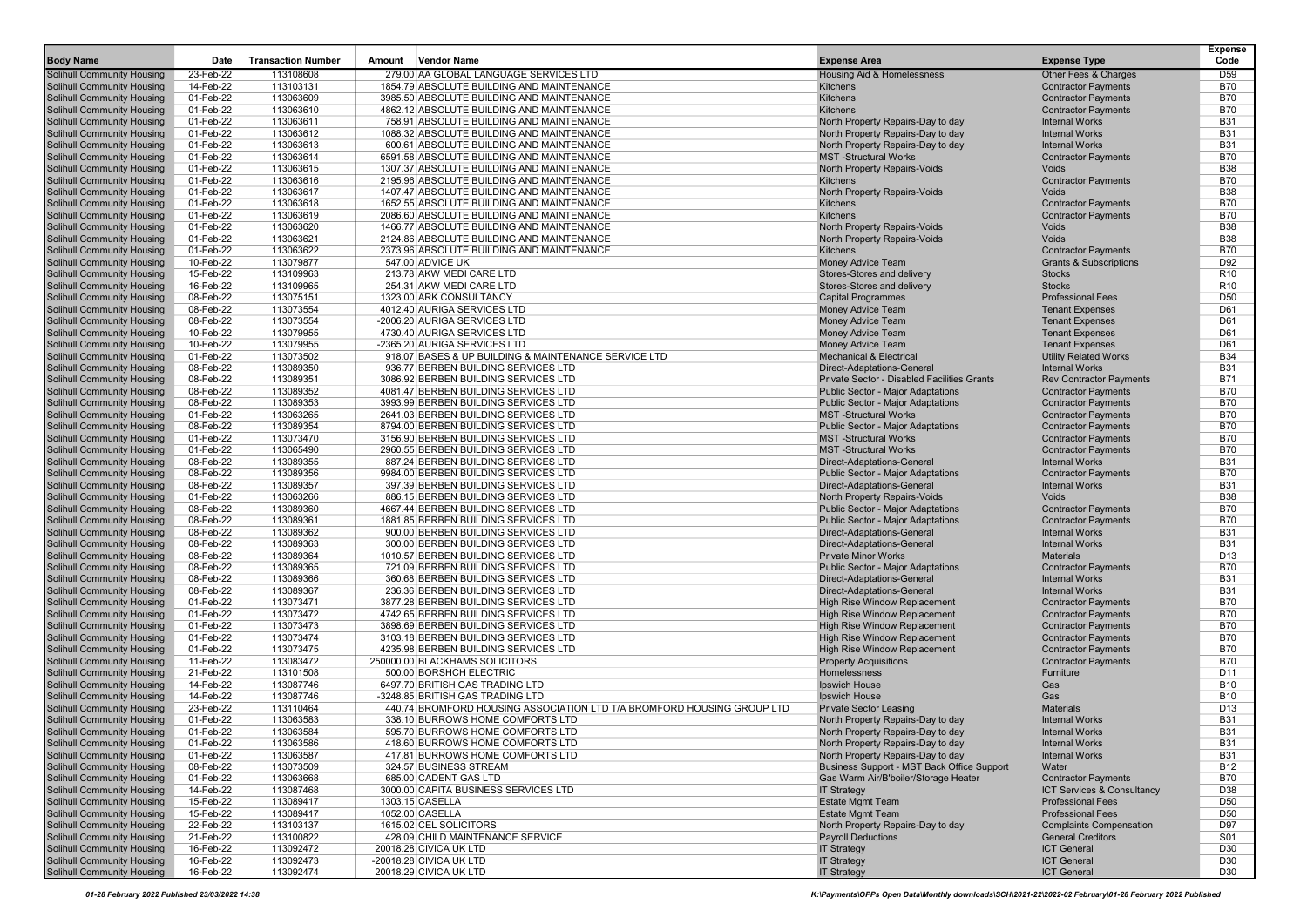| <b>Body Name</b>                                                       | Date                   | <b>Transaction Number</b> | Amount | <b>Vendor Name</b>                     | <b>Expense Area</b>                                                       | <b>Expense Type</b>                                              | <b>Expense</b><br>Code   |
|------------------------------------------------------------------------|------------------------|---------------------------|--------|----------------------------------------|---------------------------------------------------------------------------|------------------------------------------------------------------|--------------------------|
| <b>Solihull Community Housing</b>                                      | 22-Feb-22              | 113103171                 |        | 3650.00 COOPER HALL                    | <b>Head of Housing Policy</b>                                             | <b>Other Works</b>                                               | <b>B32</b>               |
| <b>Solihull Community Housing</b>                                      | 08-Feb-22              | 113075140                 |        | 1750.00 COOPER HALL                    | <b>Head of Housing Policy</b>                                             | Other Works                                                      | <b>B32</b>               |
| <b>Solihull Community Housing</b>                                      | 10-Feb-22              | 113081011                 |        | 2122.50 COUNTRYWIDE ESTATE AGENTS      | New Build - Wagon Lane                                                    | <b>Contractor Payments</b>                                       | <b>B70</b>               |
| <b>Solihull Community Housing</b>                                      | 16-Feb-22              | 113093466                 |        | 2101.27 COUNTRYWIDE ESTATE AGENTS      | New Build - Wagon Lane                                                    | <b>Contractor Payments</b>                                       | <b>B70</b>               |
| <b>Solihull Community Housing</b>                                      | 14-Feb-22              | 113087469                 |        | 1640.00 DATASTOX LTD                   | <b>IT Services</b>                                                        | <b>ICT Software</b>                                              | D31                      |
| <b>Solihull Community Housing</b>                                      | 01-Feb-22              | 113089409                 |        | 2330.00 DIRECT HEALTHCARE GROUP LTD    | Private Sector - Disabled Facilities Grants                               | <b>Rev Contractor Payments</b>                                   | <b>B71</b>               |
| <b>Solihull Community Housing</b>                                      | 01-Feb-22              | 113073504                 |        | 211.43 DIRECT HEALTHCARE GROUP LTD     | Home Improvement Agency                                                   | Adaptations                                                      | <b>B83</b>               |
| <b>Solihull Community Housing</b>                                      | 01-Feb-22              | 113088467                 |        | 2221.38 DODD GROUP                     | Gas Warm Air/B'boiler/Storage Heater                                      | <b>Contractor Payments</b>                                       | <b>B70</b>               |
| <b>Solihull Community Housing</b>                                      | 01-Feb-22              | 113088468                 |        | 2221.38 DODD GROUP                     | Gas Warm Air/B'boiler/Storage Heater                                      | <b>Contractor Payments</b>                                       | <b>B70</b>               |
| <b>Solihull Community Housing</b>                                      | 01-Feb-22              | 113088469                 |        | 3529.13 DODD GROUP                     | Gas Warm Air/B'boiler/Storage Heater                                      | <b>Contractor Payments</b>                                       | <b>B70</b>               |
| <b>Solihull Community Housing</b>                                      | 01-Feb-22              | 113088470                 |        | 276.68 DODD GROUP                      | <b>Mechanical &amp; Electrical</b>                                        | <b>Rev Contractor Payments</b>                                   | <b>B71</b>               |
| <b>Solihull Community Housing</b>                                      | 01-Feb-22              | 113088471                 |        | 321.01 DODD GROUP                      | <b>Mechanical &amp; Electrical</b>                                        | <b>Rev Contractor Payments</b>                                   | <b>B71</b>               |
| <b>Solihull Community Housing</b>                                      | 01-Feb-22              | 113088472                 |        | 476.56 DODD GROUP                      | <b>Mechanical &amp; Electrical</b>                                        | <b>Rev Contractor Payments</b>                                   | <b>B71</b>               |
| <b>Solihull Community Housing</b>                                      | 01-Feb-22              | 113088473                 |        | 302.34 DODD GROUP                      | <b>Mechanical &amp; Electrical</b>                                        | <b>Rev Contractor Payments</b>                                   | <b>B71</b>               |
| <b>Solihull Community Housing</b>                                      | 01-Feb-22              | 113088474                 |        | 374.42 DODD GROUP<br>435.11 DODD GROUP | <b>Mechanical &amp; Electrical</b>                                        | <b>Rev Contractor Payments</b>                                   | <b>B71</b><br><b>B71</b> |
| <b>Solihull Community Housing</b><br>Solihull Community Housing        | 01-Feb-22<br>01-Feb-22 | 113088475<br>113088476    |        | 315.14 DODD GROUP                      | <b>Mechanical &amp; Electrical</b><br><b>Mechanical &amp; Electrical</b>  | <b>Rev Contractor Payments</b><br><b>Rev Contractor Payments</b> | <b>B71</b>               |
| <b>Solihull Community Housing</b>                                      | 01-Feb-22              | 113088477                 |        | 286.29 DODD GROUP                      | <b>Mechanical &amp; Electrical</b>                                        | <b>Rev Contractor Payments</b>                                   | <b>B71</b>               |
| <b>Solihull Community Housing</b>                                      | 01-Feb-22              | 113088478                 |        | 338.54 DODD GROUP                      | <b>Mechanical &amp; Electrical</b>                                        | <b>Rev Contractor Payments</b>                                   | <b>B71</b>               |
| <b>Solihull Community Housing</b>                                      | 01-Feb-22              | 113088479                 |        | 419.14 DODD GROUP                      | <b>Mechanical &amp; Electrical</b>                                        | <b>Rev Contractor Payments</b>                                   | <b>B71</b>               |
| <b>Solihull Community Housing</b>                                      | 01-Feb-22              | 113088480                 |        | 336.43 DODD GROUP                      | <b>Mechanical &amp; Electrical</b>                                        | <b>Rev Contractor Payments</b>                                   | B71                      |
| <b>Solihull Community Housing</b>                                      | 01-Feb-22              | 113088481                 |        | 421.34 DODD GROUP                      | <b>Mechanical &amp; Electrical</b>                                        | <b>Rev Contractor Payments</b>                                   | <b>B71</b>               |
| <b>Solihull Community Housing</b>                                      | 01-Feb-22              | 113088483                 |        | 281.50 DODD GROUP                      | <b>Electrical Testing</b>                                                 | <b>Utility Related Works</b>                                     | <b>B34</b>               |
| <b>Solihull Community Housing</b>                                      | 01-Feb-22              | 113088484                 |        | 839.62 DODD GROUP                      | <b>Mechanical &amp; Electrical</b>                                        | <b>Rev Contractor Payments</b>                                   | <b>B71</b>               |
| <b>Solihull Community Housing</b>                                      | 01-Feb-22              | 113088485                 |        | 2221.38 DODD GROUP                     | Gas Warm Air/B'boiler/Storage Heater                                      | <b>Contractor Payments</b>                                       | <b>B70</b>               |
| <b>Solihull Community Housing</b>                                      | 01-Feb-22              | 113088486                 |        | 2221.38 DODD GROUP                     | Gas Warm Air/B'boiler/Storage Heater                                      | <b>Contractor Payments</b>                                       | <b>B70</b>               |
| <b>Solihull Community Housing</b>                                      | 01-Feb-22              | 113088487                 |        | 2221.38 DODD GROUP                     | Gas Warm Air/B'boiler/Storage Heater                                      | <b>Contractor Payments</b>                                       | <b>B70</b>               |
| <b>Solihull Community Housing</b>                                      | 01-Feb-22              | 113088488                 |        | 433.60 DODD GROUP                      | <b>Electrical Improvement Works</b>                                       | <b>Contractor Payments</b>                                       | <b>B70</b>               |
| <b>Solihull Community Housing</b>                                      | 01-Feb-22              | 113088489                 |        | 519.78 DODD GROUP                      | <b>Electrical Improvement Works</b>                                       | <b>Contractor Payments</b>                                       | <b>B70</b>               |
| <b>Solihull Community Housing</b>                                      | 01-Feb-22              | 113088490                 |        | 423.65 DODD GROUP                      | <b>Electrical Improvement Works</b>                                       | <b>Contractor Payments</b>                                       | <b>B70</b>               |
| <b>Solihull Community Housing</b>                                      | 01-Feb-22              | 113088491                 |        | 384.39 DODD GROUP                      | <b>Mechanical &amp; Electrical</b><br><b>Electrical Improvement Works</b> | <b>Rev Contractor Payments</b>                                   | <b>B71</b><br><b>B70</b> |
| <b>Solihull Community Housing</b><br><b>Solihull Community Housing</b> | 01-Feb-22<br>01-Feb-22 | 113088492<br>113094509    |        | 481.24 DODD GROUP<br>906.31 DODD GROUP | <b>Mechanical &amp; Electrical</b>                                        | <b>Contractor Payments</b><br><b>Utility Related Works</b>       | <b>B34</b>               |
| <b>Solihull Community Housing</b>                                      | 01-Feb-22              | 113088493                 |        | 444.99 DODD GROUP                      | <b>Electrical Improvement Works</b>                                       | <b>Contractor Payments</b>                                       | <b>B70</b>               |
| <b>Solihull Community Housing</b>                                      | 01-Feb-22              | 113088494                 |        | 287.30 DODD GROUP                      | <b>Mechanical &amp; Electrical</b>                                        | <b>Rev Contractor Payments</b>                                   | <b>B71</b>               |
| <b>Solihull Community Housing</b>                                      | 01-Feb-22              | 113088495                 |        | 288.42 DODD GROUP                      | <b>Electrical Improvement Works</b>                                       | <b>Contractor Payments</b>                                       | <b>B70</b>               |
| <b>Solihull Community Housing</b>                                      | 01-Feb-22              | 113088496                 |        | 375.73 DODD GROUP                      | <b>Electrical Improvement Works</b>                                       | <b>Contractor Payments</b>                                       | <b>B70</b>               |
| <b>Solihull Community Housing</b>                                      | 01-Feb-22              | 113088497                 |        | 427.75 DODD GROUP                      | <b>Electrical Improvement Works</b>                                       | <b>Contractor Payments</b>                                       | <b>B70</b>               |
| <b>Solihull Community Housing</b>                                      | 01-Feb-22              | 113088498                 |        | 639.29 DODD GROUP                      | <b>Electrical Improvement Works</b>                                       | <b>Contractor Payments</b>                                       | <b>B70</b>               |
| <b>Solihull Community Housing</b>                                      | 01-Feb-22              | 113088499                 |        | 727.17 DODD GROUP                      | <b>Mechanical &amp; Electrical</b>                                        | <b>Rev Contractor Payments</b>                                   | <b>B71</b>               |
| <b>Solihull Community Housing</b>                                      | 01-Feb-22              | 113088500                 |        | 259.92 DODD GROUP                      | <b>Electrical Improvement Works</b>                                       | <b>Contractor Payments</b>                                       | <b>B70</b>               |
| <b>Solihull Community Housing</b>                                      | 01-Feb-22              | 113088502                 |        | 476.14 DODD GROUP                      | <b>Mechanical &amp; Electrical</b>                                        | <b>Rev Contractor Payments</b>                                   | <b>B71</b>               |
| <b>Solihull Community Housing</b>                                      | 01-Feb-22              | 113088503                 |        | 263.50 DODD GROUP                      | <b>Electrical Improvement Works</b>                                       | <b>Contractor Payments</b>                                       | <b>B70</b>               |
| <b>Solihull Community Housing</b>                                      | 01-Feb-22              | 113088504                 |        | 308.24 DODD GROUP                      | <b>Mechanical &amp; Electrical</b>                                        | <b>Rev Contractor Payments</b>                                   | B71                      |
| <b>Solihull Community Housing</b>                                      | 01-Feb-22              | 113088505                 |        | 332.75 DODD GROUP                      | <b>Mechanical &amp; Electrical</b><br><b>Mechanical &amp; Electrical</b>  | <b>Rev Contractor Payments</b>                                   | <b>B71</b>               |
| <b>Solihull Community Housing</b>                                      | 01-Feb-22<br>01-Feb-22 | 113088506<br>113088507    |        | 322.63 DODD GROUP<br>399.37 DODD GROUP | <b>Mechanical &amp; Electrical</b>                                        | <b>Rev Contractor Payments</b>                                   | <b>B71</b><br><b>B71</b> |
| <b>Solihull Community Housing</b><br><b>Solihull Community Housing</b> | 01-Feb-22              | 113088508                 |        | 624.62 DODD GROUP                      | <b>Mechanical &amp; Electrical</b>                                        | <b>Rev Contractor Payments</b><br><b>Rev Contractor Payments</b> | <b>B71</b>               |
| <b>Solihull Community Housing</b>                                      | 01-Feb-22              | 113088509                 |        | 700.80 DODD GROUP                      | <b>Mechanical &amp; Electrical</b>                                        | <b>Rev Contractor Payments</b>                                   | <b>B71</b>               |
| <b>Solihull Community Housing</b>                                      | 01-Feb-22              | 113088510                 |        | 214.84 DODD GROUP                      | <b>Mechanical &amp; Electrical</b>                                        | <b>Rev Contractor Payments</b>                                   | <b>B71</b>               |
| <b>Solihull Community Housing</b>                                      | 01-Feb-22              | 113088511                 |        | 346.72 DODD GROUP                      | <b>Mechanical &amp; Electrical</b>                                        | <b>Rev Contractor Payments</b>                                   | <b>B71</b>               |
| <b>Solihull Community Housing</b>                                      | 01-Feb-22              | 113088512                 |        | 297.22 DODD GROUP                      | <b>Mechanical &amp; Electrical</b>                                        | <b>Rev Contractor Payments</b>                                   | <b>B71</b>               |
| <b>Solihull Community Housing</b>                                      | 01-Feb-22              | 113088513                 |        | 324.40 DODD GROUP                      | <b>Mechanical &amp; Electrical</b>                                        | <b>Rev Contractor Payments</b>                                   | <b>B71</b>               |
| <b>Solihull Community Housing</b>                                      | 01-Feb-22              | 113088514                 |        | 323.25 DODD GROUP                      | <b>Mechanical &amp; Electrical</b>                                        | <b>Rev Contractor Payments</b>                                   | <b>B71</b>               |
| <b>Solihull Community Housing</b>                                      | 01-Feb-22              | 113088516                 |        | 322.67 DODD GROUP                      | <b>Mechanical &amp; Electrical</b>                                        | <b>Rev Contractor Payments</b>                                   | <b>B71</b>               |
| <b>Solihull Community Housing</b>                                      | 01-Feb-22              | 113088517                 |        | 367.37 DODD GROUP                      | <b>Mechanical &amp; Electrical</b>                                        | <b>Rev Contractor Payments</b>                                   | <b>B71</b>               |
| <b>Solihull Community Housing</b>                                      | 01-Feb-22              | 113088519                 |        | 435.42 DODD GROUP                      | <b>Mechanical &amp; Electrical</b>                                        | <b>Rev Contractor Payments</b>                                   | <b>B71</b>               |
| <b>Solihull Community Housing</b>                                      | 01-Feb-22              | 113088521                 |        | 219.14 DODD GROUP                      | <b>Mechanical &amp; Electrical</b>                                        | <b>Rev Contractor Payments</b>                                   | <b>B71</b>               |
| <b>Solihull Community Housing</b>                                      | 01-Feb-22              | 113094510                 |        | 919.80 DODD GROUP                      | <b>Biomass System</b>                                                     | Biomass HIU & Plant                                              | <b>B48</b>               |
| <b>Solihull Community Housing</b><br><b>Solihull Community Housing</b> | 01-Feb-22<br>01-Feb-22 | 113094511<br>113088523    |        | 970.90 DODD GROUP<br>276.13 DODD GROUP | <b>Biomass System</b><br><b>Mechanical &amp; Electrical</b>               | Biomass HIU & Plant<br><b>Rev Contractor Payments</b>            | <b>B48</b><br><b>B71</b> |
| <b>Solihull Community Housing</b>                                      | 01-Feb-22              | 113094512                 |        | 744.60 DODD GROUP                      | <b>Biomass System</b>                                                     | Biomass HIU & Plant                                              | <b>B48</b>               |
| Solihull Community Housing                                             | 01-Feb-22              | 113088524                 |        | 259.72 DODD GROUP                      | <b>Mechanical &amp; Electrical</b>                                        | <b>Rev Contractor Payments</b>                                   | <b>B71</b>               |
| <b>Solihull Community Housing</b>                                      | 01-Feb-22              | 113088525                 |        | 889.43 DODD GROUP                      | <b>Mechanical &amp; Electrical</b>                                        | <b>Rev Contractor Payments</b>                                   | <b>B71</b>               |
| <b>Solihull Community Housing</b>                                      | 01-Feb-22              | 113088526                 |        | 511.00 DODD GROUP                      | <b>Mechanical &amp; Electrical</b>                                        | <b>Rev Contractor Payments</b>                                   | <b>B71</b>               |
| <b>Solihull Community Housing</b>                                      | 01-Feb-22              | 113094513                 |        | 671.60 DODD GROUP                      | <b>Biomass System</b>                                                     | Biomass HIU & Plant                                              | <b>B48</b>               |
| <b>Solihull Community Housing</b>                                      | 01-Feb-22              | 113094514                 |        | 1007.40 DODD GROUP                     | <b>Biomass System</b>                                                     | Biomass HIU & Plant                                              | B48                      |
| <b>Solihull Community Housing</b>                                      | 01-Feb-22              | 113094515                 |        | 700.80 DODD GROUP                      | <b>Biomass System</b>                                                     | Biomass HIU & Plant                                              | <b>B48</b>               |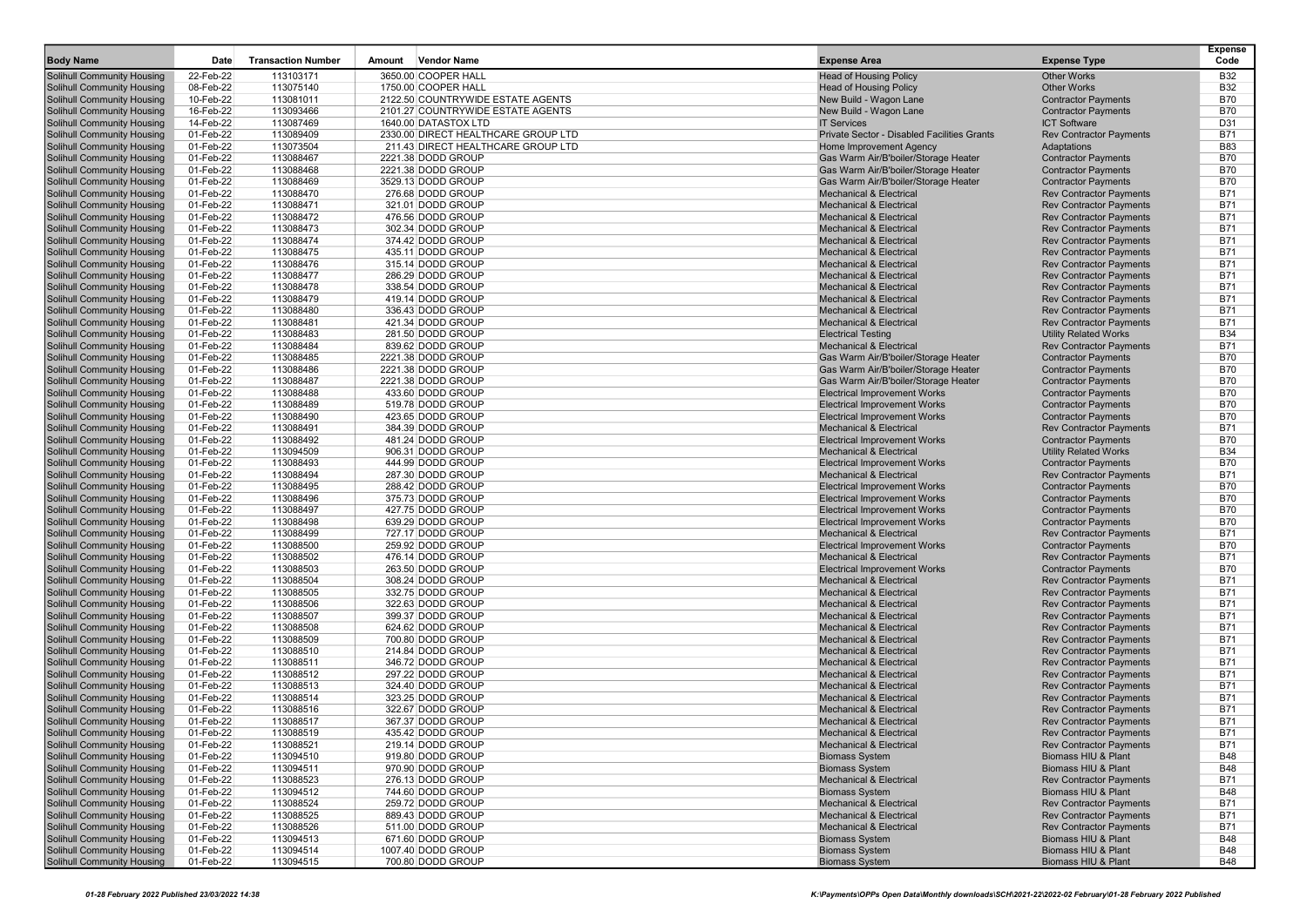| <b>Body Name</b>                                                       | Date                   | <b>Transaction Number</b> | Amount | <b>Vendor Name</b>                       | <b>Expense Area</b>                                                          | <b>Expense Type</b>                                              | <b>Expense</b><br>Code   |
|------------------------------------------------------------------------|------------------------|---------------------------|--------|------------------------------------------|------------------------------------------------------------------------------|------------------------------------------------------------------|--------------------------|
| <b>Solihull Community Housing</b>                                      | 01-Feb-22              | 113094516                 |        | 700.80 DODD GROUP                        | <b>Biomass System</b>                                                        | Biomass HIU & Plant                                              | <b>B48</b>               |
| <b>Solihull Community Housing</b>                                      | 01-Feb-22              | 113094517                 |        | 846.80 DODD GROUP                        | <b>Biomass System</b>                                                        | Biomass HIU & Plant                                              | <b>B48</b>               |
| <b>Solihull Community Housing</b>                                      | 01-Feb-22              | 113094518                 |        | 1679.00 DODD GROUP                       | <b>Biomass System</b>                                                        | <b>Biomass HIU &amp; Plant</b>                                   | <b>B48</b>               |
| <b>Solihull Community Housing</b>                                      | 01-Feb-22              | 113094519                 |        | 963.60 DODD GROUP                        | <b>Biomass System</b>                                                        | Biomass HIU & Plant                                              | <b>B48</b>               |
| <b>Solihull Community Housing</b>                                      | 01-Feb-22              | 113094520                 |        | 876.00 DODD GROUP                        | <b>Biomass System</b>                                                        | Biomass HIU & Plant                                              | <b>B48</b>               |
| <b>Solihull Community Housing</b>                                      | 01-Feb-22              | 113094521                 |        | 1489.20 DODD GROUP                       | <b>Biomass System</b>                                                        | Biomass HIU & Plant                                              | <b>B48</b>               |
| <b>Solihull Community Housing</b>                                      | 01-Feb-22              | 113094522                 |        | 832.20 DODD GROUP                        | <b>Biomass System</b>                                                        | Biomass HIU & Plant                                              | <b>B48</b>               |
| <b>Solihull Community Housing</b>                                      | 01-Feb-22              | 113094523                 |        | 1679.00 DODD GROUP                       | <b>Biomass System</b>                                                        | Biomass HIU & Plant                                              | <b>B48</b>               |
| <b>Solihull Community Housing</b>                                      | 01-Feb-22              | 113094524                 |        | 663.12 DODD GROUP                        | <b>Biomass System</b>                                                        | Biomass HIU & Plant                                              | <b>B48</b>               |
| <b>Solihull Community Housing</b>                                      | 01-Feb-22              | 113094525                 |        | 787.51 DODD GROUP                        | <b>Biomass System</b>                                                        | Biomass HIU & Plant                                              | <b>B48</b>               |
| <b>Solihull Community Housing</b>                                      | 01-Feb-22              | 113094526                 |        | 849.03 DODD GROUP                        | <b>Biomass System</b>                                                        | Biomass HIU & Plant                                              | <b>B48</b>               |
| <b>Solihull Community Housing</b>                                      | 01-Feb-22              | 113088527                 |        | 221.61 DODD GROUP                        | <b>Mechanical &amp; Electrical</b>                                           | <b>Rev Contractor Payments</b>                                   | <b>B71</b>               |
| <b>Solihull Community Housing</b>                                      | 01-Feb-22              | 113088528                 |        | 647.54 DODD GROUP                        | <b>Mechanical &amp; Electrical</b><br><b>Mechanical &amp; Electrical</b>     | <b>Rev Contractor Payments</b>                                   | <b>B71</b><br><b>B71</b> |
| <b>Solihull Community Housing</b><br><b>Solihull Community Housing</b> | 01-Feb-22<br>01-Feb-22 | 113088531<br>113088532    |        | 252.93 DODD GROUP<br>221.86 DODD GROUP   | <b>Mechanical &amp; Electrical</b>                                           | <b>Rev Contractor Payments</b><br><b>Rev Contractor Payments</b> | <b>B71</b>               |
| <b>Solihull Community Housing</b>                                      | 01-Feb-22              | 113088533                 |        | 209.95 DODD GROUP                        | <b>Mechanical &amp; Electrical</b>                                           | <b>Rev Contractor Payments</b>                                   | <b>B71</b>               |
| <b>Solihull Community Housing</b>                                      | 01-Feb-22              | 113088534                 |        | 273.68 DODD GROUP                        | <b>Mechanical &amp; Electrical</b>                                           | <b>Rev Contractor Payments</b>                                   | <b>B71</b>               |
| <b>Solihull Community Housing</b>                                      | 01-Feb-22              | 113088535                 |        | 247.72 DODD GROUP                        | <b>Mechanical &amp; Electrical</b>                                           | <b>Rev Contractor Payments</b>                                   | <b>B71</b>               |
| <b>Solihull Community Housing</b>                                      | 01-Feb-22              | 113088536                 |        | 284.83 DODD GROUP                        | <b>Mechanical &amp; Electrical</b>                                           | <b>Rev Contractor Payments</b>                                   | <b>B71</b>               |
| <b>Solihull Community Housing</b>                                      | 01-Feb-22              | 113088537                 |        | 456.82 DODD GROUP                        | <b>Mechanical &amp; Electrical</b>                                           | <b>Rev Contractor Payments</b>                                   | <b>B71</b>               |
| <b>Solihull Community Housing</b>                                      | 01-Feb-22              | 113088538                 |        | 312.13 DODD GROUP                        | <b>Mechanical &amp; Electrical</b>                                           | <b>Rev Contractor Payments</b>                                   | <b>B71</b>               |
| <b>Solihull Community Housing</b>                                      | 01-Feb-22              | 113088539                 |        | 287.30 DODD GROUP                        | <b>Mechanical &amp; Electrical</b>                                           | <b>Rev Contractor Payments</b>                                   | <b>B71</b>               |
| <b>Solihull Community Housing</b>                                      | 01-Feb-22              | 113088540                 |        | 302.34 DODD GROUP                        | <b>Mechanical &amp; Electrical</b>                                           | <b>Rev Contractor Payments</b>                                   | <b>B71</b>               |
| <b>Solihull Community Housing</b>                                      | 01-Feb-22              | 113088541                 |        | 379.16 DODD GROUP                        | <b>Mechanical &amp; Electrical</b>                                           | <b>Rev Contractor Payments</b>                                   | <b>B71</b>               |
| <b>Solihull Community Housing</b>                                      | 01-Feb-22              | 113088542                 |        | 386.23 DODD GROUP                        | <b>Mechanical &amp; Electrical</b>                                           | <b>Rev Contractor Payments</b>                                   | <b>B71</b>               |
| <b>Solihull Community Housing</b>                                      | 01-Feb-22              | 113088543                 |        | 534.77 DODD GROUP                        | <b>Mechanical &amp; Electrical</b>                                           | <b>Rev Contractor Payments</b>                                   | <b>B71</b>               |
| <b>Solihull Community Housing</b>                                      | 01-Feb-22              | 113088544                 |        | 466.91 DODD GROUP                        | <b>Mechanical &amp; Electrical</b>                                           | <b>Rev Contractor Payments</b>                                   | <b>B71</b>               |
| <b>Solihull Community Housing</b>                                      | 01-Feb-22              | 113088545                 |        | 369.09 DODD GROUP                        | <b>Mechanical &amp; Electrical</b>                                           | <b>Rev Contractor Payments</b>                                   | <b>B71</b>               |
| <b>Solihull Community Housing</b>                                      | 01-Feb-22              | 113088546                 |        | 2221.38 DODD GROUP                       | Gas Warm Air/B'boiler/Storage Heater                                         | <b>Contractor Payments</b>                                       | <b>B70</b>               |
| <b>Solihull Community Housing</b><br><b>Solihull Community Housing</b> | 01-Feb-22<br>01-Feb-22 | 113088547<br>113088548    |        | 2221.38 DODD GROUP<br>2221.38 DODD GROUP | Gas Warm Air/B'boiler/Storage Heater<br>Gas Warm Air/B'boiler/Storage Heater | <b>Contractor Payments</b><br><b>Contractor Payments</b>         | <b>B70</b><br><b>B70</b> |
| <b>Solihull Community Housing</b>                                      | 01-Feb-22              | 113088549                 |        | 2221.38 DODD GROUP                       | Gas Warm Air/B'boiler/Storage Heater                                         | <b>Contractor Payments</b>                                       | <b>B70</b>               |
| <b>Solihull Community Housing</b>                                      | 01-Feb-22              | 113088550                 |        | 2221.38 DODD GROUP                       | Gas Warm Air/B'boiler/Storage Heater                                         | <b>Contractor Payments</b>                                       | <b>B70</b>               |
| <b>Solihull Community Housing</b>                                      | 01-Feb-22              | 113088551                 |        | 2221.38 DODD GROUP                       | Gas Warm Air/B'boiler/Storage Heater                                         | <b>Contractor Payments</b>                                       | <b>B70</b>               |
| <b>Solihull Community Housing</b>                                      | 01-Feb-22              | 113088552                 |        | 2221.38 DODD GROUP                       | Gas Warm Air/B'boiler/Storage Heater                                         | <b>Contractor Payments</b>                                       | <b>B70</b>               |
| <b>Solihull Community Housing</b>                                      | 01-Feb-22              | 113088553                 |        | 327.24 DODD GROUP                        | <b>Electrical Improvement Works</b>                                          | <b>Contractor Payments</b>                                       | <b>B70</b>               |
| <b>Solihull Community Housing</b>                                      | 01-Feb-22              | 113088557                 |        | 323.83 DODD GROUP                        | <b>Mechanical &amp; Electrical</b>                                           | <b>Rev Contractor Payments</b>                                   | <b>B71</b>               |
| <b>Solihull Community Housing</b>                                      | 01-Feb-22              | 113088558                 |        | 348.09 DODD GROUP                        | <b>Mechanical &amp; Electrical</b>                                           | <b>Rev Contractor Payments</b>                                   | <b>B71</b>               |
| <b>Solihull Community Housing</b>                                      | 01-Feb-22              | 113088561                 |        | 333.13 DODD GROUP                        | <b>Mechanical &amp; Electrical</b>                                           | <b>Rev Contractor Payments</b>                                   | <b>B71</b>               |
| <b>Solihull Community Housing</b>                                      | 01-Feb-22              | 113088562                 |        | 338.88 DODD GROUP                        | <b>Mechanical &amp; Electrical</b>                                           | <b>Rev Contractor Payments</b>                                   | <b>B71</b>               |
| <b>Solihull Community Housing</b>                                      | 04-Feb-22              | 113068465                 |        | 802.80 DODD GROUP                        | <b>Retro fitting Sprinklers</b>                                              | <b>Contractor Payments</b>                                       | <b>B70</b>               |
| <b>Solihull Community Housing</b>                                      | 04-Feb-22              | 113068464                 |        | 120476.03 DODD GROUP                     | <b>Retro fitting Sprinklers</b>                                              | <b>Contractor Payments</b>                                       | <b>B70</b>               |
| <b>Solihull Community Housing</b>                                      | 04-Feb-22              | 113068464                 |        | 12692.30 DODD GROUP                      | <b>Retro fitting Sprinklers</b>                                              | <b>Contractor Payments</b>                                       | <b>B70</b>               |
| <b>Solihull Community Housing</b>                                      | 01-Feb-22              | 112992465                 |        | 249.92 DODD GROUP                        | <b>Mechanical &amp; Electrical</b>                                           | <b>Rev Contractor Payments</b>                                   | <b>B71</b>               |
| <b>Solihull Community Housing</b>                                      | 01-Feb-22              | 112992467<br>112992472    |        | 255.54 DODD GROUP                        | <b>Mechanical &amp; Electrical</b><br><b>Mechanical &amp; Electrical</b>     | <b>Rev Contractor Payments</b>                                   | <b>B71</b><br><b>B71</b> |
| <b>Solihull Community Housing</b><br><b>Solihull Community Housing</b> | 01-Feb-22<br>01-Feb-22 | 113088564                 |        | 226.96 DODD GROUP<br>312.99 DODD GROUP   | <b>Mechanical &amp; Electrical</b>                                           | <b>Rev Contractor Payments</b>                                   | <b>B71</b>               |
| <b>Solihull Community Housing</b>                                      | 01-Feb-22              | 112991472                 |        | 220.01 DODD GROUP                        | <b>Mechanical &amp; Electrical</b>                                           | <b>Rev Contractor Payments</b><br><b>Rev Contractor Payments</b> | <b>B71</b>               |
| <b>Solihull Community Housing</b>                                      | 01-Feb-22              | 112991475                 |        | 245.81 DODD GROUP                        | <b>Mechanical &amp; Electrical</b>                                           | <b>Rev Contractor Payments</b>                                   | <b>B71</b>               |
| <b>Solihull Community Housing</b>                                      | 01-Feb-22              | 113088565                 |        | 286.41 DODD GROUP                        | <b>Mechanical &amp; Electrical</b>                                           | <b>Rev Contractor Payments</b>                                   | <b>B71</b>               |
| <b>Solihull Community Housing</b>                                      | 01-Feb-22              | 112992499                 |        | 226.96 DODD GROUP                        | <b>Mechanical &amp; Electrical</b>                                           | <b>Rev Contractor Payments</b>                                   | <b>B71</b>               |
| <b>Solihull Community Housing</b>                                      | 01-Feb-22              | 112992502                 |        | 229.73 DODD GROUP                        | <b>Mechanical &amp; Electrical</b>                                           | <b>Rev Contractor Payments</b>                                   | B71                      |
| <b>Solihull Community Housing</b>                                      | 01-Feb-22              | 112992510                 |        | 255.43 DODD GROUP                        | <b>Mechanical &amp; Electrical</b>                                           | <b>Rev Contractor Payments</b>                                   | <b>B71</b>               |
| <b>Solihull Community Housing</b>                                      | 01-Feb-22              | 113088566                 |        | 281.84 DODD GROUP                        | <b>Mechanical &amp; Electrical</b>                                           | <b>Rev Contractor Payments</b>                                   | <b>B71</b>               |
| <b>Solihull Community Housing</b>                                      | 01-Feb-22              | 112992532                 |        | 246.90 DODD GROUP                        | <b>Mechanical &amp; Electrical</b>                                           | <b>Rev Contractor Payments</b>                                   | <b>B71</b>               |
| <b>Solihull Community Housing</b>                                      | 01-Feb-22              | 113088567                 |        | 482.34 DODD GROUP                        | <b>Mechanical &amp; Electrical</b>                                           | <b>Rev Contractor Payments</b>                                   | <b>B71</b>               |
| <b>Solihull Community Housing</b>                                      | 01-Feb-22              | 113088568                 |        | 392.94 DODD GROUP                        | <b>Mechanical &amp; Electrical</b>                                           | <b>Rev Contractor Payments</b>                                   | <b>B71</b>               |
| <b>Solihull Community Housing</b>                                      | 01-Feb-22              | 113088569                 |        | 543.85 DODD GROUP                        | <b>Mechanical &amp; Electrical</b>                                           | <b>Rev Contractor Payments</b>                                   | B71                      |
| <b>Solihull Community Housing</b>                                      | 01-Feb-22              | 113088570                 |        | 349.99 DODD GROUP                        | <b>Mechanical &amp; Electrical</b>                                           | <b>Rev Contractor Payments</b>                                   | <b>B71</b>               |
| <b>Solihull Community Housing</b>                                      | 01-Feb-22              | 113088571                 |        | 462.98 DODD GROUP                        | <b>Mechanical &amp; Electrical</b>                                           | <b>Rev Contractor Payments</b>                                   | <b>B71</b>               |
| <b>Solihull Community Housing</b>                                      | 01-Feb-22              | 112992631                 |        | 216.55 DODD GROUP                        | <b>Mechanical &amp; Electrical</b>                                           | <b>Rev Contractor Payments</b>                                   | <b>B71</b>               |
| <b>Solihull Community Housing</b>                                      | 01-Feb-22              | 113088572                 |        | 360.75 DODD GROUP                        | <b>Mechanical &amp; Electrical</b>                                           | <b>Rev Contractor Payments</b>                                   | <b>B71</b>               |
| <b>Solihull Community Housing</b><br><b>Solihull Community Housing</b> | 01-Feb-22              | 112991553<br>113088573    |        | 229.73 DODD GROUP                        | <b>Mechanical &amp; Electrical</b><br><b>Mechanical &amp; Electrical</b>     | <b>Rev Contractor Payments</b><br><b>Rev Contractor Payments</b> | <b>B71</b>               |
| Solihull Community Housing                                             | 01-Feb-22<br>01-Feb-22 | 112992671                 |        | 971.66 DODD GROUP<br>215.06 DODD GROUP   | <b>Mechanical &amp; Electrical</b>                                           | <b>Rev Contractor Payments</b>                                   | B71<br><b>B71</b>        |
| Solihull Community Housing                                             | 01-Feb-22              | 112992678                 |        | 234.53 DODD GROUP                        | <b>Mechanical &amp; Electrical</b>                                           | <b>Rev Contractor Payments</b>                                   | <b>B71</b>               |
| <b>Solihull Community Housing</b>                                      | 01-Feb-22              | 113088574                 |        | 302.34 DODD GROUP                        | <b>Mechanical &amp; Electrical</b>                                           | <b>Rev Contractor Payments</b>                                   | <b>B71</b>               |
| <b>Solihull Community Housing</b>                                      | 01-Feb-22              | 113088575                 |        | 343.13 DODD GROUP                        | <b>Mechanical &amp; Electrical</b>                                           | <b>Rev Contractor Payments</b>                                   | B71                      |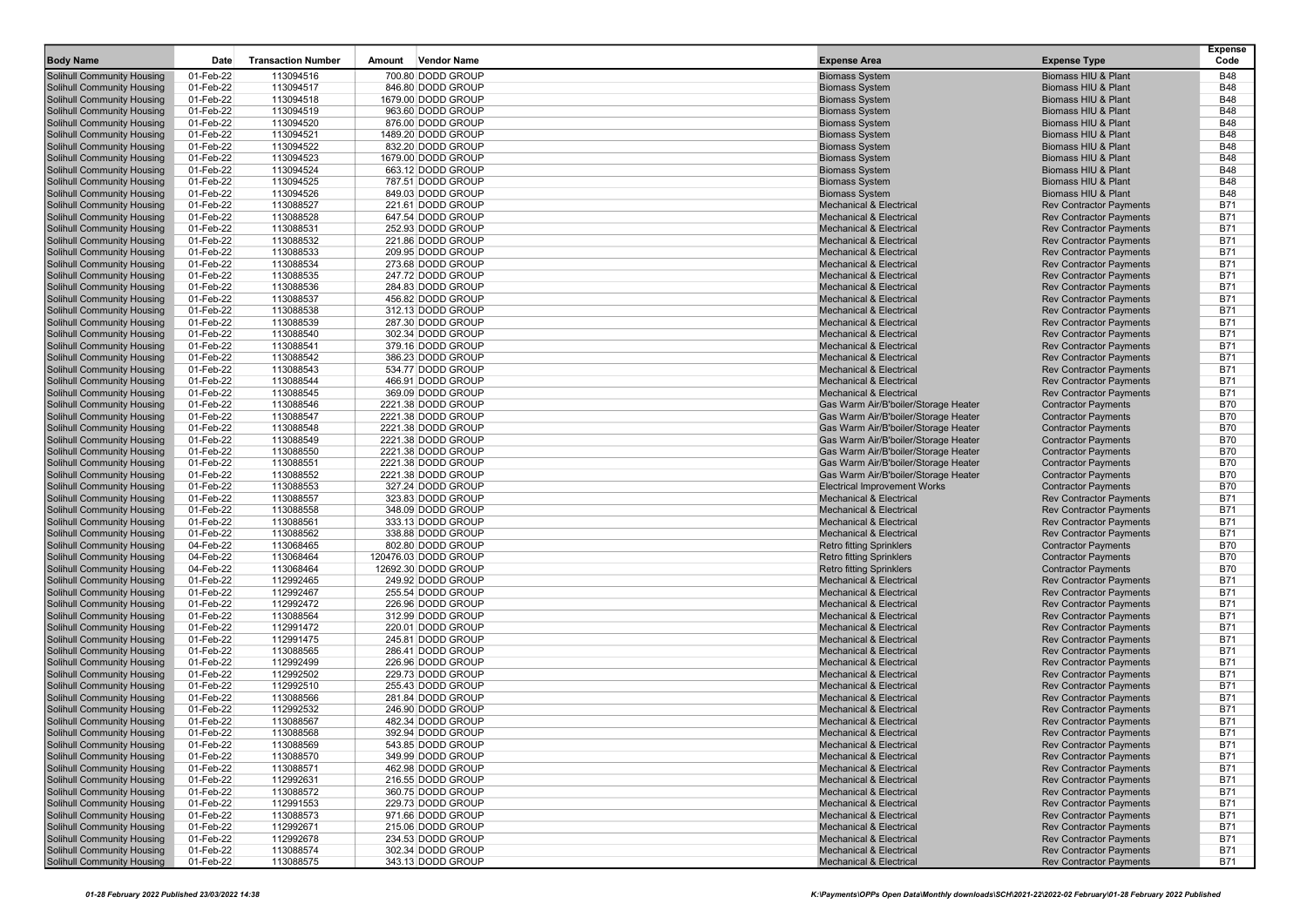| <b>Body Name</b>                                                       | Date                   | <b>Transaction Number</b> | <b>Vendor Name</b><br>Amount            | <b>Expense Area</b>                                                         | <b>Expense Type</b>                                              | <b>Expense</b><br>Code   |
|------------------------------------------------------------------------|------------------------|---------------------------|-----------------------------------------|-----------------------------------------------------------------------------|------------------------------------------------------------------|--------------------------|
| Solihull Community Housing                                             | 01-Feb-22              | 112992694                 | 243.09 DODD GROUP                       | <b>Mechanical &amp; Electrical</b>                                          | <b>Rev Contractor Payments</b>                                   | <b>B71</b>               |
| <b>Solihull Community Housing</b>                                      | 01-Feb-22              | 112992716                 | 229.73 DODD GROUP                       | <b>Mechanical &amp; Electrical</b>                                          | <b>Rev Contractor Payments</b>                                   | <b>B71</b>               |
| Solihull Community Housing                                             | 01-Feb-22              | 112992718                 | 236.13 DODD GROUP                       | <b>Mechanical &amp; Electrical</b>                                          | <b>Rev Contractor Payments</b>                                   | <b>B71</b>               |
| <b>Solihull Community Housing</b>                                      | 01-Feb-22              | 113088576                 | 367.76 DODD GROUP                       | <b>Mechanical &amp; Electrical</b>                                          | <b>Rev Contractor Payments</b>                                   | <b>B71</b>               |
| <b>Solihull Community Housing</b>                                      | 01-Feb-22              | 112992724                 | 249.48 DODD GROUP                       | <b>Mechanical &amp; Electrical</b>                                          | <b>Rev Contractor Payments</b>                                   | <b>B71</b>               |
| <b>Solihull Community Housing</b>                                      | 01-Feb-22              | 113088577                 | 347.35 DODD GROUP                       | <b>Mechanical &amp; Electrical</b>                                          | <b>Rev Contractor Payments</b>                                   | <b>B71</b>               |
| <b>Solihull Community Housing</b>                                      | 01-Feb-22              | 112992729                 | 255.54 DODD GROUP                       | <b>Mechanical &amp; Electrical</b>                                          | <b>Rev Contractor Payments</b>                                   | <b>B71</b>               |
| <b>Solihull Community Housing</b>                                      | 01-Feb-22              | 112992734                 | 255.54 DODD GROUP                       | <b>Mechanical &amp; Electrical</b>                                          | <b>Rev Contractor Payments</b>                                   | <b>B71</b>               |
| <b>Solihull Community Housing</b>                                      | 01-Feb-22              | 112992740                 | 215.06 DODD GROUP                       | <b>Mechanical &amp; Electrical</b>                                          | <b>Rev Contractor Payments</b>                                   | <b>B71</b>               |
| <b>Solihull Community Housing</b>                                      | 01-Feb-22              | 113088578                 | 653.77 DODD GROUP                       | <b>Mechanical &amp; Electrical</b>                                          | <b>Rev Contractor Payments</b>                                   | B71                      |
| <b>Solihull Community Housing</b><br><b>Solihull Community Housing</b> | 01-Feb-22<br>01-Feb-22 | 112992744<br>113088579    | 229.73 DODD GROUP                       | <b>Mechanical &amp; Electrical</b><br><b>Mechanical &amp; Electrical</b>    | <b>Rev Contractor Payments</b>                                   | <b>B71</b><br><b>B71</b> |
| <b>Solihull Community Housing</b>                                      | 01-Feb-22              | 112992752                 | 753.45 DODD GROUP<br>219.00 DODD GROUP  | <b>Mechanical &amp; Electrical</b>                                          | <b>Rev Contractor Payments</b><br><b>Rev Contractor Payments</b> | <b>B71</b>               |
| <b>Solihull Community Housing</b>                                      | 01-Feb-22              | 112992778                 | 272.87 DODD GROUP                       | <b>Mechanical &amp; Electrical</b>                                          | <b>Rev Contractor Payments</b>                                   | <b>B71</b>               |
| <b>Solihull Community Housing</b>                                      | 01-Feb-22              | 112992781                 | 228.23 DODD GROUP                       | <b>Mechanical &amp; Electrical</b>                                          | <b>Rev Contractor Payments</b>                                   | <b>B71</b>               |
| <b>Solihull Community Housing</b>                                      | 01-Feb-22              | 112991588                 | 215.06 DODD GROUP                       | <b>Mechanical &amp; Electrical</b>                                          | <b>Rev Contractor Payments</b>                                   | <b>B71</b>               |
| <b>Solihull Community Housing</b>                                      | 01-Feb-22              | 112991603                 | 227.13 DODD GROUP                       | <b>Mechanical &amp; Electrical</b>                                          | <b>Rev Contractor Payments</b>                                   | <b>B71</b>               |
| <b>Solihull Community Housing</b>                                      | 01-Feb-22              | 112991614                 | 229.73 DODD GROUP                       | <b>Mechanical &amp; Electrical</b>                                          | <b>Rev Contractor Payments</b>                                   | <b>B71</b>               |
| <b>Solihull Community Housing</b>                                      | 01-Feb-22              | 112992800                 | 244.23 DODD GROUP                       | <b>Mechanical &amp; Electrical</b>                                          | <b>Rev Contractor Payments</b>                                   | <b>B71</b>               |
| <b>Solihull Community Housing</b>                                      | 01-Feb-22              | 113088580                 | 402.01 DODD GROUP                       | <b>Mechanical &amp; Electrical</b>                                          | <b>Rev Contractor Payments</b>                                   | <b>B71</b>               |
| <b>Solihull Community Housing</b>                                      | 01-Feb-22              | 113088582                 | 274.07 DODD GROUP                       | <b>Electrical Testing</b>                                                   | <b>Utility Related Works</b>                                     | <b>B34</b>               |
| <b>Solihull Community Housing</b>                                      | 01-Feb-22              | 113088584                 | 298.92 DODD GROUP                       | <b>Mechanical &amp; Electrical</b>                                          | <b>Rev Contractor Payments</b>                                   | <b>B71</b>               |
| <b>Solihull Community Housing</b>                                      | 01-Feb-22              | 113088585                 | 290.83 DODD GROUP                       | <b>Mechanical &amp; Electrical</b>                                          | <b>Rev Contractor Payments</b>                                   | <b>B71</b>               |
| <b>Solihull Community Housing</b>                                      | 01-Feb-22              | 113088586                 | 294.41 DODD GROUP                       | <b>Mechanical &amp; Electrical</b>                                          | <b>Rev Contractor Payments</b>                                   | <b>B71</b>               |
| <b>Solihull Community Housing</b>                                      | 01-Feb-22              | 113088587                 | 443.93 DODD GROUP                       | <b>Mechanical &amp; Electrical</b>                                          | <b>Rev Contractor Payments</b>                                   | <b>B71</b>               |
| <b>Solihull Community Housing</b>                                      | 01-Feb-22              | 113088588                 | 251.69 DODD GROUP                       | <b>Mechanical &amp; Electrical</b>                                          | <b>Rev Contractor Payments</b>                                   | <b>B71</b>               |
| <b>Solihull Community Housing</b>                                      | 01-Feb-22              | 113088589                 | 273.63 DODD GROUP<br>214.20 DODD GROUP  | <b>Mechanical &amp; Electrical</b>                                          | <b>Rev Contractor Payments</b>                                   | <b>B71</b><br><b>B71</b> |
| <b>Solihull Community Housing</b><br><b>Solihull Community Housing</b> | 01-Feb-22<br>01-Feb-22 | 112993476<br>113088590    | 303.78 DODD GROUP                       | <b>Mechanical &amp; Electrical</b><br><b>Mechanical &amp; Electrical</b>    | <b>Rev Contractor Payments</b><br><b>Rev Contractor Payments</b> | <b>B71</b>               |
| <b>Solihull Community Housing</b>                                      | 01-Feb-22              | 113088591                 | 249.47 DODD GROUP                       | <b>Mechanical &amp; Electrical</b>                                          | <b>Rev Contractor Payments</b>                                   | <b>B71</b>               |
| <b>Solihull Community Housing</b>                                      | 01-Feb-22              | 113088592                 | 1379.69 DODD GROUP                      | <b>Electrical Improvement Works</b>                                         | <b>Contractor Payments</b>                                       | <b>B70</b>               |
| <b>Solihull Community Housing</b>                                      | 01-Feb-22              | 113088593                 | 286.38 DODD GROUP                       | <b>Mechanical &amp; Electrical</b>                                          | <b>Rev Contractor Payments</b>                                   | <b>B71</b>               |
| <b>Solihull Community Housing</b>                                      | 01-Feb-22              | 112991850                 | 220.56 DODD GROUP                       | <b>Mechanical &amp; Electrical</b>                                          | <b>Rev Contractor Payments</b>                                   | <b>B71</b>               |
| <b>Solihull Community Housing</b>                                      | 01-Feb-22              | 113088594                 | 268.35 DODD GROUP                       | <b>Mechanical &amp; Electrical</b>                                          | <b>Rev Contractor Payments</b>                                   | <b>B71</b>               |
| <b>Solihull Community Housing</b>                                      | 01-Feb-22              | 113088595                 | 241.56 DODD GROUP                       | <b>Mechanical &amp; Electrical</b>                                          | <b>Rev Contractor Payments</b>                                   | <b>B71</b>               |
| <b>Solihull Community Housing</b>                                      | 01-Feb-22              | 113088596                 | 420.48 DODD GROUP                       | <b>Mechanical &amp; Electrical</b>                                          | <b>Rev Contractor Payments</b>                                   | <b>B71</b>               |
| <b>Solihull Community Housing</b>                                      | 01-Feb-22              | 113088597                 | 269.24 DODD GROUP                       | <b>Mechanical &amp; Electrical</b>                                          | <b>Rev Contractor Payments</b>                                   | <b>B71</b>               |
| <b>Solihull Community Housing</b>                                      | 01-Feb-22              | 113088598                 | 240.68 DODD GROUP                       | <b>Mechanical &amp; Electrical</b>                                          | <b>Rev Contractor Payments</b>                                   | <b>B71</b>               |
| <b>Solihull Community Housing</b>                                      | 01-Feb-22              | 113088599                 | 263.73 DODD GROUP                       | <b>Mechanical &amp; Electrical</b>                                          | <b>Rev Contractor Payments</b>                                   | <b>B71</b>               |
| <b>Solihull Community Housing</b>                                      | 01-Feb-22              | 113088600                 | 1278.22 DODD GROUP                      | <b>Electrical Improvement Works</b>                                         | <b>Contractor Payments</b>                                       | <b>B70</b>               |
| <b>Solihull Community Housing</b>                                      | 01-Feb-22              | 112991895                 | 3529.13 DODD GROUP                      | Gas Warm Air/B'boiler/Storage Heater                                        | <b>Contractor Payments</b>                                       | <b>B70</b>               |
| <b>Solihull Community Housing</b>                                      | 01-Feb-22<br>01-Feb-22 | 113088601<br>113088605    | 3529.13 DODD GROUP<br>222.28 DODD GROUP | Gas Warm Air/B'boiler/Storage Heater<br><b>Electrical Improvement Works</b> | <b>Contractor Payments</b><br><b>Contractor Payments</b>         | <b>B70</b><br><b>B70</b> |
| <b>Solihull Community Housing</b><br><b>Solihull Community Housing</b> | 01-Feb-22              | 113088609                 | 616.35 DODD GROUP                       | <b>Electrical Improvement Works</b>                                         | <b>Contractor Payments</b>                                       | <b>B70</b>               |
| <b>Solihull Community Housing</b>                                      | 01-Feb-22              | 113088616                 | 606.54 DODD GROUP                       | <b>Electrical Improvement Works</b>                                         | <b>Contractor Payments</b>                                       | <b>B70</b>               |
| <b>Solihull Community Housing</b>                                      | 01-Feb-22              | 113088621                 | 360.38 DODD GROUP                       | <b>Electrical Improvement Works</b>                                         | <b>Contractor Payments</b>                                       | <b>B70</b>               |
| <b>Solihull Community Housing</b>                                      | 01-Feb-22              | 113088622                 | 225.40 DODD GROUP                       | <b>Electrical Improvement Works</b>                                         | <b>Contractor Payments</b>                                       | <b>B70</b>               |
| <b>Solihull Community Housing</b>                                      | 01-Feb-22              | 112993210                 | 245.84 DODD GROUP                       | <b>Electrical Improvement Works</b>                                         | <b>Contractor Payments</b>                                       | <b>B70</b>               |
| <b>Solihull Community Housing</b>                                      | 01-Feb-22              | 113088623                 | 344.78 DODD GROUP                       | <b>Electrical Improvement Works</b>                                         | <b>Contractor Payments</b>                                       | <b>B70</b>               |
| <b>Solihull Community Housing</b>                                      | 01-Feb-22              | 113088625                 | 281.50 DODD GROUP                       | <b>Electrical Improvement Works</b>                                         | <b>Contractor Payments</b>                                       | <b>B70</b>               |
| <b>Solihull Community Housing</b>                                      | 01-Feb-22              | 113088628                 | 255.22 DODD GROUP                       | <b>Electrical Improvement Works</b>                                         | <b>Contractor Payments</b>                                       | <b>B70</b>               |
| <b>Solihull Community Housing</b>                                      | 01-Feb-22              | 113088640                 | 394.10 DODD GROUP                       | <b>Electrical Improvement Works</b>                                         | <b>Contractor Payments</b>                                       | <b>B70</b>               |
| <b>Solihull Community Housing</b>                                      | 01-Feb-22              | 112993531                 | 238.98 DODD GROUP                       | <b>Electrical Improvement Works</b>                                         | <b>Contractor Payments</b>                                       | <b>B70</b>               |
| <b>Solihull Community Housing</b>                                      | 01-Feb-22              | 113088653                 | 238.66 DODD GROUP                       | <b>Electrical Improvement Works</b>                                         | <b>Contractor Payments</b>                                       | <b>B70</b>               |
| <b>Solihull Community Housing</b>                                      | 01-Feb-22              | 113088656                 | 223.98 DODD GROUP                       | <b>Electrical Improvement Works</b>                                         | <b>Contractor Payments</b>                                       | <b>B70</b>               |
| <b>Solihull Community Housing</b>                                      | 01-Feb-22              | 113088657                 | 242.27 DODD GROUP                       | <b>Electrical Improvement Works</b>                                         | <b>Contractor Payments</b>                                       | <b>B70</b><br><b>B70</b> |
| <b>Solihull Community Housing</b>                                      | 01-Feb-22              | 113088664                 | 249.52 DODD GROUP                       | <b>Electrical Improvement Works</b><br><b>Electrical Improvement Works</b>  | <b>Contractor Payments</b>                                       |                          |
| <b>Solihull Community Housing</b><br><b>Solihull Community Housing</b> | 01-Feb-22<br>01-Feb-22 | 113088677<br>113088678    | 943.61 DODD GROUP<br>396.74 DODD GROUP  | <b>Electrical Improvement Works</b>                                         | <b>Contractor Payments</b><br><b>Contractor Payments</b>         | B70<br><b>B70</b>        |
| <b>Solihull Community Housing</b>                                      | 01-Feb-22              | 113088679                 | 506.23 DODD GROUP                       | <b>Electrical Improvement Works</b>                                         | <b>Contractor Payments</b>                                       | <b>B70</b>               |
| <b>Solihull Community Housing</b>                                      | 01-Feb-22              | 113088680                 | 258.28 DODD GROUP                       | <b>Electrical Improvement Works</b>                                         | <b>Contractor Payments</b>                                       | <b>B70</b>               |
| <b>Solihull Community Housing</b>                                      | 01-Feb-22              | 113088682                 | 558.28 DODD GROUP                       | <b>Electrical Improvement Works</b>                                         | <b>Contractor Payments</b>                                       | <b>B70</b>               |
| <b>Solihull Community Housing</b>                                      | 01-Feb-22              | 113088683                 | 310.72 DODD GROUP                       | <b>Electrical Improvement Works</b>                                         | <b>Contractor Payments</b>                                       | <b>B70</b>               |
| <b>Solihull Community Housing</b>                                      | 01-Feb-22              | 113088703                 | 474.75 DODD GROUP                       | <b>Electrical Improvement Works</b>                                         | <b>Contractor Payments</b>                                       | <b>B70</b>               |
| <b>Solihull Community Housing</b>                                      | 01-Feb-22              | 113088704                 | 260.61 DODD GROUP                       | Direct-Standby                                                              | <b>Other Building Costs</b>                                      | <b>B39</b>               |
| Solihull Community Housing                                             | 01-Feb-22              | 113088705                 | 216.81 DODD GROUP                       | Direct-Standby                                                              | <b>Other Building Costs</b>                                      | <b>B39</b>               |
| <b>Solihull Community Housing</b>                                      | 01-Feb-22              | 113088706                 | 298.38 DODD GROUP                       | <b>Mechanical &amp; Electrical</b>                                          | <b>Rev Contractor Payments</b>                                   | <b>B71</b>               |
| <b>Solihull Community Housing</b>                                      | 01-Feb-22              | 113088707                 | 224.37 DODD GROUP                       | <b>Mechanical &amp; Electrical</b>                                          | <b>Rev Contractor Payments</b>                                   | B71                      |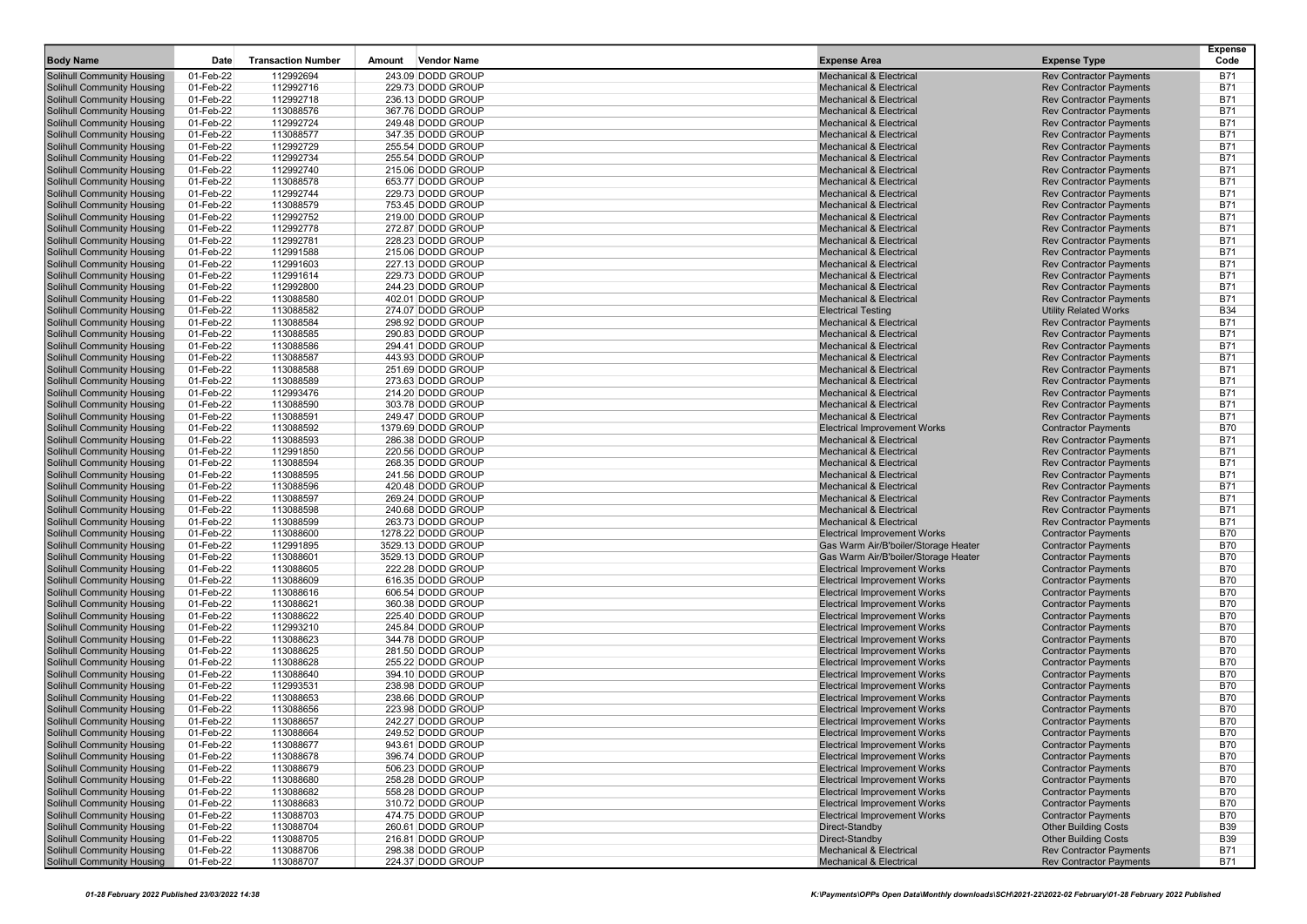| <b>Body Name</b>                                                       | Date                   | <b>Transaction Number</b> | Amount | <b>Vendor Name</b>                       | <b>Expense Area</b>                                                      | <b>Expense Type</b>                                              | <b>Expense</b><br>Code   |
|------------------------------------------------------------------------|------------------------|---------------------------|--------|------------------------------------------|--------------------------------------------------------------------------|------------------------------------------------------------------|--------------------------|
| <b>Solihull Community Housing</b>                                      | 01-Feb-22              | 113088708                 |        | 255.75 DODD GROUP                        | <b>Mechanical &amp; Electrical</b>                                       | <b>Rev Contractor Payments</b>                                   | <b>B71</b>               |
| Solihull Community Housing                                             | 01-Feb-22              | 113088709                 |        | 323.83 DODD GROUP                        | <b>Mechanical &amp; Electrical</b>                                       | <b>Rev Contractor Payments</b>                                   | B71                      |
| <b>Solihull Community Housing</b>                                      | 01-Feb-22              | 113088710                 |        | 450.22 DODD GROUP                        | <b>Mechanical &amp; Electrical</b>                                       | <b>Rev Contractor Payments</b>                                   | B71                      |
| <b>Solihull Community Housing</b>                                      | 01-Feb-22              | 113088711                 |        | 229.12 DODD GROUP                        | <b>Mechanical &amp; Electrical</b>                                       | <b>Rev Contractor Payments</b>                                   | <b>B71</b>               |
| <b>Solihull Community Housing</b>                                      | 01-Feb-22              | 113088712                 |        | 323.25 DODD GROUP                        | <b>Mechanical &amp; Electrical</b>                                       | <b>Rev Contractor Payments</b>                                   | <b>B71</b>               |
| <b>Solihull Community Housing</b>                                      | 01-Feb-22              | 113088714                 |        | 238.25 DODD GROUP                        | <b>Mechanical &amp; Electrical</b>                                       | <b>Rev Contractor Payments</b>                                   | B71                      |
| <b>Solihull Community Housing</b>                                      | 01-Feb-22              | 113094527                 |        | 661.38 DODD GROUP                        | <b>Biomass System</b>                                                    | <b>Biomass HIU &amp; Plant</b>                                   | <b>B48</b>               |
| <b>Solihull Community Housing</b>                                      | 01-Feb-22              | 113094528                 |        | 773.80 DODD GROUP                        | <b>Biomass System</b>                                                    | Biomass HIU & Plant                                              | <b>B48</b>               |
| <b>Solihull Community Housing</b>                                      | 01-Feb-22              | 113088718                 |        | 227.45 DODD GROUP                        | <b>Mechanical &amp; Electrical</b>                                       | <b>Rev Contractor Payments</b>                                   | <b>B71</b>               |
| <b>Solihull Community Housing</b>                                      | 01-Feb-22              | 113088719                 |        | 231.45 DODD GROUP                        | <b>Mechanical &amp; Electrical</b>                                       | <b>Rev Contractor Payments</b>                                   | B71                      |
| <b>Solihull Community Housing</b>                                      | 01-Feb-22              | 113088720                 |        | 304.99 DODD GROUP                        | <b>Mechanical &amp; Electrical</b>                                       | <b>Rev Contractor Payments</b>                                   | <b>B71</b>               |
| <b>Solihull Community Housing</b>                                      | 01-Feb-22              | 113088726                 |        | 3529.13 DODD GROUP                       | Gas Warm Air/B'boiler/Storage Heater                                     | <b>Contractor Payments</b>                                       | <b>B70</b>               |
| <b>Solihull Community Housing</b>                                      | 01-Feb-22              | 113088730                 |        | 328.80 DODD GROUP                        | <b>Mechanical &amp; Electrical</b><br><b>Mechanical &amp; Electrical</b> | <b>Rev Contractor Payments</b><br><b>Rev Contractor Payments</b> | <b>B71</b><br><b>B71</b> |
| <b>Solihull Community Housing</b><br><b>Solihull Community Housing</b> | 01-Feb-22<br>01-Feb-22 | 113088731<br>113088732    |        | 220.35 DODD GROUP<br>13257.06 DODD GROUP | <b>Biomass Plant Replacement</b>                                         | <b>Contractor Payments</b>                                       | <b>B70</b>               |
| <b>Solihull Community Housing</b>                                      | 01-Feb-22              | 112992020                 |        | 244.74 DODD GROUP                        | <b>Mechanical &amp; Electrical</b>                                       | <b>Rev Contractor Payments</b>                                   | <b>B71</b>               |
| <b>Solihull Community Housing</b>                                      | 01-Feb-22              | 113088733                 |        | 298.37 DODD GROUP                        | <b>Mechanical &amp; Electrical</b>                                       | <b>Rev Contractor Payments</b>                                   | <b>B71</b>               |
| <b>Solihull Community Housing</b>                                      | 01-Feb-22              | 113088734                 |        | 593.08 DODD GROUP                        | <b>Mechanical &amp; Electrical</b>                                       | <b>Rev Contractor Payments</b>                                   | <b>B71</b>               |
| <b>Solihull Community Housing</b>                                      | 01-Feb-22              | 112992024                 |        | 229.73 DODD GROUP                        | <b>Mechanical &amp; Electrical</b>                                       | <b>Rev Contractor Payments</b>                                   | <b>B71</b>               |
| <b>Solihull Community Housing</b>                                      | 01-Feb-22              | 113088735                 |        | 344.81 DODD GROUP                        | <b>Mechanical &amp; Electrical</b>                                       | <b>Rev Contractor Payments</b>                                   | <b>B71</b>               |
| <b>Solihull Community Housing</b>                                      | 01-Feb-22              | 112992029                 |        | 235.83 DODD GROUP                        | <b>Mechanical &amp; Electrical</b>                                       | <b>Rev Contractor Payments</b>                                   | <b>B71</b>               |
| <b>Solihull Community Housing</b>                                      | 01-Feb-22              | 112992030                 |        | 230.07 DODD GROUP                        | <b>Mechanical &amp; Electrical</b>                                       | <b>Rev Contractor Payments</b>                                   | <b>B71</b>               |
| <b>Solihull Community Housing</b>                                      | 01-Feb-22              | 112992034                 |        | 242.77 DODD GROUP                        | <b>Mechanical &amp; Electrical</b>                                       | <b>Rev Contractor Payments</b>                                   | <b>B71</b>               |
| <b>Solihull Community Housing</b>                                      | 01-Feb-22              | 113088736                 |        | 351.86 DODD GROUP                        | <b>Mechanical &amp; Electrical</b>                                       | <b>Rev Contractor Payments</b>                                   | <b>B71</b>               |
| <b>Solihull Community Housing</b>                                      | 01-Feb-22              | 112992042                 |        | 240.84 DODD GROUP                        | <b>Mechanical &amp; Electrical</b>                                       | <b>Rev Contractor Payments</b>                                   | B71                      |
| <b>Solihull Community Housing</b>                                      | 01-Feb-22              | 113088737                 |        | 561.74 DODD GROUP                        | <b>Mechanical &amp; Electrical</b>                                       | <b>Rev Contractor Payments</b>                                   | <b>B71</b>               |
| <b>Solihull Community Housing</b>                                      | 01-Feb-22              | 112992073                 |        | 245.27 DODD GROUP                        | <b>Mechanical &amp; Electrical</b>                                       | <b>Rev Contractor Payments</b>                                   | <b>B71</b>               |
| <b>Solihull Community Housing</b>                                      | 01-Feb-22              | 113088738                 |        | 284.73 DODD GROUP                        | <b>Mechanical &amp; Electrical</b>                                       | <b>Rev Contractor Payments</b>                                   | <b>B71</b>               |
| <b>Solihull Community Housing</b>                                      | 01-Feb-22              | 112992090                 |        | 215.06 DODD GROUP                        | <b>Mechanical &amp; Electrical</b>                                       | <b>Rev Contractor Payments</b>                                   | <b>B71</b><br><b>B38</b> |
| <b>Solihull Community Housing</b><br><b>Solihull Community Housing</b> | 01-Feb-22<br>01-Feb-22 | 112992096<br>112992102    |        | 293.85 DODD GROUP<br>226.82 DODD GROUP   | North Property Repairs-Voids<br>North Property Repairs-Voids             | Voids<br>Voids                                                   | <b>B38</b>               |
| <b>Solihull Community Housing</b>                                      | 01-Feb-22              | 113088739                 |        | 284.61 DODD GROUP                        | <b>Mechanical &amp; Electrical</b>                                       | <b>Rev Contractor Payments</b>                                   | <b>B71</b>               |
| <b>Solihull Community Housing</b>                                      | 01-Feb-22              | 112992104                 |        | 362.33 DODD GROUP                        | North Property Repairs-Voids                                             | Voids                                                            | <b>B38</b>               |
| <b>Solihull Community Housing</b>                                      | 01-Feb-22              | 112992107                 |        | 326.35 DODD GROUP                        | North Property Repairs-Voids                                             | Voids                                                            | <b>B38</b>               |
| <b>Solihull Community Housing</b>                                      | 01-Feb-22              | 112992110                 |        | 393.37 DODD GROUP                        | North Property Repairs-Voids                                             | Voids                                                            | <b>B38</b>               |
| <b>Solihull Community Housing</b>                                      | 01-Feb-22              | 113088740                 |        | 291.01 DODD GROUP                        | <b>Mechanical &amp; Electrical</b>                                       | <b>Rev Contractor Payments</b>                                   | <b>B71</b>               |
| <b>Solihull Community Housing</b>                                      | 01-Feb-22              | 112992112                 |        | 273.79 DODD GROUP                        | North Property Repairs-Voids                                             | Voids                                                            | <b>B38</b>               |
| <b>Solihull Community Housing</b>                                      | 01-Feb-22              | 113088741                 |        | 409.41 DODD GROUP                        | <b>Mechanical &amp; Electrical</b>                                       | <b>Rev Contractor Payments</b>                                   | <b>B71</b>               |
| <b>Solihull Community Housing</b>                                      | 01-Feb-22              | 112992116                 |        | 312.32 DODD GROUP                        | North Property Repairs-Voids                                             | Voids                                                            | <b>B38</b>               |
| <b>Solihull Community Housing</b>                                      | 01-Feb-22              | 112992121                 |        | 320.21 DODD GROUP                        | North Property Repairs-Voids                                             | Voids                                                            | <b>B38</b>               |
| <b>Solihull Community Housing</b>                                      | 01-Feb-22              | 113088742                 |        | 330.22 DODD GROUP                        | <b>Mechanical &amp; Electrical</b>                                       | <b>Rev Contractor Payments</b>                                   | <b>B71</b>               |
| <b>Solihull Community Housing</b>                                      | 01-Feb-22              | 113088743                 |        | 351.86 DODD GROUP                        | <b>Mechanical &amp; Electrical</b>                                       | <b>Rev Contractor Payments</b>                                   | <b>B71</b>               |
| <b>Solihull Community Housing</b>                                      | 01-Feb-22              | 112993657                 |        | 229.73 DODD GROUP                        | <b>Mechanical &amp; Electrical</b>                                       | <b>Rev Contractor Payments</b>                                   | <b>B71</b>               |
| <b>Solihull Community Housing</b>                                      | 01-Feb-22              | 112993669                 |        | 236.13 DODD GROUP                        | <b>Mechanical &amp; Electrical</b>                                       | <b>Rev Contractor Payments</b>                                   | <b>B71</b>               |
| <b>Solihull Community Housing</b>                                      | 01-Feb-22              | 112993681                 |        | 275.01 DODD GROUP                        | <b>Mechanical &amp; Electrical</b>                                       | <b>Rev Contractor Payments</b>                                   | <b>B71</b><br><b>B71</b> |
| <b>Solihull Community Housing</b>                                      | 01-Feb-22              | 112993684                 |        | 229.73 DODD GROUP                        | <b>Mechanical &amp; Electrical</b>                                       | <b>Rev Contractor Payments</b>                                   | <b>B71</b>               |
| <b>Solihull Community Housing</b><br><b>Solihull Community Housing</b> | 01-Feb-22<br>01-Feb-22 | 113088744<br>112993692    |        | 287.30 DODD GROUP<br>246.90 DODD GROUP   | <b>Mechanical &amp; Electrical</b><br><b>Mechanical &amp; Electrical</b> | <b>Rev Contractor Payments</b><br><b>Rev Contractor Payments</b> | <b>B71</b>               |
| <b>Solihull Community Housing</b>                                      | 01-Feb-22              | 112993695                 |        | 268.11 DODD GROUP                        | <b>Mechanical &amp; Electrical</b>                                       | <b>Rev Contractor Payments</b>                                   | <b>B71</b>               |
| <b>Solihull Community Housing</b>                                      | 01-Feb-22              | 113088745                 |        | 476.37 DODD GROUP                        | <b>Mechanical &amp; Electrical</b>                                       | <b>Rev Contractor Payments</b>                                   | <b>B71</b>               |
| <b>Solihull Community Housing</b>                                      | 01-Feb-22              | 112993719                 |        | 220.50 DODD GROUP                        | <b>Mechanical &amp; Electrical</b>                                       | <b>Rev Contractor Payments</b>                                   | <b>B71</b>               |
| <b>Solihull Community Housing</b>                                      | 01-Feb-22              | 112993720                 |        | 256.47 DODD GROUP                        | North Property Repairs-Voids                                             | Voids                                                            | <b>B38</b>               |
| <b>Solihull Community Housing</b>                                      | 01-Feb-22              | 112993722                 |        | 217.31 DODD GROUP                        | <b>Mechanical &amp; Electrical</b>                                       | <b>Rev Contractor Payments</b>                                   | <b>B71</b>               |
| <b>Solihull Community Housing</b>                                      | 01-Feb-22              | 112993725                 |        | 231.67 DODD GROUP                        | <b>Mechanical &amp; Electrical</b>                                       | <b>Rev Contractor Payments</b>                                   | <b>B71</b>               |
| <b>Solihull Community Housing</b>                                      | 01-Feb-22              | 112993728                 |        | 215.06 DODD GROUP                        | <b>Mechanical &amp; Electrical</b>                                       | <b>Rev Contractor Payments</b>                                   | <b>B71</b>               |
| <b>Solihull Community Housing</b>                                      | 01-Feb-22              | 112993737                 |        | 215.06 DODD GROUP                        | <b>Mechanical &amp; Electrical</b>                                       | <b>Rev Contractor Payments</b>                                   | <b>B71</b>               |
| <b>Solihull Community Housing</b>                                      | 01-Feb-22              | 112993744                 |        | 209.54 DODD GROUP                        | North Property Repairs-Voids                                             | Voids                                                            | <b>B38</b>               |
| <b>Solihull Community Housing</b>                                      | 01-Feb-22              | 113088746                 |        | 480.37 DODD GROUP                        | <b>Mechanical &amp; Electrical</b>                                       | <b>Rev Contractor Payments</b>                                   | B71                      |
| <b>Solihull Community Housing</b>                                      | 01-Feb-22              | 112993768                 |        | 251.81 DODD GROUP                        | North Property Repairs-Voids                                             | Voids                                                            | <b>B38</b>               |
| <b>Solihull Community Housing</b>                                      | 01-Feb-22              | 112992144                 |        | 258.00 DODD GROUP                        | North Property Repairs-Voids                                             | Voids                                                            | <b>B38</b>               |
| <b>Solihull Community Housing</b>                                      | 01-Feb-22              | 113088747                 |        | 422.85 DODD GROUP                        | Mechanical & Electrical                                                  | <b>Rev Contractor Payments</b>                                   | <b>B71</b>               |
| <b>Solihull Community Housing</b>                                      | 01-Feb-22              | 112992157                 |        | 302.89 DODD GROUP                        | North Property Repairs-Voids                                             | Voids                                                            | <b>B38</b>               |
| <b>Solihull Community Housing</b><br><b>Solihull Community Housing</b> | 01-Feb-22<br>01-Feb-22 | 112992173<br>112992183    |        | 326.81 DODD GROUP<br>225.46 DODD GROUP   | North Property Repairs-Voids<br>North Property Repairs-Voids             | Voids<br>Voids                                                   | <b>B38</b><br><b>B38</b> |
| Solihull Community Housing                                             | 01-Feb-22              | 112992195                 |        | 247.73 DODD GROUP                        | North Property Repairs-Voids                                             | Voids                                                            | <b>B38</b>               |
| Solihull Community Housing                                             | 01-Feb-22              | 112992209                 |        | 367.57 DODD GROUP                        | North Property Repairs-Voids                                             | Voids                                                            | <b>B38</b>               |
| <b>Solihull Community Housing</b>                                      | 01-Feb-22              | 112992233                 |        | 338.57 DODD GROUP                        | North Property Repairs-Voids                                             | Voids                                                            | <b>B38</b>               |
| <b>Solihull Community Housing</b>                                      | 01-Feb-22              | 112993775                 |        | 257.31 DODD GROUP                        | North Property Repairs-Voids                                             | Voids                                                            | <b>B38</b>               |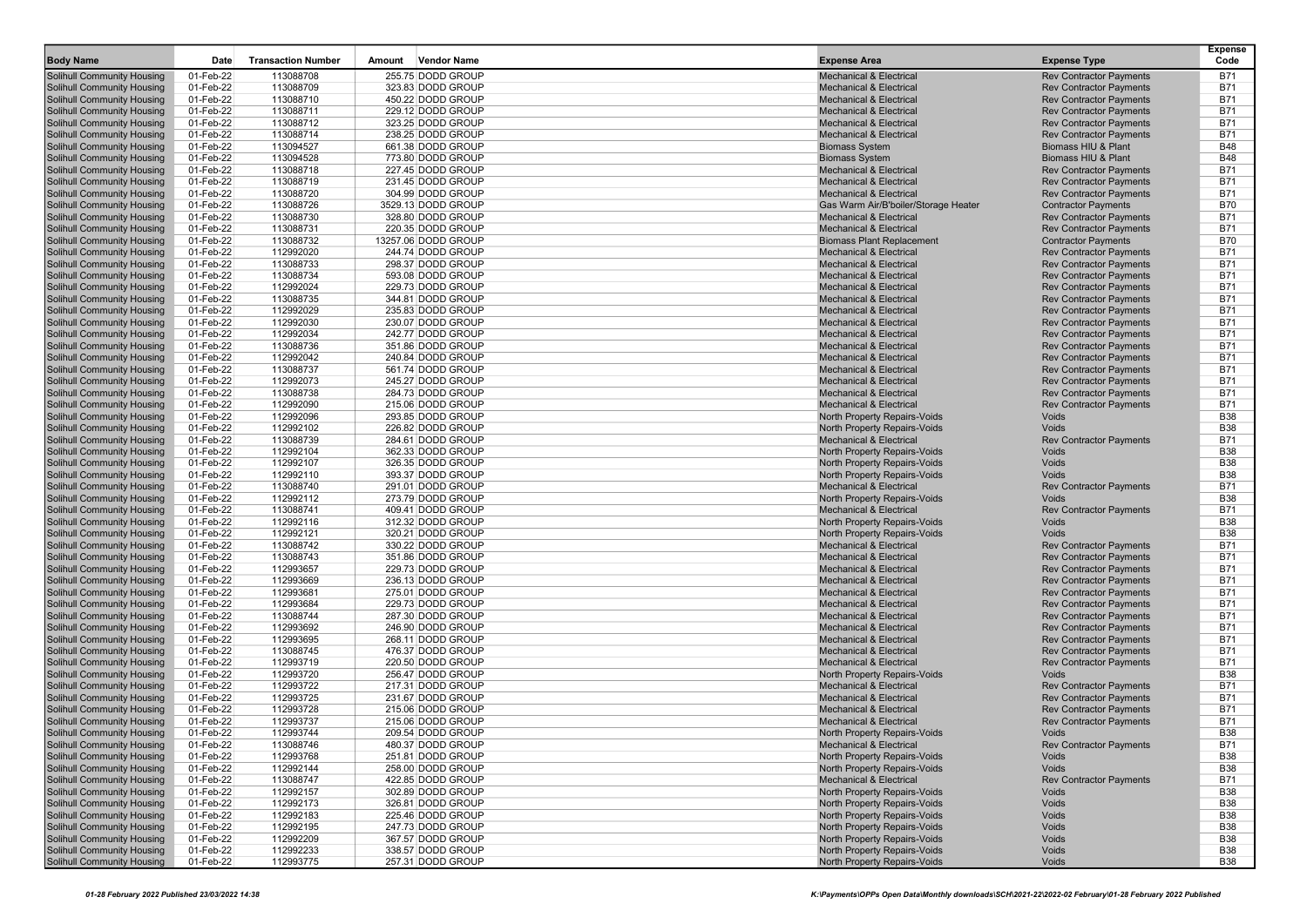| <b>Body Name</b>                                                       | Date                   | <b>Transaction Number</b> | Amount | <b>Vendor Name</b>                                       | <b>Expense Area</b>                                                        | <b>Expense Type</b>                                              | <b>Expense</b><br>Code             |
|------------------------------------------------------------------------|------------------------|---------------------------|--------|----------------------------------------------------------|----------------------------------------------------------------------------|------------------------------------------------------------------|------------------------------------|
| <b>Solihull Community Housing</b>                                      | 01-Feb-22              | 112993778                 |        | 215.92 DODD GROUP                                        | North Property Repairs-Voids                                               | Voids                                                            | <b>B38</b>                         |
| <b>Solihull Community Housing</b>                                      | 01-Feb-22              | 112993790                 |        | 212.11 DODD GROUP                                        | North Property Repairs-Voids                                               | Voids                                                            | <b>B38</b>                         |
| <b>Solihull Community Housing</b>                                      | 01-Feb-22              | 112993796                 |        | 362.40 DODD GROUP                                        | North Property Repairs-Voids                                               | Voids                                                            | <b>B38</b>                         |
| <b>Solihull Community Housing</b>                                      | 01-Feb-22              | 112993797                 |        | 287.53 DODD GROUP                                        | North Property Repairs-Voids                                               | Voids                                                            | <b>B38</b>                         |
| <b>Solihull Community Housing</b>                                      | 01-Feb-22              | 112993813                 |        | 218.53 DODD GROUP                                        | North Property Repairs-Voids                                               | Voids                                                            | <b>B38</b>                         |
| <b>Solihull Community Housing</b>                                      | 01-Feb-22              | 113088748                 |        | 283.42 DODD GROUP                                        | <b>Mechanical &amp; Electrical</b>                                         | <b>Rev Contractor Payments</b>                                   | <b>B71</b>                         |
| <b>Solihull Community Housing</b>                                      | 01-Feb-22              | 112993846                 |        | 283.37 DODD GROUP                                        | North Property Repairs-Voids                                               | Voids                                                            | <b>B38</b>                         |
| <b>Solihull Community Housing</b>                                      | 01-Feb-22              | 112993847                 |        | 338.77 DODD GROUP                                        | North Property Repairs-Voids                                               | Voids                                                            | <b>B38</b>                         |
| <b>Solihull Community Housing</b>                                      | 01-Feb-22              | 112993860                 |        | 310.17 DODD GROUP                                        | North Property Repairs-Voids                                               | Voids                                                            | <b>B38</b>                         |
| <b>Solihull Community Housing</b>                                      | 01-Feb-22              | 112992254                 |        | 342.47 DODD GROUP                                        | North Property Repairs-Voids                                               | Voids                                                            | <b>B38</b>                         |
| <b>Solihull Community Housing</b>                                      | 01-Feb-22              | 112993892                 |        | 283.46 DODD GROUP                                        | North Property Repairs-Voids                                               | Voids                                                            | <b>B38</b>                         |
| <b>Solihull Community Housing</b>                                      | 01-Feb-22              | 113088749                 |        | 478.76 DODD GROUP                                        | <b>Mechanical &amp; Electrical</b>                                         | <b>Rev Contractor Payments</b>                                   | <b>B71</b>                         |
| <b>Solihull Community Housing</b>                                      | 01-Feb-22              | 113088750                 |        | 295.24 DODD GROUP                                        | <b>Mechanical &amp; Electrical</b>                                         | <b>Rev Contractor Payments</b>                                   | <b>B71</b>                         |
| <b>Solihull Community Housing</b>                                      | 01-Feb-22<br>01-Feb-22 | 113088751<br>112993955    |        | 742.99 DODD GROUP<br>240.84 DODD GROUP                   | <b>Mechanical &amp; Electrical</b><br><b>Mechanical &amp; Electrical</b>   | <b>Rev Contractor Payments</b><br><b>Rev Contractor Payments</b> | <b>B71</b><br><b>B71</b>           |
| <b>Solihull Community Housing</b><br><b>Solihull Community Housing</b> | 01-Feb-22              | 113088752                 |        | 536.67 DODD GROUP                                        | <b>Mechanical &amp; Electrical</b>                                         | <b>Rev Contractor Payments</b>                                   | <b>B71</b>                         |
| <b>Solihull Community Housing</b>                                      | 01-Feb-22              | 113088753                 |        | 1531.23 DODD GROUP                                       | <b>Mechanical &amp; Electrical</b>                                         | <b>Rev Contractor Payments</b>                                   | <b>B71</b>                         |
| <b>Solihull Community Housing</b>                                      | 01-Feb-22              | 113088754                 |        | 631.33 DODD GROUP                                        | <b>Mechanical &amp; Electrical</b>                                         | <b>Rev Contractor Payments</b>                                   | <b>B71</b>                         |
| <b>Solihull Community Housing</b>                                      | 01-Feb-22              | 113088756                 |        | 249.79 DODD GROUP                                        | <b>Mechanical &amp; Electrical</b>                                         | <b>Rev Contractor Payments</b>                                   | <b>B71</b>                         |
| <b>Solihull Community Housing</b>                                      | 01-Feb-22              | 113088757                 |        | 492.78 DODD GROUP                                        | <b>Mechanical &amp; Electrical</b>                                         | <b>Rev Contractor Payments</b>                                   | <b>B71</b>                         |
| <b>Solihull Community Housing</b>                                      | 01-Feb-22              | 112993986                 |        | 396.83 DODD GROUP                                        | <b>North Property Repairs-Voids</b>                                        | Voids                                                            | <b>B38</b>                         |
| <b>Solihull Community Housing</b>                                      | 01-Feb-22              | 112993987                 |        | 279.28 DODD GROUP                                        | North Property Repairs-Voids                                               | Voids                                                            | <b>B38</b>                         |
| <b>Solihull Community Housing</b>                                      | 01-Feb-22              | 112993988                 |        | 241.24 DODD GROUP                                        | North Property Repairs-Voids                                               | Voids                                                            | <b>B38</b>                         |
| <b>Solihull Community Housing</b>                                      | 01-Feb-22              | 112993989                 |        | 392.76 DODD GROUP                                        | North Property Repairs-Voids                                               | Voids                                                            | <b>B38</b>                         |
| <b>Solihull Community Housing</b>                                      | 01-Feb-22              | 112993990                 |        | 220.79 DODD GROUP                                        | North Property Repairs-Voids                                               | Voids                                                            | <b>B38</b>                         |
| <b>Solihull Community Housing</b>                                      | 01-Feb-22              | 112993991                 |        | 365.64 DODD GROUP                                        | North Property Repairs-Voids                                               | Voids                                                            | <b>B38</b>                         |
| <b>Solihull Community Housing</b>                                      | 01-Feb-22              | 112993992                 |        | 367.66 DODD GROUP                                        | North Property Repairs-Voids                                               | Voids                                                            | <b>B38</b>                         |
| <b>Solihull Community Housing</b>                                      | 01-Feb-22              | 112993994                 |        | 388.87 DODD GROUP                                        | North Property Repairs-Voids                                               | Voids                                                            | <b>B38</b>                         |
| <b>Solihull Community Housing</b>                                      | 01-Feb-22              | 113088759                 |        | 487.42 DODD GROUP                                        | <b>Electrical Improvement Works</b>                                        | <b>Contractor Payments</b>                                       | <b>B70</b>                         |
| <b>Solihull Community Housing</b>                                      | 01-Feb-22              | 113088761                 |        | 258.76 DODD GROUP                                        | <b>Electrical Improvement Works</b>                                        | <b>Contractor Payments</b>                                       | <b>B70</b>                         |
| <b>Solihull Community Housing</b>                                      | 01-Feb-22              | 113088766                 |        | 303.22 DODD GROUP                                        | <b>Electrical Improvement Works</b>                                        | <b>Contractor Payments</b>                                       | <b>B70</b>                         |
| <b>Solihull Community Housing</b><br><b>Solihull Community Housing</b> | 01-Feb-22<br>01-Feb-22 | 113088767<br>113088768    |        | 428.55 DODD GROUP<br>351.45 DODD GROUP                   | <b>Electrical Improvement Works</b><br><b>Mechanical &amp; Electrical</b>  | <b>Contractor Payments</b><br><b>Rev Contractor Payments</b>     | <b>B70</b><br><b>B71</b>           |
| <b>Solihull Community Housing</b>                                      | 01-Feb-22              | 113088769                 |        | 364.75 DODD GROUP                                        | <b>Mechanical &amp; Electrical</b>                                         | <b>Rev Contractor Payments</b>                                   | <b>B71</b>                         |
| <b>Solihull Community Housing</b>                                      | 01-Feb-22              | 113088770                 |        | 303.14 DODD GROUP                                        | <b>Mechanical &amp; Electrical</b>                                         | <b>Rev Contractor Payments</b>                                   | <b>B71</b>                         |
| <b>Solihull Community Housing</b>                                      | 01-Feb-22              | 113088771                 |        | 22064.96 DODD GROUP                                      | <b>Biomass Plant Replacement</b>                                           | <b>Contractor Payments</b>                                       | <b>B70</b>                         |
| <b>Solihull Community Housing</b>                                      | 01-Feb-22              | 112992280                 |        | 3529.13 DODD GROUP                                       | Gas Warm Air/B'boiler/Storage Heater                                       | <b>Contractor Payments</b>                                       | <b>B70</b>                         |
| <b>Solihull Community Housing</b>                                      | 01-Feb-22              | 112992281                 |        | 2221.38 DODD GROUP                                       | Gas Warm Air/B'boiler/Storage Heater                                       | <b>Contractor Payments</b>                                       | <b>B70</b>                         |
| <b>Solihull Community Housing</b>                                      | 01-Feb-22              | 112992282                 |        | 3529.13 DODD GROUP                                       | Gas Warm Air/B'boiler/Storage Heater                                       | <b>Contractor Payments</b>                                       | <b>B70</b>                         |
| <b>Solihull Community Housing</b>                                      | 01-Feb-22              | 112992283                 |        | 3529.13 DODD GROUP                                       | Gas Warm Air/B'boiler/Storage Heater                                       | <b>Contractor Payments</b>                                       | <b>B70</b>                         |
| <b>Solihull Community Housing</b>                                      | 01-Feb-22              | 112992284                 |        | 3529.13 DODD GROUP                                       | Gas Warm Air/B'boiler/Storage Heater                                       | <b>Contractor Payments</b>                                       | <b>B70</b>                         |
| <b>Solihull Community Housing</b>                                      | 01-Feb-22              | 113088772                 |        | 3529.13 DODD GROUP                                       | Gas Warm Air/B'boiler/Storage Heater                                       | <b>Contractor Payments</b>                                       | <b>B70</b>                         |
| <b>Solihull Community Housing</b>                                      | 01-Feb-22              | 112992285                 |        | 3529.13 DODD GROUP                                       | Gas Warm Air/B'boiler/Storage Heater                                       | <b>Contractor Payments</b>                                       | <b>B70</b>                         |
| <b>Solihull Community Housing</b>                                      | 01-Feb-22              | 112992286                 |        | 1841.07 DODD GROUP                                       | Gas Warm Air/B'boiler/Storage Heater                                       | <b>Contractor Payments</b>                                       | <b>B70</b>                         |
| <b>Solihull Community Housing</b>                                      | 01-Feb-22              | 113088773                 |        | 2221.38 DODD GROUP                                       | Gas Warm Air/B'boiler/Storage Heater                                       | <b>Contractor Payments</b>                                       | <b>B70</b>                         |
| <b>Solihull Community Housing</b>                                      | 01-Feb-22              | 112992287                 |        | 3529.13 DODD GROUP                                       | Gas Warm Air/B'boiler/Storage Heater                                       | <b>Contractor Payments</b>                                       | <b>B70</b>                         |
| <b>Solihull Community Housing</b>                                      | 01-Feb-22              | 112992288                 |        | 3529.13 DODD GROUP                                       | Gas Warm Air/B'boiler/Storage Heater                                       | <b>Contractor Payments</b>                                       | <b>B70</b><br><b>B70</b>           |
| <b>Solihull Community Housing</b>                                      | 01-Feb-22<br>01-Feb-22 | 113088774<br>113065482    |        | 3529.13 DODD GROUP<br>777.09 DODD GROUP                  | Gas Warm Air/B'boiler/Storage Heater<br><b>Mechanical &amp; Electrical</b> | <b>Contractor Payments</b>                                       | <b>B71</b>                         |
| <b>Solihull Community Housing</b><br><b>Solihull Community Housing</b> | 21-Feb-22              | 113100753                 |        | 12438.92 DODD GROUP                                      | <b>Retro fitting Sprinklers</b>                                            | <b>Rev Contractor Payments</b><br><b>Contractor Payments</b>     | <b>B70</b>                         |
| <b>Solihull Community Housing</b>                                      | 21-Feb-22              | 113100777                 |        | 73455.48 DODD GROUP                                      | <b>Building Safety Works</b>                                               | <b>Contractor Payments</b>                                       | <b>B70</b>                         |
| <b>Solihull Community Housing</b>                                      | 21-Feb-22              | 113100776                 |        | 12810.49 DODD GROUP                                      | <b>Retro fitting Sprinklers</b>                                            | <b>Contractor Payments</b>                                       | <b>B70</b>                         |
| <b>Solihull Community Housing</b>                                      | 21-Feb-22              | 113100487                 |        | 58359.86 DODD GROUP                                      | <b>Retro fitting Sprinklers</b>                                            | <b>Contractor Payments</b>                                       | <b>B70</b>                         |
| <b>Solihull Community Housing</b>                                      | 21-Feb-22              | 113100751                 |        | 96098.90 DODD GROUP                                      | <b>Retro fitting Sprinklers</b>                                            | <b>Contractor Payments</b>                                       | <b>B70</b>                         |
| <b>Solihull Community Housing</b>                                      | 15-Feb-22              | 113088806                 |        | 233.67 DODD GROUP                                        | <b>Mechanical &amp; Electrical</b>                                         | <b>Rev Contractor Payments</b>                                   | <b>B71</b>                         |
| <b>Solihull Community Housing</b>                                      | 24-Feb-22              | 113112838                 |        | 233.67 DODD GROUP                                        | <b>Mechanical &amp; Electrical</b>                                         | <b>Rev Contractor Payments</b>                                   | <b>B71</b>                         |
| <b>Solihull Community Housing</b>                                      | 15-Feb-22              | 113089198                 |        | 233.67 DODD GROUP                                        | <b>Mechanical &amp; Electrical</b>                                         | <b>Rev Contractor Payments</b>                                   | <b>B71</b>                         |
| <b>Solihull Community Housing</b>                                      | 15-Feb-22              | 113089214                 |        | 272.03 DODD GROUP                                        | <b>Mechanical &amp; Electrical</b>                                         | <b>Rev Contractor Payments</b>                                   | <b>B71</b>                         |
| <b>Solihull Community Housing</b>                                      | 15-Feb-22              | 113089217                 |        | 233.67 DODD GROUP                                        | <b>Mechanical &amp; Electrical</b>                                         | <b>Rev Contractor Payments</b>                                   | <b>B71</b>                         |
| <b>Solihull Community Housing</b>                                      | 01-Feb-22              | 113071015                 |        | 346.00 DOORFIT PRODUCTS LTD                              | Stores-Stores and delivery                                                 | <b>Stocks</b>                                                    | R <sub>10</sub>                    |
| <b>Solihull Community Housing</b>                                      | 01-Feb-22              | 113071015                 |        | 66.00 DOORFIT PRODUCTS LTD                               | Stores-Stores and delivery                                                 | <b>Stocks</b>                                                    | R <sub>10</sub>                    |
| <b>Solihull Community Housing</b>                                      | 03-Feb-22              | 113081487                 |        | 396.00 DOORFIT PRODUCTS LTD                              | Stores-Stores and delivery                                                 | <b>Stocks</b>                                                    | R <sub>10</sub>                    |
| <b>Solihull Community Housing</b>                                      | 03-Feb-22              | 113081487                 |        | 25.00 DOORFIT PRODUCTS LTD                               | Stores-Stores and delivery<br>Stores-Stores and delivery                   | <b>Stocks</b>                                                    | R <sub>10</sub>                    |
| <b>Solihull Community Housing</b><br>Solihull Community Housing        | 10-Feb-22<br>10-Feb-22 | 113096256                 |        | 13.20 DOORFIT PRODUCTS LTD                               | Stores-Stores and delivery                                                 | <b>Stocks</b>                                                    | R <sub>10</sub><br>R <sub>10</sub> |
| <b>Solihull Community Housing</b>                                      | 10-Feb-22              | 113096256<br>113096256    |        | 41.80 DOORFIT PRODUCTS LTD<br>44.20 DOORFIT PRODUCTS LTD | Stores-Stores and delivery                                                 | <b>Stocks</b><br><b>Stocks</b>                                   | R <sub>10</sub>                    |
| <b>Solihull Community Housing</b>                                      | 10-Feb-22              | 113096256                 |        | 27.00 DOORFIT PRODUCTS LTD                               | Stores-Stores and delivery                                                 | <b>Stocks</b>                                                    | R <sub>10</sub>                    |
| <b>Solihull Community Housing</b>                                      | 10-Feb-22              | 113096256                 |        | 174.15 DOORFIT PRODUCTS LTD                              | Stores-Stores and delivery                                                 | <b>Stocks</b>                                                    | R <sub>10</sub>                    |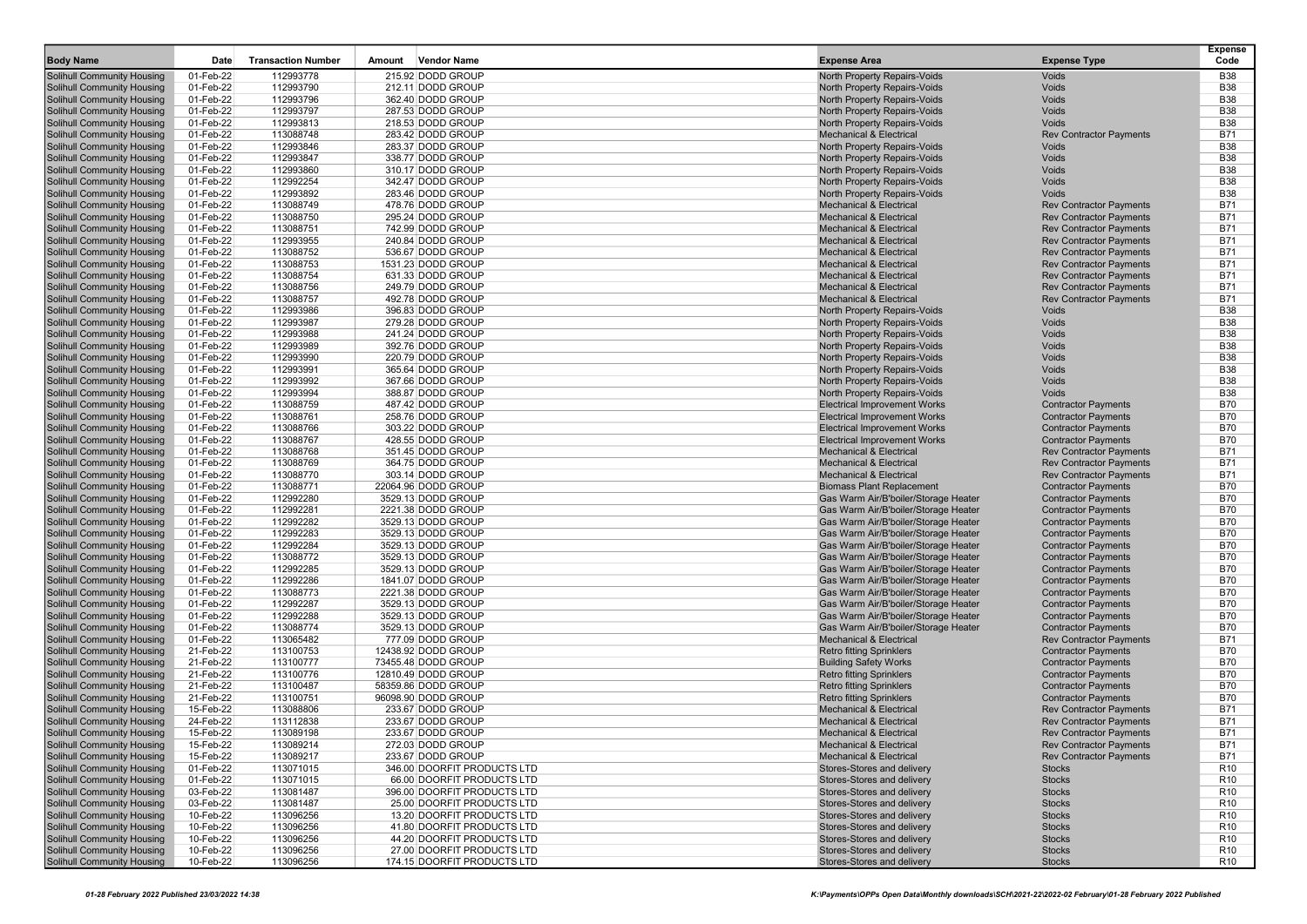| <b>Body Name</b>                                                       | Date                   | <b>Transaction Number</b> | <b>Vendor Name</b><br>Amount                                                     | <b>Expense Area</b>                                                    | <b>Expense Type</b>                                              | <b>Expense</b><br>Code             |
|------------------------------------------------------------------------|------------------------|---------------------------|----------------------------------------------------------------------------------|------------------------------------------------------------------------|------------------------------------------------------------------|------------------------------------|
| <b>Solihull Community Housing</b>                                      | 10-Feb-22              | 113096256                 | 239.90 DOORFIT PRODUCTS LTD                                                      | Stores-Stores and delivery                                             | <b>Stocks</b>                                                    | R <sub>10</sub>                    |
| <b>Solihull Community Housing</b>                                      | 11-Feb-22              | 113109908                 | 352.00 DOORFIT PRODUCTS LTD                                                      | Stores-Stores and delivery                                             | <b>Stocks</b>                                                    | R <sub>10</sub>                    |
| <b>Solihull Community Housing</b>                                      | 01-Feb-22              | 113063170                 | 454.27 DRAINTECH SERVICES (MIDLANDS) LTD                                         | North Property Repairs-Day to day                                      | <b>Other Works</b>                                               | <b>B32</b>                         |
| <b>Solihull Community Housing</b>                                      | 10-Feb-22              | 113102635                 | 431.68 DRAINTECH SERVICES (MIDLANDS) LTD                                         | North Property Repairs-Day to day                                      | <b>Other Works</b>                                               | <b>B32</b>                         |
| <b>Solihull Community Housing</b>                                      | 01-Feb-22              | 113063171                 | 344.55 DRAINTECH SERVICES (MIDLANDS) LTD                                         | North Property Repairs-Day to day                                      | <b>Other Works</b>                                               | <b>B32</b>                         |
| <b>Solihull Community Housing</b>                                      | 10-Feb-22              | 113102636                 | 329.39 DRAINTECH SERVICES (MIDLANDS) LTD                                         | North Property Repairs-Day to day                                      | <b>Other Works</b>                                               | <b>B32</b>                         |
| <b>Solihull Community Housing</b>                                      | 01-Feb-22              | 113063173                 | 283.24 DRAINTECH SERVICES (MIDLANDS) LTD                                         | North Property Repairs-Day to day                                      | <b>Other Works</b>                                               | <b>B32</b>                         |
| <b>Solihull Community Housing</b>                                      | 01-Feb-22              | 113063174                 | 283.24 DRAINTECH SERVICES (MIDLANDS) LTD                                         | North Property Repairs-Day to day                                      | <b>Other Works</b>                                               | <b>B32</b>                         |
| <b>Solihull Community Housing</b>                                      | 01-Feb-22              | 113063178                 | 217.88 DRAINTECH SERVICES (MIDLANDS) LTD                                         | North Property Repairs-Day to day                                      | <b>External Structures</b>                                       | <b>B33</b>                         |
| <b>Solihull Community Housing</b>                                      | 07-Feb-22              | 113071481                 | 8800.00 DRISCOLL KINGSTON SOLICITORS                                             | North Property Repairs-Day to day                                      | <b>Complaints Compensation</b>                                   | D97                                |
| <b>Solihull Community Housing</b>                                      | 01-Feb-22              | 113109917                 | 114.12 E J GILBERT & SONS                                                        | Stores-Stores and delivery                                             | <b>Stocks</b>                                                    | R <sub>10</sub><br>R <sub>10</sub> |
| <b>Solihull Community Housing</b><br><b>Solihull Community Housing</b> | 01-Feb-22<br>01-Feb-22 | 113109917<br>113109917    | 90.62 E J GILBERT & SONS<br>107.80 E J GILBERT & SONS                            | Stores-Stores and delivery<br>Stores-Stores and delivery               | <b>Stocks</b><br><b>Stocks</b>                                   | R <sub>10</sub>                    |
| <b>Solihull Community Housing</b>                                      | 01-Feb-22              | 113081497                 | 6.17 E J GILBERT & SONS                                                          | Stores-Stores and delivery                                             | <b>Stocks</b>                                                    | R <sub>10</sub>                    |
| <b>Solihull Community Housing</b>                                      | 01-Feb-22              | 113081497                 | 114.12 E J GILBERT & SONS                                                        | Stores-Stores and delivery                                             | <b>Stocks</b>                                                    | R <sub>10</sub>                    |
| <b>Solihull Community Housing</b>                                      | 01-Feb-22              | 113081497                 | 121.82 E J GILBERT & SONS                                                        | Stores-Stores and delivery                                             | <b>Stocks</b>                                                    | R <sub>10</sub>                    |
| Solihull Community Housing                                             | 07-Feb-22              | 113071656                 | 3917.90 ELDERCARE                                                                | Safe and Sound Operational                                             | <b>Other Supplier/Services Costs</b>                             | D90                                |
| <b>Solihull Community Housing</b>                                      | 01-Feb-22              | 113063270                 | 537.44 ENVIROCALL LTD                                                            | North Property Repairs-Day to day                                      | <b>Internal Works</b>                                            | <b>B31</b>                         |
| <b>Solihull Community Housing</b>                                      | 01-Feb-22              | 113063271                 | 564.73 ENVIROCALL LTD                                                            | North Property Repairs-Day to day                                      | <b>Internal Works</b>                                            | <b>B31</b>                         |
| <b>Solihull Community Housing</b>                                      | 01-Feb-22              | 113063272                 | 310.97 ENVIROCALL LTD                                                            | North Property Repairs-Day to day                                      | <b>Internal Works</b>                                            | <b>B31</b>                         |
| <b>Solihull Community Housing</b>                                      | 01-Feb-22              | 113079864                 | 538.65 ENVIROCALL LTD                                                            | North Property Repairs-Day to day                                      | <b>Internal Works</b>                                            | <b>B31</b>                         |
| <b>Solihull Community Housing</b>                                      | 01-Feb-22              | 113094554                 | 567.15 ENVIROCALL LTD                                                            | North Property Repairs-Day to day                                      | <b>Internal Works</b>                                            | <b>B31</b>                         |
| <b>Solihull Community Housing</b>                                      | 03-Feb-22              | 113094555                 | 567.15 ENVIROCALL LTD                                                            | North Property Repairs-Day to day                                      | <b>Internal Works</b>                                            | <b>B31</b>                         |
| <b>Solihull Community Housing</b>                                      | 01-Feb-22              | 113063273                 | 688.43 ENVIROCALL LTD                                                            | North Property Repairs-Day to day                                      | <b>Internal Works</b>                                            | <b>B31</b>                         |
| <b>Solihull Community Housing</b>                                      | 01-Feb-22              | 113079865                 | 796.47 ENVIROCALL LTD                                                            | North Property Repairs-Day to day                                      | <b>Internal Works</b>                                            | <b>B31</b>                         |
| <b>Solihull Community Housing</b>                                      | 01-Feb-22              | 113073478                 | 248.09 ENVIROCALL LTD                                                            | North Property Repairs-Day to day                                      | <b>Internal Works</b>                                            | <b>B31</b>                         |
| <b>Solihull Community Housing</b>                                      | 01-Feb-22              | 113073480                 | 220.08 ENVIROCALL LTD                                                            | North Property Repairs-Day to day                                      | <b>Internal Works</b>                                            | <b>B31</b>                         |
| <b>Solihull Community Housing</b>                                      | 01-Feb-22              | 113094556                 | 248.09 ENVIROCALL LTD                                                            | North Property Repairs-Day to day                                      | <b>Internal Works</b>                                            | <b>B31</b>                         |
| <b>Solihull Community Housing</b><br><b>Solihull Community Housing</b> | 03-Feb-22<br>07-Feb-22 | 113094557<br>113071660    | 316.92 ENVIROCALL LTD<br>24461.64 ENVIRONMENTAL CONTRACTS LTD                    | North Property Repairs-Day to day<br>Stores-Stores and delivery        | <b>Internal Works</b><br><b>Waste Disposal</b>                   | <b>B31</b><br>E20                  |
| <b>Solihull Community Housing</b>                                      | 02-Feb-22              | 113064566                 | 209.00 EUROPEAN METAL RECYCLING LTD                                              | Stores-Stores and delivery                                             | <b>Waste Disposal</b>                                            | E20                                |
| <b>Solihull Community Housing</b>                                      | 28-Feb-22              | 113122468                 | 304.00 EUROPEAN METAL RECYCLING LTD                                              | Stores-Stores and delivery                                             | <b>Waste Disposal</b>                                            | E20                                |
| <b>Solihull Community Housing</b>                                      | 04-Feb-22              | 113071164                 | 888.00 G2 RECRUITMENT SOLUTIONS                                                  | <b>Capital Programmes</b>                                              | <b>Agency Staff</b>                                              | A60                                |
| <b>Solihull Community Housing</b>                                      | 04-Feb-22              | 113071163                 | 1452.00 G2 RECRUITMENT SOLUTIONS                                                 | <b>Capital Programmes</b>                                              | <b>Agency Staff</b>                                              | A60                                |
| Solihull Community Housing                                             | 04-Feb-22              | 113071162                 | 888.00 G2 RECRUITMENT SOLUTIONS                                                  | <b>Capital Programmes</b>                                              | <b>Agency Staff</b>                                              | A60                                |
| <b>Solihull Community Housing</b>                                      | 10-Feb-22              | 113080101                 | 888.00 G2 RECRUITMENT SOLUTIONS                                                  | <b>Capital Programmes</b>                                              | <b>Agency Staff</b>                                              | A60                                |
| <b>Solihull Community Housing</b>                                      | 17-Feb-22              | 113096408                 | 888.00 G2 RECRUITMENT SOLUTIONS                                                  | <b>Capital Programmes</b>                                              | <b>Agency Staff</b>                                              | A60                                |
| <b>Solihull Community Housing</b>                                      | 24-Feb-22              | 113113393                 | 888.00 G2 RECRUITMENT SOLUTIONS                                                  | <b>Capital Programmes</b>                                              | <b>Agency Staff</b>                                              | A60                                |
| <b>Solihull Community Housing</b>                                      | 01-Feb-22              | 113063664                 | 773.33 GABLES BED & BREAKFAST LTD                                                | <b>Housing Aid &amp; Homelessness</b>                                  | <b>B&amp;B Accommodation</b>                                     | <b>B23</b>                         |
| <b>Solihull Community Housing</b>                                      | 15-Feb-22              | 113091322                 | 1226.66 GABLES BED & BREAKFAST LTD                                               | Housing Aid & Homelessness                                             | <b>B&amp;B Accommodation</b>                                     | <b>B23</b>                         |
| <b>Solihull Community Housing</b>                                      | 15-Feb-22              | 113091322                 | -613.33 GABLES BED & BREAKFAST LTD                                               | <b>Housing Aid &amp; Homelessness</b>                                  | <b>B&amp;B Accommodation</b>                                     | <b>B23</b>                         |
| <b>Solihull Community Housing</b>                                      | 02-Feb-22              | 113079871                 | 79856.03 GENERAL ASPHALTE COMPANY LTD                                            | Flat Re-roofing                                                        | <b>Contractor Payments</b>                                       | <b>B70</b>                         |
| <b>Solihull Community Housing</b>                                      | 02-Feb-22              | 113079872                 | 79856.03 GENERAL ASPHALTE COMPANY LTD                                            | Flat Re-roofing                                                        | <b>Contractor Payments</b>                                       | <b>B70</b>                         |
| <b>Solihull Community Housing</b>                                      | 02-Feb-22              | 113064559                 | 280.00 GRANGE REMOVAL CO LTD                                                     | Money Advice Team                                                      | <b>Tenant Expenses</b>                                           | D61                                |
| <b>Solihull Community Housing</b>                                      | 10-Feb-22<br>01-Feb-22 | 113079968<br>113063670    | 356.00 GRANGE REMOVAL CO LTD<br>250.00 GROVE WEST PROPERTY CONSULTANTS           | <b>Housing Aid &amp; Homelessness</b>                                  | <b>Other Supplier/Services Costs</b>                             | D90<br>D97                         |
| <b>Solihull Community Housing</b><br><b>Solihull Community Housing</b> | 01-Feb-22              | 113063672                 | 250.00 GROVE WEST PROPERTY CONSULTANTS                                           | North Property Repairs-Day to day<br>North Property Repairs-Day to day | <b>Complaints Compensation</b><br><b>Complaints Compensation</b> | D97                                |
| <b>Solihull Community Housing</b>                                      | 01-Feb-22              | 113063673                 | 250.00 GROVE WEST PROPERTY CONSULTANTS                                           | North Property Repairs-Day to day                                      | <b>Complaints Compensation</b>                                   | D97                                |
| <b>Solihull Community Housing</b>                                      | 01-Feb-22              | 113063675                 | 250.00 GROVE WEST PROPERTY CONSULTANTS                                           | North Property Repairs-Day to day                                      | <b>Complaints Compensation</b>                                   | D97                                |
| <b>Solihull Community Housing</b>                                      | 10-Feb-22              | 113079977                 | 250.00 GROVE WEST PROPERTY CONSULTANTS                                           | North Property Repairs-Day to day                                      | <b>Complaints Compensation</b>                                   | D97                                |
| <b>Solihull Community Housing</b>                                      | 10-Feb-22              | 113079971                 | 250.00 GROVE WEST PROPERTY CONSULTANTS                                           | North Property Repairs-Day to day                                      | <b>Complaints Compensation</b>                                   | D97                                |
| <b>Solihull Community Housing</b>                                      | 10-Feb-22              | 113079974                 | 250.00 GROVE WEST PROPERTY CONSULTANTS                                           | North Property Repairs-Day to day                                      | <b>Complaints Compensation</b>                                   | D97                                |
| <b>Solihull Community Housing</b>                                      | 24-Feb-22              | 113113415                 | 250.00 GROVE WEST PROPERTY CONSULTANTS                                           | North Property Repairs-Day to day                                      | <b>Complaints Compensation</b>                                   | D97                                |
| <b>Solihull Community Housing</b>                                      | 24-Feb-22              | 113113413                 | 250.00 GROVE WEST PROPERTY CONSULTANTS                                           | North Property Repairs-Day to day                                      | <b>Complaints Compensation</b>                                   | D97                                |
| <b>Solihull Community Housing</b>                                      | 24-Feb-22              | 113113414                 | 250.00 GROVE WEST PROPERTY CONSULTANTS                                           | North Property Repairs-Day to day                                      | <b>Complaints Compensation</b>                                   | D97                                |
| <b>Solihull Community Housing</b>                                      | 24-Feb-22              | 113113406                 | 250.00 GROVE WEST PROPERTY CONSULTANTS                                           | North Property Repairs-Day to day                                      | <b>Complaints Compensation</b>                                   | D97                                |
| <b>Solihull Community Housing</b>                                      | 01-Feb-22              | 113089406                 | 2486.00 HANDICARE ACCESSIBILITY LTD                                              | Private Sector - Disabled Facilities Grants                            | <b>Contractor Payments</b>                                       | <b>B70</b>                         |
| <b>Solihull Community Housing</b>                                      | 01-Feb-22              | 113089407                 | 2505.00 HANDICARE ACCESSIBILITY LTD                                              | Private Sector - Disabled Facilities Grants                            | <b>Contractor Payments</b>                                       | <b>B70</b>                         |
| <b>Solihull Community Housing</b>                                      | 01-Feb-22              | 113089408                 | 1916.00 HANDICARE ACCESSIBILITY LTD                                              | <b>Public Sector - Maior Adaptations</b>                               | <b>Contractor Payments</b>                                       | <b>B70</b>                         |
| <b>Solihull Community Housing</b>                                      | 14-Feb-22              | 113087510                 | 2881.79 HI-SPEC FACILITIES SERVICES PLC                                          | <b>Endeavour House</b>                                                 | Cleaning                                                         | <b>B50</b>                         |
| <b>Solihull Community Housing</b>                                      | 14-Feb-22              | 113087510                 | 1167.12 HI-SPEC FACILITIES SERVICES PLC                                          | <b>Endeavour House</b>                                                 | <b>Other Premises Costs</b>                                      | <b>B90</b>                         |
| Solihull Community Housing                                             | 14-Feb-22              | 113087510                 | 183.39 HI-SPEC FACILITIES SERVICES PLC                                           | <b>CCTV</b>                                                            | Cleaning                                                         | <b>B50</b>                         |
| Solihull Community Housing                                             | 14-Feb-22              | 113087510                 | 198.26 HI-SPEC FACILITIES SERVICES PLC                                           | <b>Auckland Hall</b>                                                   | Cleaning                                                         | <b>B50</b>                         |
| <b>Solihull Community Housing</b><br><b>Solihull Community Housing</b> | 14-Feb-22              | 113087510                 | 261.98 HI-SPEC FACILITIES SERVICES PLC                                           | <b>Crabtree Hall</b>                                                   | Cleaning                                                         | <b>B50</b>                         |
| <b>Solihull Community Housing</b>                                      | 14-Feb-22<br>14-Feb-22 | 113087510<br>113087510    | 198.26 HI-SPEC FACILITIES SERVICES PLC<br>183.39 HI-SPEC FACILITIES SERVICES PLC | Whar Hall Farm Community Hall<br><b>Kingshurst Office</b>              | Cleaning<br>Cleaning                                             | <b>B50</b><br><b>B50</b>           |
| <b>Solihull Community Housing</b>                                      | 14-Feb-22              | 113087510                 | 1076.25 HI-SPEC FACILITIES SERVICES PLC                                          | Business Support - MST Back Office Support                             | Cleaning                                                         | <b>B50</b>                         |
| <b>Solihull Community Housing</b>                                      | 17-Feb-22              | 113095148                 | 2601.00 HM REVENUE & CUSTOMS                                                     | <b>Feasibility Works</b>                                               | <b>Contractor Payments</b>                                       | <b>B70</b>                         |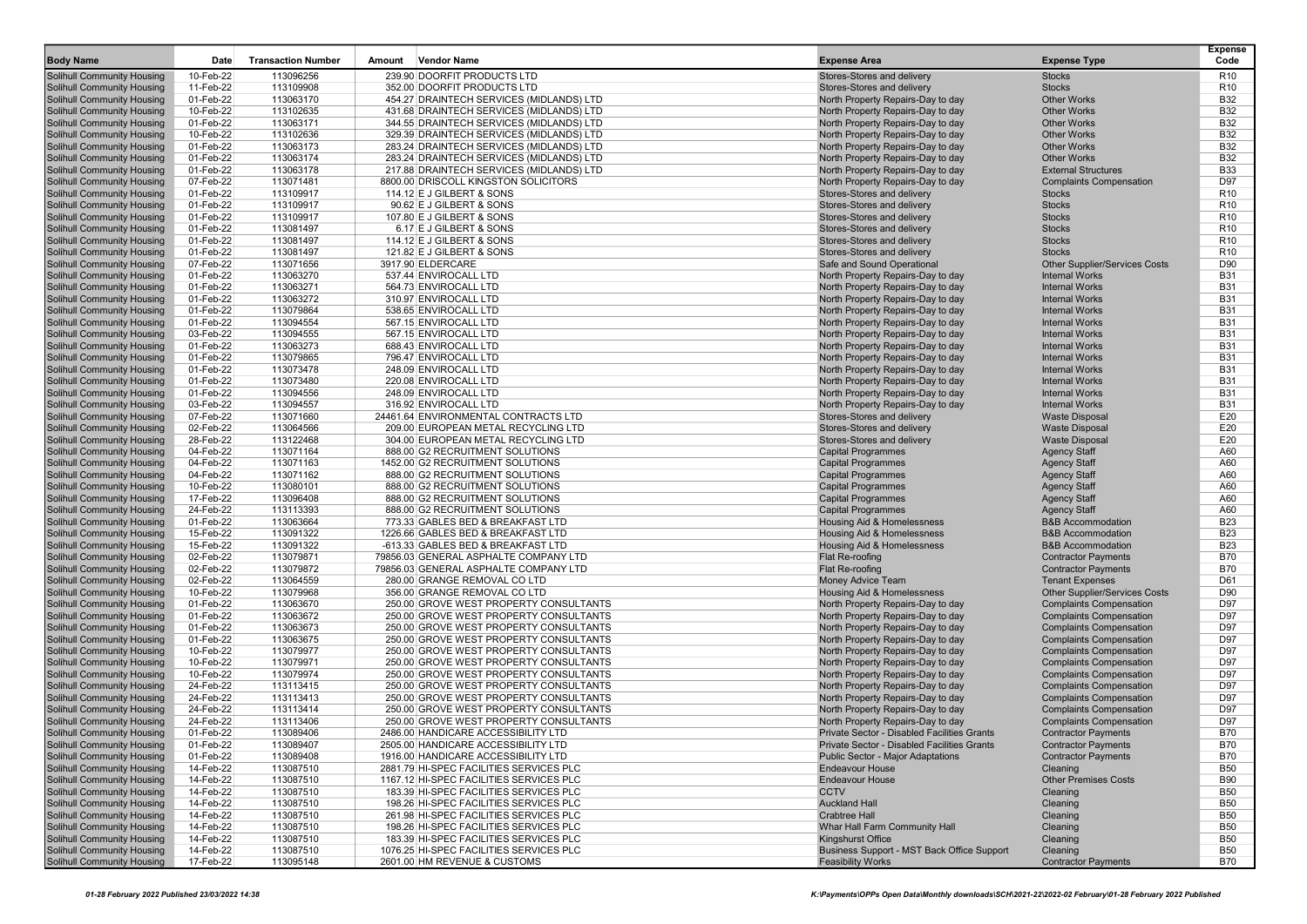|                                                                 |                        |                           |                                                 |                                                          |                                    | <b>Expense</b>                     |
|-----------------------------------------------------------------|------------------------|---------------------------|-------------------------------------------------|----------------------------------------------------------|------------------------------------|------------------------------------|
| <b>Body Name</b>                                                | Date                   | <b>Transaction Number</b> | Amount<br><b>Vendor Name</b>                    | <b>Expense Area</b>                                      | <b>Expense Type</b>                | Code                               |
| <b>Solihull Community Housing</b>                               | 07-Feb-22              | 113071552                 | 124006.00 HM REVENUE & CUSTOMS                  | <b>VAT</b>                                               | <b>Creditor: Government</b>        | S04                                |
| <b>Solihull Community Housing</b>                               | 24-Feb-22              | 113113199                 | 3504.00 HM REVENUE & CUSTOMS                    | <b>Central Administration</b>                            | <b>Other Employee Costs</b>        | A90                                |
| <b>Solihull Community Housing</b>                               | 24-Feb-22              | 113113196                 | 10000.00 HM REVENUE & CUSTOMS                   | <b>Property Acquisitions</b>                             | <b>Contractor Payments</b>         | <b>B70</b>                         |
| Solihull Community Housing                                      | 11-Feb-22              | 113083468                 | 3630.00 HM REVENUE & CUSTOMS                    | <b>Property Acquisitions</b>                             | <b>Contractor Payments</b>         | <b>B70</b>                         |
| Solihull Community Housing                                      | 10-Feb-22              | 113080086                 | 796.00 HOUSEMARK LTD                            | <b>Central Administration</b>                            | <b>Conference Costs</b>            | D <sub>56</sub>                    |
| <b>Solihull Community Housing</b>                               | 24-Feb-22              | 113113186                 | 375.00 HOUSEMARK LTD                            | <b>Customer Involvement Team</b>                         | Training                           | A80                                |
| Solihull Community Housing                                      | 23-Feb-22              | 113109966                 | 13200.00 HOUSEMARK LTD                          | <b>Central Administration</b>                            | <b>Professional Fees</b>           | D <sub>50</sub>                    |
| <b>Solihull Community Housing</b>                               | 01-Feb-22              | 113073496                 | 2400.00 HUNTLEY REFRIGERATION LTD               | <b>Mechanical &amp; Electrical</b>                       | <b>Rev Contractor Payments</b>     | <b>B71</b>                         |
| Solihull Community Housing                                      | 01-Feb-22              | 113073497                 | 283.50 HUNTLEY REFRIGERATION LTD                | <b>CCTV</b>                                              | <b>Other Premises Costs</b>        | <b>B90</b>                         |
| <b>Solihull Community Housing</b>                               | 02-Feb-22              | 113065036                 | 555.00 JAMES ANDREWS RECRUITMENT SOLUTIONS LTD  | Housing Aid & Homelessness                               | <b>Agency Staff (Funded Posts)</b> | A61                                |
| Solihull Community Housing                                      | 02-Feb-22              | 113065036                 | 555.00 JAMES ANDREWS RECRUITMENT SOLUTIONS LTD  | <b>Housing Aid &amp; Homelessness</b>                    | <b>Agency Staff (Funded Posts)</b> | A61                                |
| <b>Solihull Community Housing</b>                               | 03-Feb-22              | 113065625                 | 585.00 JAMES ANDREWS RECRUITMENT SOLUTIONS LTD  | <b>Capital Programmes</b>                                | <b>Agency Staff</b>                | A60                                |
| Solihull Community Housing                                      | 09-Feb-22              | 113077841                 | 282.75 JAMES ANDREWS RECRUITMENT SOLUTIONS LTD  | <b>Capital Programmes</b>                                | <b>Agency Staff</b>                | A60                                |
| <b>Solihull Community Housing</b>                               | 17-Feb-22              | 113096410                 | 953.75 JAMES ANDREWS RECRUITMENT SOLUTIONS LTD  | <b>Capital Programmes</b>                                | <b>Agency Staff</b>                | A60                                |
| <b>Solihull Community Housing</b>                               | 17-Feb-22              | 113095136                 | 637.50 JAMES ANDREWS RECRUITMENT SOLUTIONS LTD  | <b>Housing Aid &amp; Homelessness</b>                    | <b>Agency Staff (Funded Posts)</b> | A61                                |
| <b>Solihull Community Housing</b>                               | 17-Feb-22              | 113095137                 | 307.50 JAMES ANDREWS RECRUITMENT SOLUTIONS LTD  | Housing Aid & Homelessness                               | <b>Agency Staff (Funded Posts)</b> | A61                                |
| <b>Solihull Community Housing</b>                               | 17-Feb-22              | 113095137                 | 495.00 JAMES ANDREWS RECRUITMENT SOLUTIONS LTD  | Housing Aid & Homelessness                               | Agency Staff (Funded Posts)        | A61                                |
| Solihull Community Housing                                      | 17-Feb-22              | 113095137                 | 307.50 JAMES ANDREWS RECRUITMENT SOLUTIONS LTD  | Housing Aid & Homelessness                               | Agency Staff (Funded Posts)        | A61                                |
| Solihull Community Housing                                      | 23-Feb-22              | 113108929                 | 1295.00 JAMES ANDREWS RECRUITMENT SOLUTIONS LTD | <b>Capital Programmes</b>                                | <b>Agency Staff</b>                | A60                                |
| Solihull Community Housing                                      | 23-Feb-22              | 113108927                 | 1110.00 JAMES ANDREWS RECRUITMENT SOLUTIONS LTD | Housing Aid & Homelessness                               | <b>Agency Staff (Funded Posts)</b> | A61                                |
| Solihull Community Housing                                      | 01-Feb-22              | 113071018                 | 293.60 JEWSON LTD                               | Stores-Stores and delivery                               | <b>Stocks</b>                      | R <sub>10</sub>                    |
| Solihull Community Housing                                      | 01-Feb-22              | 113071018                 | 9.13 JEWSON LTD                                 | Stores-Stores and delivery                               | <b>Stocks</b>                      | R <sub>10</sub><br>R <sub>10</sub> |
| Solihull Community Housing                                      | 01-Feb-22              | 113071018                 | 11.28 JEWSON LTD                                | Stores-Stores and delivery<br>Stores-Stores and delivery | <b>Stocks</b>                      |                                    |
| Solihull Community Housing<br><b>Solihull Community Housing</b> | 01-Feb-22<br>01-Feb-22 | 113071019<br>113071019    | 68.16 JEWSON LTD                                | Stores-Stores and delivery                               | <b>Stocks</b><br><b>Stocks</b>     | R <sub>10</sub><br>R <sub>10</sub> |
| Solihull Community Housing                                      | 01-Feb-22              | 113071019                 | 101.70 JEWSON LTD<br>20.50 JEWSON LTD           | Stores-Stores and delivery                               | <b>Stocks</b>                      | R <sub>10</sub>                    |
| Solihull Community Housing                                      | 01-Feb-22              | 113071019                 | 74.40 JEWSON LTD                                | Stores-Stores and delivery                               | <b>Stocks</b>                      | R <sub>10</sub>                    |
| Solihull Community Housing                                      | 01-Feb-22              | 113071019                 | 12.00 JEWSON LTD                                | Stores-Stores and delivery                               | <b>Stocks</b>                      | R <sub>10</sub>                    |
| <b>Solihull Community Housing</b>                               | 01-Feb-22              | 113071019                 | 312.30 JEWSON LTD                               | Stores-Stores and delivery                               | <b>Stocks</b>                      | R <sub>10</sub>                    |
| Solihull Community Housing                                      | 01-Feb-22              | 113071019                 | 191.65 JEWSON LTD                               | Stores-Stores and delivery                               | <b>Stocks</b>                      | R <sub>10</sub>                    |
| <b>Solihull Community Housing</b>                               | 01-Feb-22              | 113071019                 | 98.50 JEWSON LTD                                | Stores-Stores and delivery                               | <b>Stocks</b>                      | R <sub>10</sub>                    |
| Solihull Community Housing                                      | 01-Feb-22              | 113071019                 | 82.38 JEWSON LTD                                | Stores-Stores and delivery                               | <b>Stocks</b>                      | R <sub>10</sub>                    |
| <b>Solihull Community Housing</b>                               | 01-Feb-22              | 113071019                 | 81.15 JEWSON LTD                                | Stores-Stores and delivery                               | <b>Stocks</b>                      | R <sub>10</sub>                    |
| Solihull Community Housing                                      | 01-Feb-22              | 113071019                 | 20.85 JEWSON LTD                                | Stores-Stores and delivery                               | <b>Stocks</b>                      | R <sub>10</sub>                    |
| <b>Solihull Community Housing</b>                               | 01-Feb-22              | 113071019                 | 296.75 JEWSON LTD                               | Stores-Stores and delivery                               | <b>Stocks</b>                      | R <sub>10</sub>                    |
| Solihull Community Housing                                      | 01-Feb-22              | 113071019                 | 15.60 JEWSON LTD                                | Stores-Stores and delivery                               | <b>Stocks</b>                      | R <sub>10</sub>                    |
| <b>Solihull Community Housing</b>                               | 01-Feb-22              | 113071019                 | 17.10 JEWSON LTD                                | Stores-Stores and delivery                               | <b>Stocks</b>                      | R <sub>10</sub>                    |
| <b>Solihull Community Housing</b>                               | 01-Feb-22              | 113071019                 | 46.38 JEWSON LTD                                | Stores-Stores and delivery                               | <b>Stocks</b>                      | R <sub>10</sub>                    |
| <b>Solihull Community Housing</b>                               | 01-Feb-22              | 113071019                 | 29.20 JEWSON LTD                                | Stores-Stores and delivery                               | <b>Stocks</b>                      | R <sub>10</sub>                    |
| Solihull Community Housing                                      | 01-Feb-22              | 113071020                 | 94.20 JEWSON LTD                                | Stores-Stores and delivery                               | <b>Stocks</b>                      | R <sub>10</sub>                    |
| Solihull Community Housing                                      | 01-Feb-22              | 113071020<br>113071020    | 15.60 JEWSON LTD                                | Stores-Stores and delivery                               | <b>Stocks</b>                      | R <sub>10</sub><br>R <sub>10</sub> |
| Solihull Community Housing<br>Solihull Community Housing        | 01-Feb-22<br>01-Feb-22 | 113071020                 | 18.00 JEWSON LTD<br>27.40 JEWSON LTD            | Stores-Stores and delivery<br>Stores-Stores and delivery | <b>Stocks</b><br><b>Stocks</b>     | R <sub>10</sub>                    |
| <b>Solihull Community Housing</b>                               | 01-Feb-22              | 113071020                 | 74.30 JEWSON LTD                                | Stores-Stores and delivery                               | <b>Stocks</b>                      | R <sub>10</sub>                    |
| <b>Solihull Community Housing</b>                               | 01-Feb-22              | 113071020                 | 87.90 JEWSON LTD                                | Stores-Stores and delivery                               | <b>Stocks</b>                      | R <sub>10</sub>                    |
| <b>Solihull Community Housing</b>                               | 01-Feb-22              | 113071020                 | 220.40 JEWSON LTD                               | Stores-Stores and delivery                               | <b>Stocks</b>                      | R <sub>10</sub>                    |
| Solihull Community Housing                                      | 01-Feb-22              | 113071020                 | 655.40 JEWSON LTD                               | Stores-Stores and delivery                               | <b>Stocks</b>                      | R <sub>10</sub>                    |
| <b>Solihull Community Housing</b>                               | 01-Feb-22              | 113071020                 | 24.60 JEWSON LTD                                | Stores-Stores and delivery                               | <b>Stocks</b>                      | R <sub>10</sub>                    |
| Solihull Community Housing                                      | 01-Feb-22              | 113071020                 | 16.80 JEWSON LTD                                | Stores-Stores and delivery                               | <b>Stocks</b>                      | R <sub>10</sub>                    |
| Solihull Community Housing                                      | 01-Feb-22              | 113071020                 | 142.38 JEWSON LTD                               | Stores-Stores and delivery                               | <b>Stocks</b>                      | R <sub>10</sub>                    |
| Solihull Community Housing                                      | 01-Feb-22              | 113071020                 | 26.50 JEWSON LTD                                | Stores-Stores and delivery                               | <b>Stocks</b>                      | R <sub>10</sub>                    |
| <b>Solihull Community Housing</b>                               | 01-Feb-22              | 113071020                 | 446.40 JEWSON LTD                               | Stores-Stores and delivery                               | <b>Stocks</b>                      | R <sub>10</sub>                    |
| Solihull Community Housing                                      | 01-Feb-22              | 113071020                 | 5.50 JEWSON LTD                                 | Stores-Stores and delivery                               | <b>Stocks</b>                      | R <sub>10</sub>                    |
| Solihull Community Housing                                      | 01-Feb-22              | 113071020                 | 7.45 JEWSON LTD                                 | Stores-Stores and delivery                               | <b>Stocks</b>                      | R <sub>10</sub>                    |
| Solihull Community Housing                                      | 01-Feb-22              | 113071020                 | 70.10 JEWSON LTD                                | Stores-Stores and delivery                               | <b>Stocks</b>                      | R <sub>10</sub>                    |
| Solihull Community Housing                                      | 01-Feb-22              | 113071020                 | 554.50 JEWSON LTD                               | Stores-Stores and delivery                               | <b>Stocks</b>                      | R <sub>10</sub>                    |
| Solihull Community Housing                                      | 01-Feb-22              | 113071020                 | 24.50 JEWSON LTD                                | Stores-Stores and delivery                               | <b>Stocks</b>                      | R <sub>10</sub>                    |
| Solihull Community Housing                                      | 01-Feb-22              | 113071020                 | 25.00 JEWSON LTD                                | Stores-Stores and delivery                               | <b>Stocks</b>                      | R <sub>10</sub>                    |
| Solihull Community Housing                                      | 01-Feb-22              | 113071020                 | 22.80 JEWSON LTD                                | Stores-Stores and delivery                               | <b>Stocks</b>                      | R <sub>10</sub>                    |
| Solihull Community Housing<br>Solihull Community Housing        | 01-Feb-22              | 113071020                 | 9.60 JEWSON LTD                                 | Stores-Stores and delivery<br>Stores-Stores and delivery | <b>Stocks</b>                      | R <sub>10</sub>                    |
|                                                                 | 01-Feb-22<br>01-Feb-22 | 113071020<br>113071020    | 131.84 JEWSON LTD<br>145.90 JEWSON LTD          | Stores-Stores and delivery                               | <b>Stocks</b><br><b>Stocks</b>     | R <sub>10</sub><br>R <sub>10</sub> |
| Solihull Community Housing<br>Solihull Community Housing        | 01-Feb-22              | 113071021                 | 683.00 JEWSON LTD                               | Stores-Stores and delivery                               | <b>Stocks</b>                      | R <sub>10</sub>                    |
| <b>Solihull Community Housing</b>                               | 01-Feb-22              | 113071021                 | 57.50 JEWSON LTD                                | Stores-Stores and delivery                               | <b>Stocks</b>                      | R <sub>10</sub>                    |
| <b>Solihull Community Housing</b>                               | 01-Feb-22              | 113071021                 | 60.50 JEWSON LTD                                | Stores-Stores and delivery                               | <b>Stocks</b>                      | R <sub>10</sub>                    |
| <b>Solihull Community Housing</b>                               | 01-Feb-22              | 113071021                 | 16.30 JEWSON LTD                                | Stores-Stores and delivery                               | <b>Stocks</b>                      | R <sub>10</sub>                    |
| Solihull Community Housing                                      | 01-Feb-22              | 113071022                 | 5.50 JEWSON LTD                                 | Stores-Stores and delivery                               | <b>Stocks</b>                      | R <sub>10</sub>                    |
| <b>Solihull Community Housing</b>                               | 01-Feb-22              | 113071022                 | 245.72 JEWSON LTD                               | Stores-Stores and delivery                               | <b>Stocks</b>                      | R <sub>10</sub>                    |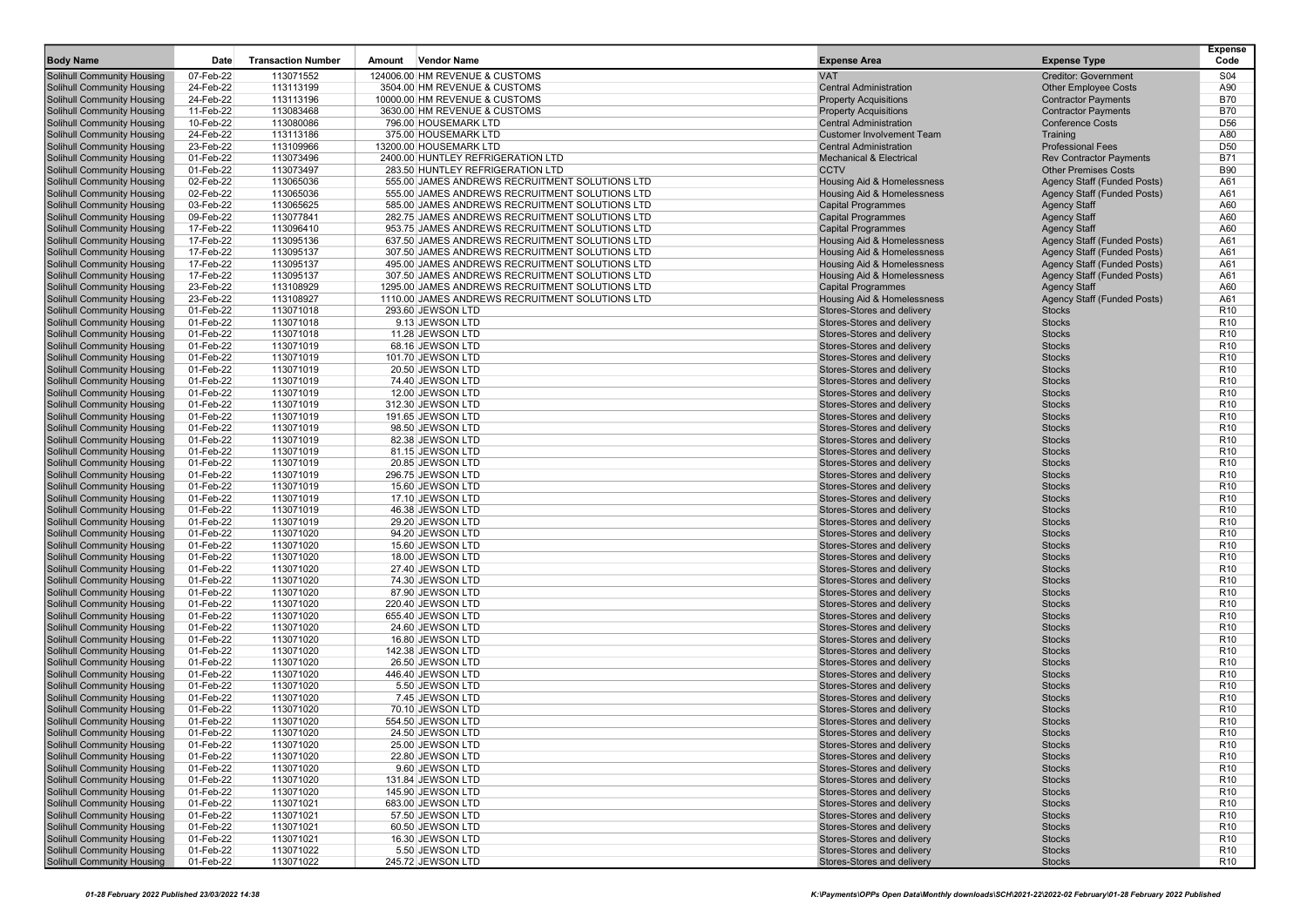| <b>Body Name</b>                                                | Date                   | <b>Transaction Number</b> | <b>Vendor Name</b><br>Amount         | <b>Expense Area</b>                                      | <b>Expense Type</b>            | <b>Expense</b><br>Code             |
|-----------------------------------------------------------------|------------------------|---------------------------|--------------------------------------|----------------------------------------------------------|--------------------------------|------------------------------------|
| <b>Solihull Community Housing</b>                               | 01-Feb-22              | 113071022                 | 32.88 JEWSON LTD                     | Stores-Stores and delivery                               | <b>Stocks</b>                  | R <sub>10</sub>                    |
| Solihull Community Housing                                      | 01-Feb-22              | 113071022                 | 87.90 JEWSON LTD                     | Stores-Stores and delivery                               | <b>Stocks</b>                  | R <sub>10</sub>                    |
| <b>Solihull Community Housing</b>                               | 01-Feb-22              | 113071022                 | 16.70 JEWSON LTD                     | Stores-Stores and delivery                               | <b>Stocks</b>                  | R <sub>10</sub>                    |
| Solihull Community Housing                                      | 01-Feb-22              | 113071022                 | 91.20 JEWSON LTD                     | Stores-Stores and delivery                               | <b>Stocks</b>                  | R <sub>10</sub>                    |
| <b>Solihull Community Housing</b>                               | 01-Feb-22              | 113071022                 | 4.05 JEWSON LTD                      | Stores-Stores and delivery                               | <b>Stocks</b>                  | R <sub>10</sub>                    |
| Solihull Community Housing                                      | 01-Feb-22              | 113071022                 | 28.59 JEWSON LTD                     | Stores-Stores and delivery                               | <b>Stocks</b>                  | R <sub>10</sub>                    |
| <b>Solihull Community Housing</b>                               | 01-Feb-22              | 113071022                 | 52.10 JEWSON LTD                     | Stores-Stores and delivery                               | <b>Stocks</b>                  | R <sub>10</sub>                    |
| Solihull Community Housing                                      | 01-Feb-22              | 113071022                 | 259.20 JEWSON LTD                    | Stores-Stores and delivery                               | <b>Stocks</b>                  | R <sub>10</sub>                    |
| <b>Solihull Community Housing</b>                               | 01-Feb-22              | 113071022                 | 119.00 JEWSON LTD                    | Stores-Stores and delivery                               | <b>Stocks</b>                  | R <sub>10</sub>                    |
| <b>Solihull Community Housing</b>                               | 01-Feb-22              | 113071022                 | 22.40 JEWSON LTD                     | Stores-Stores and delivery                               | <b>Stocks</b>                  | R <sub>10</sub>                    |
| <b>Solihull Community Housing</b>                               | 01-Feb-22              | 113071023                 | 72.00 JEWSON LTD                     | Stores-Stores and delivery                               | <b>Stocks</b>                  | R <sub>10</sub>                    |
| Solihull Community Housing                                      | 01-Feb-22              | 113071023                 | 309.42 JEWSON LTD                    | Stores-Stores and delivery                               | <b>Stocks</b>                  | R <sub>10</sub>                    |
| <b>Solihull Community Housing</b>                               | 01-Feb-22              | 113071023                 | 125.00 JEWSON LTD                    | Stores-Stores and delivery                               | <b>Stocks</b>                  | R <sub>10</sub>                    |
| Solihull Community Housing                                      | 01-Feb-22              | 113071023                 | 808.64 JEWSON LTD                    | Stores-Stores and delivery                               | <b>Stocks</b>                  | R <sub>10</sub>                    |
| <b>Solihull Community Housing</b>                               | 01-Feb-22              | 113071023                 | 9.69 JEWSON LTD                      | Stores-Stores and delivery                               | <b>Stocks</b>                  | R <sub>10</sub>                    |
| Solihull Community Housing                                      | 01-Feb-22              | 113071024                 | 205.20 JEWSON LTD                    | Stores-Stores and delivery                               | <b>Stocks</b>                  | R <sub>10</sub>                    |
| <b>Solihull Community Housing</b>                               | 01-Feb-22              | 113071024                 | 44.82 JEWSON LTD                     | Stores-Stores and delivery                               | <b>Stocks</b>                  | R <sub>10</sub>                    |
| <b>Solihull Community Housing</b>                               | 01-Feb-22              | 113071024                 | 423.60 JEWSON LTD                    | Stores-Stores and delivery                               | <b>Stocks</b>                  | R <sub>10</sub>                    |
| Solihull Community Housing                                      | 01-Feb-22              | 113071024                 | 34.80 JEWSON LTD                     | Stores-Stores and delivery                               | <b>Stocks</b>                  | R <sub>10</sub>                    |
| Solihull Community Housing                                      | 01-Feb-22              | 113071024                 | 9.80 JEWSON LTD                      | Stores-Stores and delivery                               | <b>Stocks</b>                  | R <sub>10</sub>                    |
| Solihull Community Housing                                      | 01-Feb-22              | 113071024                 | 36.00 JEWSON LTD                     | Stores-Stores and delivery                               | <b>Stocks</b>                  | R <sub>10</sub>                    |
| <b>Solihull Community Housing</b>                               | 01-Feb-22              | 113071024                 | 17.30 JEWSON LTD                     | Stores-Stores and delivery                               | <b>Stocks</b>                  | R <sub>10</sub>                    |
| Solihull Community Housing                                      | 01-Feb-22              | 113071024                 | 140.60 JEWSON LTD                    | Stores-Stores and delivery                               | <b>Stocks</b>                  | R <sub>10</sub>                    |
| <b>Solihull Community Housing</b>                               | 01-Feb-22              | 113071024                 | 7.20 JEWSON LTD                      | Stores-Stores and delivery                               | <b>Stocks</b>                  | R <sub>10</sub>                    |
| Solihull Community Housing                                      | 01-Feb-22              | 113071024                 | 68.40 JEWSON LTD                     | Stores-Stores and delivery                               | <b>Stocks</b>                  | R <sub>10</sub>                    |
| Solihull Community Housing                                      | 01-Feb-22              | 113071024                 | 8.45 JEWSON LTD                      | Stores-Stores and delivery                               | <b>Stocks</b>                  | R <sub>10</sub><br>R <sub>10</sub> |
| Solihull Community Housing<br><b>Solihull Community Housing</b> | 01-Feb-22<br>01-Feb-22 | 113071025<br>113071025    | 7.00 JEWSON LTD<br>41.64 JEWSON LTD  | Stores-Stores and delivery<br>Stores-Stores and delivery | <b>Stocks</b><br><b>Stocks</b> | R <sub>10</sub>                    |
| Solihull Community Housing                                      | 01-Feb-22              | 113071025                 | 31.80 JEWSON LTD                     | Stores-Stores and delivery                               | <b>Stocks</b>                  | R <sub>10</sub>                    |
| Solihull Community Housing                                      | 01-Feb-22              | 113071025                 | 57.00 JEWSON LTD                     | Stores-Stores and delivery                               | <b>Stocks</b>                  | R <sub>10</sub>                    |
| Solihull Community Housing                                      | 01-Feb-22              | 113071025                 | 19.00 JEWSON LTD                     | Stores-Stores and delivery                               | <b>Stocks</b>                  | R <sub>10</sub>                    |
| <b>Solihull Community Housing</b>                               | 01-Feb-22              | 113071025                 | 54.60 JEWSON LTD                     | Stores-Stores and delivery                               | <b>Stocks</b>                  | R <sub>10</sub>                    |
| <b>Solihull Community Housing</b>                               | 01-Feb-22              | 113071025                 | 7.59 JEWSON LTD                      | Stores-Stores and delivery                               | <b>Stocks</b>                  | R <sub>10</sub>                    |
| <b>Solihull Community Housing</b>                               | 01-Feb-22              | 113071025                 | 142.95 JEWSON LTD                    | Stores-Stores and delivery                               | <b>Stocks</b>                  | R <sub>10</sub>                    |
| Solihull Community Housing                                      | 01-Feb-22              | 113071025                 | 246.00 JEWSON LTD                    | Stores-Stores and delivery                               | <b>Stocks</b>                  | R <sub>10</sub>                    |
| Solihull Community Housing                                      | 01-Feb-22              | 113071025                 | 241.50 JEWSON LTD                    | Stores-Stores and delivery                               | <b>Stocks</b>                  | R <sub>10</sub>                    |
| <b>Solihull Community Housing</b>                               | 01-Feb-22              | 113071025                 | 41.76 JEWSON LTD                     | Stores-Stores and delivery                               | <b>Stocks</b>                  | R <sub>10</sub>                    |
| <b>Solihull Community Housing</b>                               | 01-Feb-22              | 113071025                 | 28.88 JEWSON LTD                     | Stores-Stores and delivery                               | <b>Stocks</b>                  | R <sub>10</sub>                    |
| Solihull Community Housing                                      | 01-Feb-22              | 113071025                 | 100.80 JEWSON LTD                    | Stores-Stores and delivery                               | <b>Stocks</b>                  | R <sub>10</sub>                    |
| <b>Solihull Community Housing</b>                               | 01-Feb-22              | 113071026                 | 266.70 JEWSON LTD                    | Stores-Stores and delivery                               | <b>Stocks</b>                  | R <sub>10</sub>                    |
| Solihull Community Housing                                      | 01-Feb-22              | 113071026                 | 146.50 JEWSON LTD                    | Stores-Stores and delivery                               | <b>Stocks</b>                  | R <sub>10</sub>                    |
| Solihull Community Housing                                      | 01-Feb-22              | 113071026                 | 66.40 JEWSON LTD                     | Stores-Stores and delivery                               | <b>Stocks</b>                  | R <sub>10</sub>                    |
| Solihull Community Housing                                      | 01-Feb-22              | 113071026                 | 73.35 JEWSON LTD                     | Stores-Stores and delivery                               | <b>Stocks</b>                  | R <sub>10</sub>                    |
| Solihull Community Housing                                      | 01-Feb-22              | 113071027                 | 980.00 JEWSON LTD                    | Stores-Stores and delivery                               | <b>Stocks</b>                  | R <sub>10</sub>                    |
| <b>Solihull Community Housing</b>                               | 01-Feb-22              | 113071027                 | 1820.00 JEWSON LTD                   | Stores-Stores and delivery                               | <b>Stocks</b>                  | R <sub>10</sub>                    |
| Solihull Community Housing                                      | 01-Feb-22              | 113071027                 | 90.00 JEWSON LTD                     | Stores-Stores and delivery                               | <b>Stocks</b>                  | R <sub>10</sub>                    |
| <b>Solihull Community Housing</b>                               | 01-Feb-22              | 113071028                 | 103.73 JEWSON LTD                    | Stores-Stores and delivery                               | <b>Stocks</b>                  | R <sub>10</sub>                    |
| Solihull Community Housing                                      | 01-Feb-22              | 113071028                 | 888.00 JEWSON LTD                    | Stores-Stores and delivery                               | <b>Stocks</b>                  | R <sub>10</sub>                    |
| Solihull Community Housing                                      | 01-Feb-22              | 113071028                 | 43.75 JEWSON LTD                     | Stores-Stores and delivery                               | <b>Stocks</b>                  | R <sub>10</sub><br>R <sub>10</sub> |
| Solihull Community Housing                                      | 01-Feb-22              | 113071028                 | 138.90 JEWSON LTD                    | Stores-Stores and delivery                               | <b>Stocks</b><br><b>Stocks</b> | R <sub>10</sub>                    |
| <b>Solihull Community Housing</b><br>Solihull Community Housing | 01-Feb-22<br>01-Feb-22 | 113071028<br>113071028    | 53.90 JEWSON LTD<br>56.70 JEWSON LTD | Stores-Stores and delivery<br>Stores-Stores and delivery | <b>Stocks</b>                  | R <sub>10</sub>                    |
| <b>Solihull Community Housing</b>                               | 01-Feb-22              | 113071029                 | 168.75 JEWSON LTD                    | Stores-Stores and delivery                               | <b>Stocks</b>                  | R <sub>10</sub>                    |
| Solihull Community Housing                                      | 01-Feb-22              | 113071029                 | 206.50 JEWSON LTD                    | Stores-Stores and delivery                               | <b>Stocks</b>                  | R <sub>10</sub>                    |
| Solihull Community Housing                                      | 01-Feb-22              | 113071029                 | 7.20 JEWSON LTD                      | Stores-Stores and delivery                               | <b>Stocks</b>                  | R <sub>10</sub>                    |
| Solihull Community Housing                                      | 01-Feb-22              | 113071029                 | 220.40 JEWSON LTD                    | Stores-Stores and delivery                               | <b>Stocks</b>                  | R <sub>10</sub>                    |
| <b>Solihull Community Housing</b>                               | 01-Feb-22              | 113071029                 | 82.38 JEWSON LTD                     | Stores-Stores and delivery                               | <b>Stocks</b>                  | R <sub>10</sub>                    |
| Solihull Community Housing                                      | 01-Feb-22              | 113071029                 | 69.69 JEWSON LTD                     | Stores-Stores and delivery                               | <b>Stocks</b>                  | R <sub>10</sub>                    |
| Solihull Community Housing                                      | 01-Feb-22              | 113071029                 | 33.00 JEWSON LTD                     | Stores-Stores and delivery                               | <b>Stocks</b>                  | R <sub>10</sub>                    |
| Solihull Community Housing                                      | 01-Feb-22              | 113071029                 | 392.40 JEWSON LTD                    | Stores-Stores and delivery                               | <b>Stocks</b>                  | R <sub>10</sub>                    |
| Solihull Community Housing                                      | 01-Feb-22              | 113071029                 | 1269.50 JEWSON LTD                   | Stores-Stores and delivery                               | <b>Stocks</b>                  | R <sub>10</sub>                    |
| Solihull Community Housing                                      | 01-Feb-22              | 113071029                 | 234.40 JEWSON LTD                    | Stores-Stores and delivery                               | <b>Stocks</b>                  | R <sub>10</sub>                    |
| <b>Solihull Community Housing</b>                               | 01-Feb-22              | 113071030                 | 93.12 JEWSON LTD                     | Stores-Stores and delivery                               | <b>Stocks</b>                  | R <sub>10</sub>                    |
| Solihull Community Housing                                      | 01-Feb-22              | 113071030                 | 6.00 JEWSON LTD                      | Stores-Stores and delivery                               | <b>Stocks</b>                  | R <sub>10</sub>                    |
| <b>Solihull Community Housing</b>                               | 01-Feb-22              | 113071030                 | 52.10 JEWSON LTD                     | Stores-Stores and delivery                               | <b>Stocks</b>                  | R <sub>10</sub>                    |
| <b>Solihull Community Housing</b>                               | 01-Feb-22              | 113071030                 | 47.10 JEWSON LTD                     | Stores-Stores and delivery                               | <b>Stocks</b>                  | R <sub>10</sub>                    |
| <b>Solihull Community Housing</b>                               | 01-Feb-22              | 113071030                 | 31.40 JEWSON LTD                     | Stores-Stores and delivery                               | <b>Stocks</b>                  | R <sub>10</sub>                    |
| <b>Solihull Community Housing</b>                               | 01-Feb-22              | 113071030                 | 76.00 JEWSON LTD                     | Stores-Stores and delivery                               | <b>Stocks</b>                  | <b>R10</b>                         |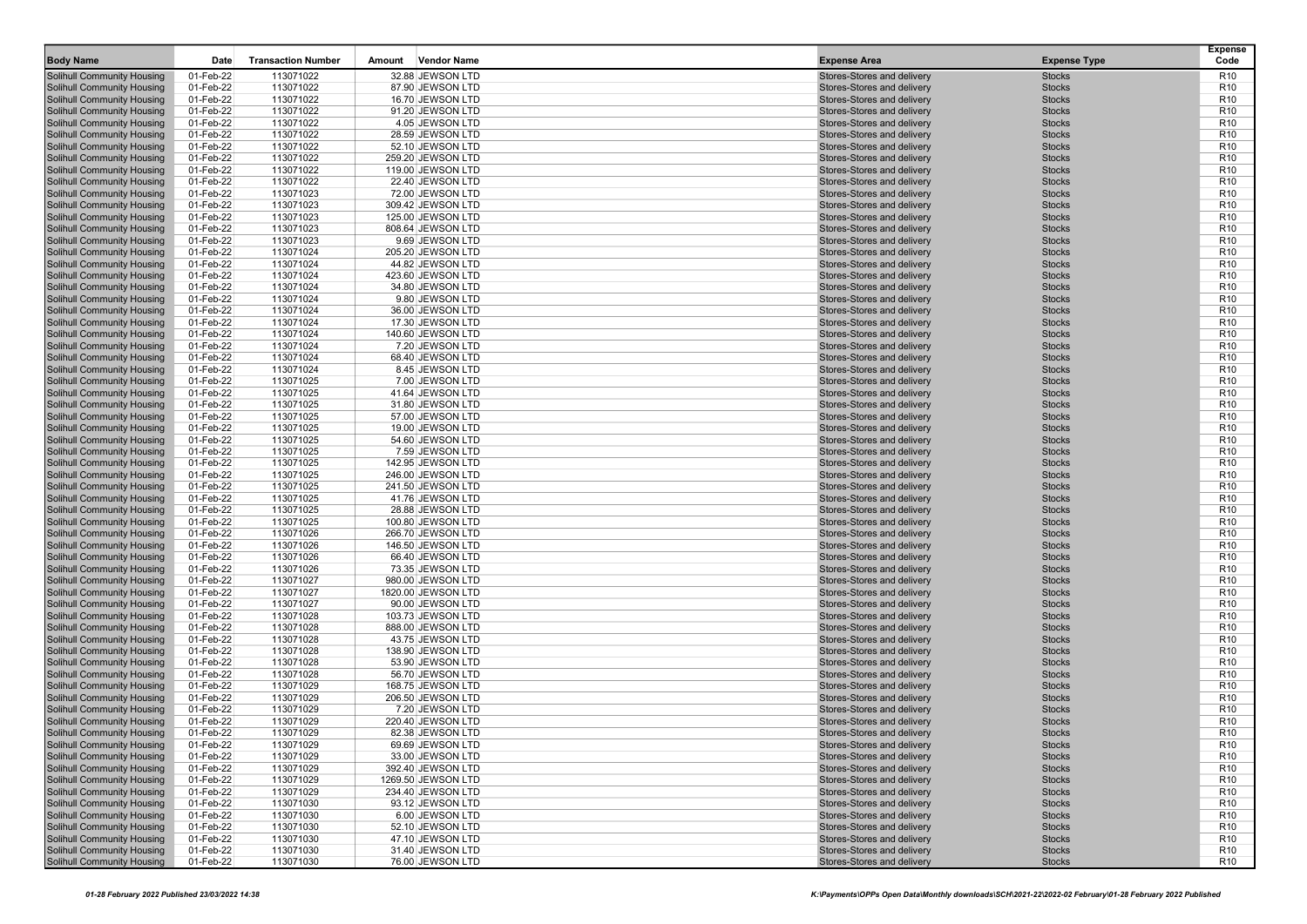| <b>Body Name</b>                                                       | Date                   | <b>Transaction Number</b> | <b>Vendor Name</b><br>Amount           | <b>Expense Area</b>                                      | <b>Expense Type</b>            | <b>Expense</b><br>Code             |
|------------------------------------------------------------------------|------------------------|---------------------------|----------------------------------------|----------------------------------------------------------|--------------------------------|------------------------------------|
| <b>Solihull Community Housing</b>                                      | 01-Feb-22              | 113071030                 | 86.00 JEWSON LTD                       | Stores-Stores and delivery                               | <b>Stocks</b>                  | R <sub>10</sub>                    |
| Solihull Community Housing                                             | 01-Feb-22              | 113071030                 | 131.70 JEWSON LTD                      | Stores-Stores and delivery                               | <b>Stocks</b>                  | R <sub>10</sub>                    |
| <b>Solihull Community Housing</b>                                      | 01-Feb-22              | 113071031                 | 45.21 JEWSON LTD                       | Stores-Stores and delivery                               | <b>Stocks</b>                  | R <sub>10</sub>                    |
| Solihull Community Housing                                             | 01-Feb-22              | 113071031                 | 16.10 JEWSON LTD                       | Stores-Stores and delivery                               | <b>Stocks</b>                  | R <sub>10</sub>                    |
| <b>Solihull Community Housing</b>                                      | 01-Feb-22              | 113071031                 | 324.76 JEWSON LTD                      | Stores-Stores and delivery                               | <b>Stocks</b>                  | R <sub>10</sub>                    |
| Solihull Community Housing                                             | 01-Feb-22              | 113071031                 | 53.10 JEWSON LTD                       | Stores-Stores and delivery                               | <b>Stocks</b>                  | R <sub>10</sub>                    |
| <b>Solihull Community Housing</b>                                      | 01-Feb-22              | 113071031                 | 397.80 JEWSON LTD                      | Stores-Stores and delivery                               | <b>Stocks</b>                  | R <sub>10</sub>                    |
| Solihull Community Housing                                             | 01-Feb-22              | 113071031                 | 19.83 JEWSON LTD                       | Stores-Stores and delivery                               | <b>Stocks</b>                  | R <sub>10</sub>                    |
| <b>Solihull Community Housing</b>                                      | 01-Feb-22              | 113071031                 | 27.90 JEWSON LTD                       | Stores-Stores and delivery                               | <b>Stocks</b>                  | R <sub>10</sub>                    |
| <b>Solihull Community Housing</b>                                      | 01-Feb-22              | 113071031                 | 200.80 JEWSON LTD                      | Stores-Stores and delivery                               | <b>Stocks</b>                  | R <sub>10</sub>                    |
| <b>Solihull Community Housing</b>                                      | 01-Feb-22              | 113071031                 | 162.20 JEWSON LTD                      | Stores-Stores and delivery                               | <b>Stocks</b>                  | R <sub>10</sub>                    |
| Solihull Community Housing                                             | 01-Feb-22              | 113071031                 | 110.00 JEWSON LTD                      | Stores-Stores and delivery                               | <b>Stocks</b>                  | R <sub>10</sub>                    |
| <b>Solihull Community Housing</b>                                      | 01-Feb-22              | 113071032                 | 27.50 JEWSON LTD                       | Stores-Stores and delivery                               | <b>Stocks</b>                  | R <sub>10</sub>                    |
| Solihull Community Housing                                             | 01-Feb-22              | 113071032                 | 8.40 JEWSON LTD                        | Stores-Stores and delivery                               | <b>Stocks</b>                  | R <sub>10</sub>                    |
| <b>Solihull Community Housing</b>                                      | 01-Feb-22              | 113071032                 | 8.30 JEWSON LTD                        | Stores-Stores and delivery                               | <b>Stocks</b>                  | R <sub>10</sub>                    |
| Solihull Community Housing                                             | 01-Feb-22              | 113071032                 | 312.30 JEWSON LTD                      | Stores-Stores and delivery                               | <b>Stocks</b>                  | R <sub>10</sub>                    |
| <b>Solihull Community Housing</b>                                      | 01-Feb-22              | 113071032                 | 95.16 JEWSON LTD                       | Stores-Stores and delivery                               | <b>Stocks</b>                  | R <sub>10</sub>                    |
| <b>Solihull Community Housing</b>                                      | 01-Feb-22              | 113071032                 | 19.60 JEWSON LTD                       | Stores-Stores and delivery                               | <b>Stocks</b>                  | R <sub>10</sub>                    |
| Solihull Community Housing                                             | 01-Feb-22              | 113071032                 | 24.30 JEWSON LTD                       | Stores-Stores and delivery                               | <b>Stocks</b>                  | R <sub>10</sub>                    |
| Solihull Community Housing                                             | 01-Feb-22              | 113071032                 | 85.05 JEWSON LTD                       | Stores-Stores and delivery                               | <b>Stocks</b>                  | R <sub>10</sub>                    |
| Solihull Community Housing                                             | 01-Feb-22              | 113071032                 | 123.30 JEWSON LTD                      | Stores-Stores and delivery                               | <b>Stocks</b>                  | R <sub>10</sub>                    |
| <b>Solihull Community Housing</b>                                      | 01-Feb-22              | 113071032                 | 133.68 JEWSON LTD                      | Stores-Stores and delivery                               | <b>Stocks</b>                  | R <sub>10</sub>                    |
| Solihull Community Housing                                             | 01-Feb-22              | 113071032                 | 17.95 JEWSON LTD                       | Stores-Stores and delivery                               | <b>Stocks</b>                  | R <sub>10</sub>                    |
| <b>Solihull Community Housing</b>                                      | 01-Feb-22              | 113071032                 | 22.95 JEWSON LTD                       | Stores-Stores and delivery                               | <b>Stocks</b>                  | R <sub>10</sub>                    |
| Solihull Community Housing                                             | 01-Feb-22              | 113071035                 | 130.00 JEWSON LTD                      | Stores-Stores and delivery                               | <b>Stocks</b>                  | R <sub>10</sub>                    |
| Solihull Community Housing                                             | 01-Feb-22<br>01-Feb-22 | 113071035<br>113071035    | 80.00 JEWSON LTD                       | Stores-Stores and delivery<br>Stores-Stores and delivery | <b>Stocks</b><br><b>Stocks</b> | R <sub>10</sub><br>R <sub>10</sub> |
| Solihull Community Housing<br><b>Solihull Community Housing</b>        | 01-Feb-22              | 113071041                 | 13.00 JEWSON LTD<br>-293.60 JEWSON LTD | Stores-Stores and delivery                               | <b>Stocks</b>                  | R <sub>10</sub>                    |
| Solihull Community Housing                                             | 14-Feb-22              | 113109918                 | 20.50 JEWSON LTD                       | Stores-Stores and delivery                               | <b>Stocks</b>                  | R <sub>10</sub>                    |
| Solihull Community Housing                                             | 14-Feb-22              | 113109918                 | 79.50 JEWSON LTD                       | Stores-Stores and delivery                               | <b>Stocks</b>                  | R <sub>10</sub>                    |
| Solihull Community Housing                                             | 14-Feb-22              | 113109918                 | 98.50 JEWSON LTD                       | Stores-Stores and delivery                               | <b>Stocks</b>                  | R <sub>10</sub>                    |
| <b>Solihull Community Housing</b>                                      | 14-Feb-22              | 113109918                 | 12.00 JEWSON LTD                       | Stores-Stores and delivery                               | <b>Stocks</b>                  | R <sub>10</sub>                    |
| <b>Solihull Community Housing</b>                                      | 14-Feb-22              | 113109918                 | 4.00 JEWSON LTD                        | Stores-Stores and delivery                               | <b>Stocks</b>                  | R <sub>10</sub>                    |
| <b>Solihull Community Housing</b>                                      | 14-Feb-22              | 113109918                 | 216.30 JEWSON LTD                      | Stores-Stores and delivery                               | <b>Stocks</b>                  | R <sub>10</sub>                    |
| Solihull Community Housing                                             | 14-Feb-22              | 113109918                 | 25.00 JEWSON LTD                       | Stores-Stores and delivery                               | <b>Stocks</b>                  | R <sub>10</sub>                    |
| Solihull Community Housing                                             | 14-Feb-22              | 113109918                 | 137.80 JEWSON LTD                      | Stores-Stores and delivery                               | <b>Stocks</b>                  | R <sub>10</sub>                    |
| <b>Solihull Community Housing</b>                                      | 14-Feb-22              | 113109918                 | 7.20 JEWSON LTD                        | Stores-Stores and delivery                               | <b>Stocks</b>                  | R <sub>10</sub>                    |
| <b>Solihull Community Housing</b>                                      | 14-Feb-22              | 113109918                 | 145.90 JEWSON LTD                      | Stores-Stores and delivery                               | <b>Stocks</b>                  | R <sub>10</sub>                    |
| Solihull Community Housing                                             | 14-Feb-22              | 113109919                 | 9.10 JEWSON LTD                        | Stores-Stores and delivery                               | <b>Stocks</b>                  | R <sub>10</sub>                    |
| <b>Solihull Community Housing</b>                                      | 14-Feb-22              | 113109919                 | 33.10 JEWSON LTD                       | Stores-Stores and delivery                               | <b>Stocks</b>                  | R <sub>10</sub>                    |
| Solihull Community Housing                                             | 14-Feb-22              | 113109919                 | 198.45 JEWSON LTD                      | Stores-Stores and delivery                               | <b>Stocks</b>                  | R <sub>10</sub>                    |
| Solihull Community Housing                                             | 14-Feb-22              | 113109919                 | 220.40 JEWSON LTD                      | Stores-Stores and delivery                               | <b>Stocks</b>                  | R <sub>10</sub>                    |
| Solihull Community Housing                                             | 14-Feb-22              | 113109919                 | 10.38 JEWSON LTD                       | Stores-Stores and delivery                               | <b>Stocks</b>                  | R <sub>10</sub>                    |
| Solihull Community Housing                                             | 14-Feb-22              | 113109919                 | 120.00 JEWSON LTD                      | Stores-Stores and delivery                               | <b>Stocks</b>                  | R <sub>10</sub>                    |
| <b>Solihull Community Housing</b>                                      | 14-Feb-22              | 113109919                 | 11.00 JEWSON LTD                       | Stores-Stores and delivery                               | <b>Stocks</b>                  | R <sub>10</sub>                    |
| Solihull Community Housing                                             | 14-Feb-22              | 113109919                 | 24.96 JEWSON LTD                       | Stores-Stores and delivery                               | <b>Stocks</b>                  | R <sub>10</sub>                    |
| <b>Solihull Community Housing</b>                                      | 14-Feb-22              | 113109919                 | 49.40 JEWSON LTD                       | Stores-Stores and delivery<br>Stores-Stores and delivery | <b>Stocks</b>                  | R <sub>10</sub><br>R <sub>10</sub> |
| Solihull Community Housing<br>Solihull Community Housing               | 14-Feb-22<br>14-Feb-22 | 113109919<br>113109921    | 259.80 JEWSON LTD<br>224.38 JEWSON LTD | Stores-Stores and delivery                               | <b>Stocks</b><br><b>Stocks</b> | R <sub>10</sub>                    |
| Solihull Community Housing                                             | 14-Feb-22              | 113109921                 | 9.69 JEWSON LTD                        | Stores-Stores and delivery                               | <b>Stocks</b>                  | R <sub>10</sub>                    |
| <b>Solihull Community Housing</b>                                      | 01-Feb-22              | 113071045                 | 14.50 JEWSON LTD                       | Stores-Stores and delivery                               | <b>Stocks</b>                  | R <sub>10</sub>                    |
| Solihull Community Housing                                             | 01-Feb-22              | 113071045                 | 68.50 JEWSON LTD                       | Stores-Stores and delivery                               | <b>Stocks</b>                  | R <sub>10</sub>                    |
| <b>Solihull Community Housing</b>                                      | 01-Feb-22              | 113071045                 | 74.30 JEWSON LTD                       | Stores-Stores and delivery                               | <b>Stocks</b>                  | R <sub>10</sub>                    |
| Solihull Community Housing                                             | 01-Feb-22              | 113071045                 | 13.85 JEWSON LTD                       | Stores-Stores and delivery                               | <b>Stocks</b>                  | R <sub>10</sub>                    |
| Solihull Community Housing                                             | 01-Feb-22              | 113071045                 | 9.00 JEWSON LTD                        | Stores-Stores and delivery                               | <b>Stocks</b>                  | R <sub>10</sub>                    |
| Solihull Community Housing                                             | 01-Feb-22              | 113071045                 | 19.60 JEWSON LTD                       | Stores-Stores and delivery                               | <b>Stocks</b>                  | R <sub>10</sub>                    |
| Solihull Community Housing                                             | 01-Feb-22              | 113071045                 | 23.49 JEWSON LTD                       | Stores-Stores and delivery                               | <b>Stocks</b>                  | R <sub>10</sub>                    |
| Solihull Community Housing                                             | 01-Feb-22              | 113071045                 | 259.20 JEWSON LTD                      | Stores-Stores and delivery                               | <b>Stocks</b>                  | R <sub>10</sub>                    |
| Solihull Community Housing                                             | 01-Feb-22              | 113071045                 | 14.90 JEWSON LTD                       | Stores-Stores and delivery                               | <b>Stocks</b>                  | R <sub>10</sub>                    |
| Solihull Community Housing                                             | 01-Feb-22              | 113071045                 | 24.50 JEWSON LTD                       | Stores-Stores and delivery                               | <b>Stocks</b>                  | R <sub>10</sub>                    |
| <b>Solihull Community Housing</b>                                      | 01-Feb-22              | 113071045                 | 1269.50 JEWSON LTD                     | Stores-Stores and delivery                               | <b>Stocks</b>                  | R <sub>10</sub>                    |
| Solihull Community Housing                                             | 01-Feb-22              | 113071045                 | 140.70 JEWSON LTD                      | Stores-Stores and delivery                               | <b>Stocks</b>                  | R <sub>10</sub>                    |
| <b>Solihull Community Housing</b>                                      | 01-Feb-22              | 113071045                 | 17.10 JEWSON LTD                       | Stores-Stores and delivery                               | <b>Stocks</b>                  | R <sub>10</sub>                    |
| Solihull Community Housing                                             | 01-Feb-22              | 113071045                 | 46.38 JEWSON LTD                       | Stores-Stores and delivery                               | <b>Stocks</b>                  | R <sub>10</sub>                    |
| <b>Solihull Community Housing</b>                                      | 01-Feb-22              | 113071045                 | 22.95 JEWSON LTD                       | Stores-Stores and delivery                               | <b>Stocks</b>                  | R <sub>10</sub>                    |
| <b>Solihull Community Housing</b>                                      | 01-Feb-22              | 113071045                 | 135.00 JEWSON LTD<br>253.60 JEWSON LTD | Stores-Stores and delivery<br>Stores-Stores and delivery | <b>Stocks</b>                  | R <sub>10</sub>                    |
| <b>Solihull Community Housing</b><br><b>Solihull Community Housing</b> | 01-Feb-22<br>15-Feb-22 | 113071045<br>113109922    | 36.00 JEWSON LTD                       | Stores-Stores and delivery                               | <b>Stocks</b><br><b>Stocks</b> | R <sub>10</sub><br><b>R10</b>      |
|                                                                        |                        |                           |                                        |                                                          |                                |                                    |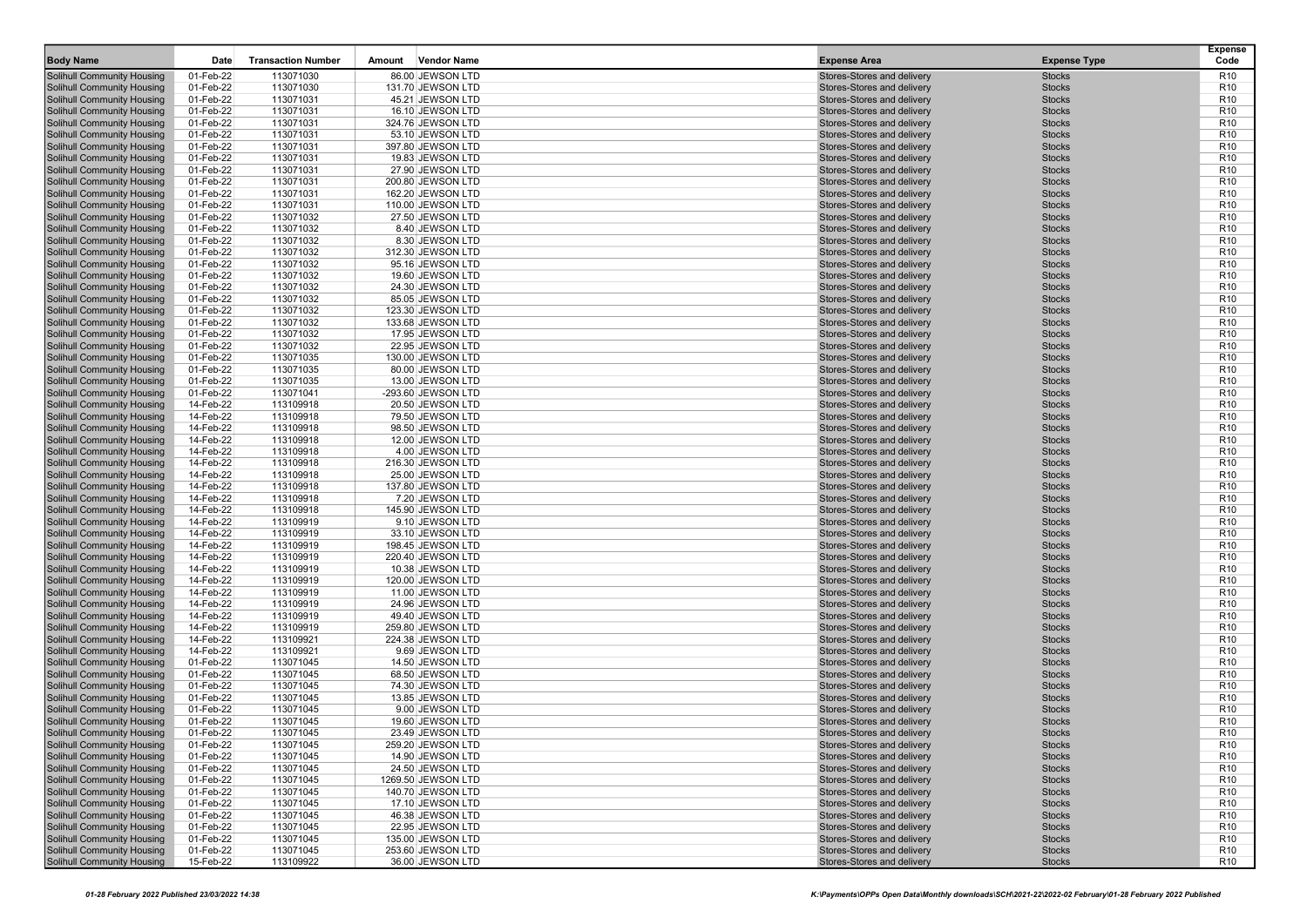| <b>Body Name</b>                                         | Date                   | <b>Transaction Number</b> | <b>Vendor Name</b><br>Amount         | <b>Expense Area</b>                                      | <b>Expense Type</b>            | <b>Expense</b><br>Code             |
|----------------------------------------------------------|------------------------|---------------------------|--------------------------------------|----------------------------------------------------------|--------------------------------|------------------------------------|
| <b>Solihull Community Housing</b>                        | 15-Feb-22              | 113109922                 | 570.00 JEWSON LTD                    | Stores-Stores and delivery                               | <b>Stocks</b>                  | R <sub>10</sub>                    |
| Solihull Community Housing                               | 15-Feb-22              | 113109922                 | 104.00 JEWSON LTD                    | Stores-Stores and delivery                               | <b>Stocks</b>                  | R <sub>10</sub>                    |
| <b>Solihull Community Housing</b>                        | 15-Feb-22              | 113109925                 | 45.21 JEWSON LTD                     | Stores-Stores and delivery                               | <b>Stocks</b>                  | R <sub>10</sub>                    |
| <b>Solihull Community Housing</b>                        | 15-Feb-22              | 113109925                 | 8.60 JEWSON LTD                      | Stores-Stores and delivery                               | <b>Stocks</b>                  | R <sub>10</sub>                    |
| <b>Solihull Community Housing</b>                        | 15-Feb-22              | 113109925                 | 101.70 JEWSON LTD                    | Stores-Stores and delivery                               | <b>Stocks</b>                  | R <sub>10</sub>                    |
| Solihull Community Housing                               | 15-Feb-22              | 113109925                 | 27.40 JEWSON LTD                     | Stores-Stores and delivery                               | <b>Stocks</b>                  | R <sub>10</sub>                    |
| <b>Solihull Community Housing</b>                        | 15-Feb-22              | 113109925                 | 140.01 JEWSON LTD                    | Stores-Stores and delivery                               | <b>Stocks</b>                  | R <sub>10</sub>                    |
| Solihull Community Housing                               | 15-Feb-22              | 113109925                 | 242.30 JEWSON LTD                    | Stores-Stores and delivery                               | <b>Stocks</b>                  | R <sub>10</sub>                    |
| <b>Solihull Community Housing</b>                        | 15-Feb-22              | 113109925                 | 18.40 JEWSON LTD                     | Stores-Stores and delivery                               | <b>Stocks</b>                  | R <sub>10</sub>                    |
| <b>Solihull Community Housing</b>                        | 15-Feb-22              | 113109925                 | 423.60 JEWSON LTD                    | Stores-Stores and delivery                               | <b>Stocks</b>                  | R <sub>10</sub>                    |
| <b>Solihull Community Housing</b>                        | 15-Feb-22              | 113109925                 | 52.10 JEWSON LTD                     | Stores-Stores and delivery                               | <b>Stocks</b>                  | R <sub>10</sub>                    |
| Solihull Community Housing                               | 15-Feb-22              | 113109925                 | 20.70 JEWSON LTD                     | Stores-Stores and delivery                               | <b>Stocks</b>                  | R <sub>10</sub>                    |
| <b>Solihull Community Housing</b>                        | 15-Feb-22              | 113109925                 | 73.45 JEWSON LTD                     | Stores-Stores and delivery                               | <b>Stocks</b>                  | R <sub>10</sub>                    |
| Solihull Community Housing                               | 15-Feb-22              | 113109925                 | 1580.64 JEWSON LTD                   | Stores-Stores and delivery                               | <b>Stocks</b>                  | R <sub>10</sub>                    |
| Solihull Community Housing                               | 15-Feb-22              | 113109925                 | 70.10 JEWSON LTD                     | Stores-Stores and delivery                               | <b>Stocks</b>                  | R <sub>10</sub>                    |
| Solihull Community Housing                               | 15-Feb-22              | 113109925                 | 8.00 JEWSON LTD                      | Stores-Stores and delivery                               | <b>Stocks</b>                  | R <sub>10</sub>                    |
| <b>Solihull Community Housing</b>                        | 15-Feb-22              | 113109925                 | 221.40 JEWSON LTD                    | Stores-Stores and delivery                               | <b>Stocks</b>                  | R <sub>10</sub>                    |
| <b>Solihull Community Housing</b>                        | 15-Feb-22              | 113109925                 | 75.60 JEWSON LTD                     | Stores-Stores and delivery                               | <b>Stocks</b>                  | R <sub>10</sub>                    |
| Solihull Community Housing                               | 15-Feb-22              | 113109925                 | 29.10 JEWSON LTD                     | Stores-Stores and delivery                               | <b>Stocks</b>                  | R <sub>10</sub>                    |
| Solihull Community Housing                               | 15-Feb-22              | 113109925                 | 63.45 JEWSON LTD                     | Stores-Stores and delivery                               | <b>Stocks</b>                  | R <sub>10</sub>                    |
| Solihull Community Housing                               | 02-Feb-22              | 113081500                 | 216.30 JEWSON LTD                    | Stores-Stores and delivery                               | <b>Stocks</b>                  | R <sub>10</sub>                    |
| <b>Solihull Community Housing</b>                        | 02-Feb-22              | 113081500                 | 94.64 JEWSON LTD                     | Stores-Stores and delivery                               | <b>Stocks</b>                  | R <sub>10</sub>                    |
| Solihull Community Housing                               | 02-Feb-22              | 113081500                 | 100.80 JEWSON LTD                    | Stores-Stores and delivery                               | <b>Stocks</b>                  | R <sub>10</sub>                    |
| <b>Solihull Community Housing</b>                        | 14-Feb-22              | 113109926                 | 72.00 JEWSON LTD                     | Stores-Stores and delivery<br>Stores-Stores and delivery | <b>Stocks</b>                  | R <sub>10</sub><br>R <sub>10</sub> |
| Solihull Community Housing<br>Solihull Community Housing | 14-Feb-22<br>14-Feb-22 | 113109926<br>113109926    | 247.54 JEWSON LTD                    | Stores-Stores and delivery                               | <b>Stocks</b><br><b>Stocks</b> | R <sub>10</sub>                    |
| Solihull Community Housing                               | 16-Feb-22              | 113109928                 | 26.99 JEWSON LTD<br>4.22 JEWSON LTD  | Stores-Stores and delivery                               | <b>Stocks</b>                  | R <sub>10</sub>                    |
| <b>Solihull Community Housing</b>                        | 16-Feb-22              | 113109928                 | 43.56 JEWSON LTD                     | Stores-Stores and delivery                               | <b>Stocks</b>                  | R <sub>10</sub>                    |
| Solihull Community Housing                               | 16-Feb-22              | 113109928                 | 35.40 JEWSON LTD                     | Stores-Stores and delivery                               | <b>Stocks</b>                  | R <sub>10</sub>                    |
| Solihull Community Housing                               | 16-Feb-22              | 113109928                 | 617.31 JEWSON LTD                    | Stores-Stores and delivery                               | <b>Stocks</b>                  | R <sub>10</sub>                    |
| Solihull Community Housing                               | 16-Feb-22              | 113109928                 | 5.10 JEWSON LTD                      | Stores-Stores and delivery                               | <b>Stocks</b>                  | R <sub>10</sub>                    |
| <b>Solihull Community Housing</b>                        | 16-Feb-22              | 113109928                 | 97.20 JEWSON LTD                     | Stores-Stores and delivery                               | <b>Stocks</b>                  | R <sub>10</sub>                    |
| <b>Solihull Community Housing</b>                        | 16-Feb-22              | 113109928                 | 4.70 JEWSON LTD                      | Stores-Stores and delivery                               | <b>Stocks</b>                  | R <sub>10</sub>                    |
| <b>Solihull Community Housing</b>                        | 16-Feb-22              | 113109928                 | 202.04 JEWSON LTD                    | Stores-Stores and delivery                               | <b>Stocks</b>                  | R <sub>10</sub>                    |
| Solihull Community Housing                               | 16-Feb-22              | 113109928                 | 2.00 JEWSON LTD                      | Stores-Stores and delivery                               | <b>Stocks</b>                  | R <sub>10</sub>                    |
| Solihull Community Housing                               | 16-Feb-22              | 113109928                 | 43.30 JEWSON LTD                     | Stores-Stores and delivery                               | <b>Stocks</b>                  | R <sub>10</sub>                    |
| <b>Solihull Community Housing</b>                        | 16-Feb-22              | 113109928                 | 50.76 JEWSON LTD                     | Stores-Stores and delivery                               | <b>Stocks</b>                  | R <sub>10</sub>                    |
| <b>Solihull Community Housing</b>                        | 16-Feb-22              | 113109928                 | 96.10 JEWSON LTD                     | Stores-Stores and delivery                               | <b>Stocks</b>                  | R <sub>10</sub>                    |
| Solihull Community Housing                               | 11-Feb-22              | 113096267                 | 211.50 JEWSON LTD                    | Stores-Stores and delivery                               | <b>Stocks</b>                  | R <sub>10</sub>                    |
| <b>Solihull Community Housing</b>                        | 16-Feb-22              | 113109929                 | 454.50 JEWSON LTD                    | Stores-Stores and delivery                               | <b>Stocks</b>                  | R <sub>10</sub>                    |
| Solihull Community Housing                               | 16-Feb-22              | 113109929                 | 190.05 JEWSON LTD                    | Stores-Stores and delivery                               | <b>Stocks</b>                  | R <sub>10</sub>                    |
| Solihull Community Housing                               | 16-Feb-22              | 113109929                 | 78.15 JEWSON LTD                     | Stores-Stores and delivery                               | <b>Stocks</b>                  | R <sub>10</sub>                    |
| Solihull Community Housing                               | 16-Feb-22              | 113109929                 | 170.00 JEWSON LTD                    | Stores-Stores and delivery                               | <b>Stocks</b>                  | R <sub>10</sub>                    |
| Solihull Community Housing                               | 16-Feb-22              | 113109930                 | 59.22 JEWSON LTD                     | Stores-Stores and delivery                               | <b>Stocks</b>                  | R <sub>10</sub>                    |
| <b>Solihull Community Housing</b>                        | 16-Feb-22              | 113109930                 | 504.00 JEWSON LTD                    | Stores-Stores and delivery                               | <b>Stocks</b>                  | R <sub>10</sub>                    |
| Solihull Community Housing                               | 16-Feb-22              | 113109933                 | 16.10 JEWSON LTD                     | Stores-Stores and delivery                               | <b>Stocks</b>                  | R <sub>10</sub>                    |
| <b>Solihull Community Housing</b>                        | 16-Feb-22              | 113109933                 | 22.00 JEWSON LTD                     | Stores-Stores and delivery                               | <b>Stocks</b>                  | R <sub>10</sub>                    |
| Solihull Community Housing<br>Solihull Community Housing | 16-Feb-22<br>16-Feb-22 | 113109933<br>113109933    | 180.00 JEWSON LTD                    | Stores-Stores and delivery<br>Stores-Stores and delivery | <b>Stocks</b><br><b>Stocks</b> | R <sub>10</sub><br>R <sub>10</sub> |
| Solihull Community Housing                               | 16-Feb-22              | 113109933                 | 7.20 JEWSON LTD<br>117.20 JEWSON LTD | Stores-Stores and delivery                               | <b>Stocks</b>                  | R <sub>10</sub>                    |
| <b>Solihull Community Housing</b>                        | 16-Feb-22              | 113109933                 | 23.30 JEWSON LTD                     | Stores-Stores and delivery                               | <b>Stocks</b>                  | R <sub>10</sub>                    |
| Solihull Community Housing                               | 16-Feb-22              | 113109933                 | 6.61 JEWSON LTD                      | Stores-Stores and delivery                               | <b>Stocks</b>                  | R <sub>10</sub>                    |
| Solihull Community Housing                               | 16-Feb-22              | 113109933                 | 554.50 JEWSON LTD                    | Stores-Stores and delivery                               | <b>Stocks</b>                  | R <sub>10</sub>                    |
| Solihull Community Housing                               | 16-Feb-22              | 113109933                 | 285.30 JEWSON LTD                    | Stores-Stores and delivery                               | <b>Stocks</b>                  | R <sub>10</sub>                    |
| Solihull Community Housing                               | 16-Feb-22              | 113109933                 | 6.16 JEWSON LTD                      | Stores-Stores and delivery                               | <b>Stocks</b>                  | R <sub>10</sub>                    |
| Solihull Community Housing                               | 16-Feb-22              | 113109933                 | 63.00 JEWSON LTD                     | Stores-Stores and delivery                               | <b>Stocks</b>                  | R <sub>10</sub>                    |
| <b>Solihull Community Housing</b>                        | 17-Feb-22              | 113109935                 | 7.00 JEWSON LTD                      | Stores-Stores and delivery                               | <b>Stocks</b>                  | R <sub>10</sub>                    |
| Solihull Community Housing                               | 17-Feb-22              | 113109935                 | 1.80 JEWSON LTD                      | Stores-Stores and delivery                               | <b>Stocks</b>                  | R <sub>10</sub>                    |
| Solihull Community Housing                               | 17-Feb-22              | 113109935                 | 91.20 JEWSON LTD                     | Stores-Stores and delivery                               | <b>Stocks</b>                  | R <sub>10</sub>                    |
| Solihull Community Housing                               | 17-Feb-22              | 113109935                 | 206.16 JEWSON LTD                    | Stores-Stores and delivery                               | <b>Stocks</b>                  | R <sub>10</sub>                    |
| Solihull Community Housing                               | 17-Feb-22              | 113109935                 | 42.25 JEWSON LTD                     | Stores-Stores and delivery                               | <b>Stocks</b>                  | R <sub>10</sub>                    |
| Solihull Community Housing                               | 17-Feb-22              | 113109935                 | 28.30 JEWSON LTD                     | Stores-Stores and delivery                               | <b>Stocks</b>                  | R <sub>10</sub>                    |
| <b>Solihull Community Housing</b>                        | 17-Feb-22              | 113109935                 | 296.75 JEWSON LTD                    | Stores-Stores and delivery                               | <b>Stocks</b>                  | R <sub>10</sub>                    |
| Solihull Community Housing                               | 17-Feb-22              | 113109935                 | 57.50 JEWSON LTD                     | Stores-Stores and delivery                               | <b>Stocks</b>                  | R <sub>10</sub>                    |
| <b>Solihull Community Housing</b>                        | 17-Feb-22              | 113109935                 | 285.30 JEWSON LTD                    | Stores-Stores and delivery                               | <b>Stocks</b>                  | R <sub>10</sub>                    |
| Solihull Community Housing                               | 17-Feb-22              | 113109935                 | 27.35 JEWSON LTD                     | Stores-Stores and delivery                               | <b>Stocks</b>                  | R <sub>10</sub>                    |
| Solihull Community Housing                               | 17-Feb-22              | 113109937                 | 1069.25 JEWSON LTD                   | Stores-Stores and delivery                               | <b>Stocks</b>                  | R <sub>10</sub>                    |
| <b>Solihull Community Housing</b>                        | 17-Feb-22              | 113109939                 | 35.40 JEWSON LTD                     | Stores-Stores and delivery                               | <b>Stocks</b>                  | <b>R10</b>                         |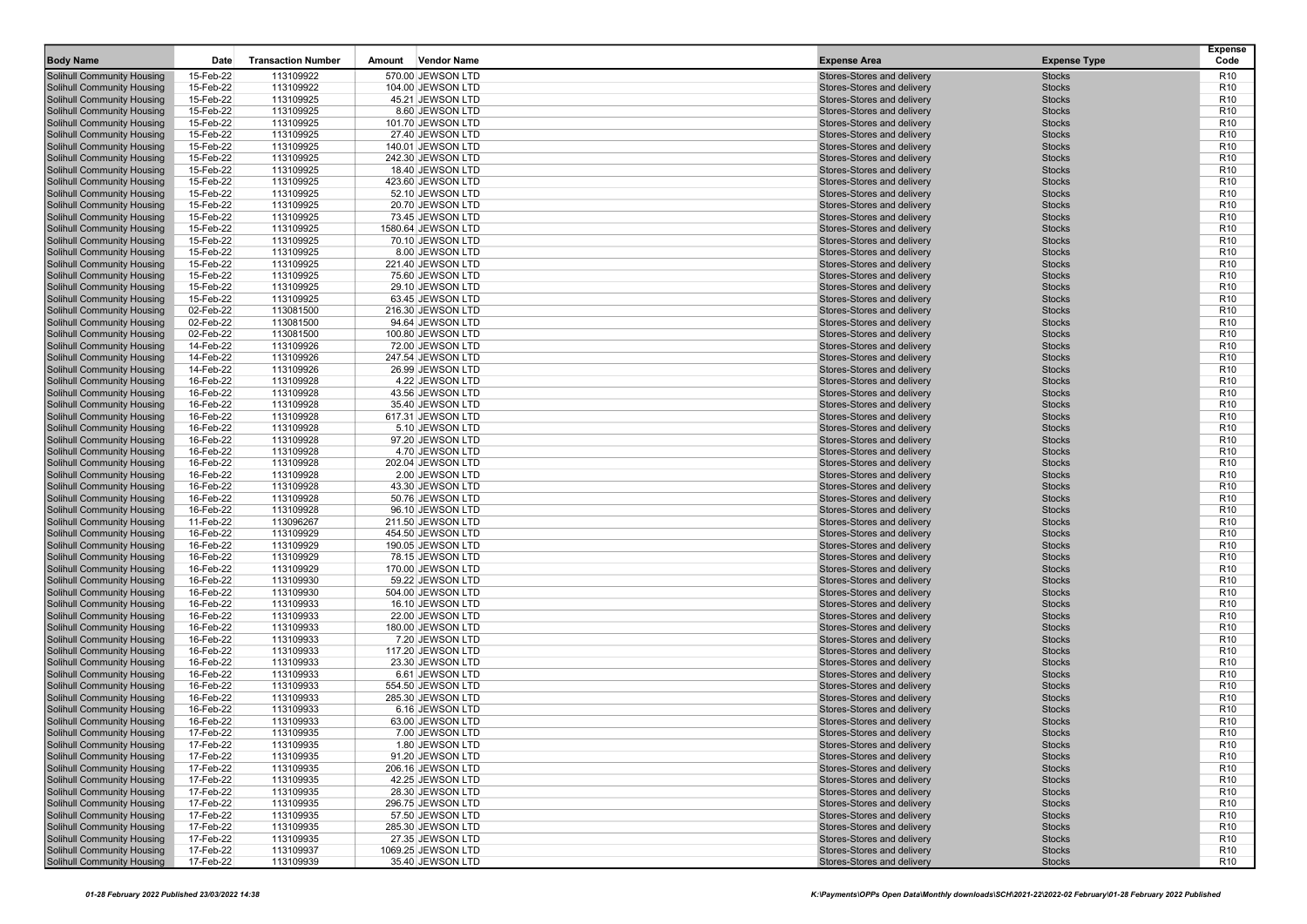| <b>Body Name</b>                                                | Date                   | <b>Transaction Number</b> | <b>Vendor Name</b><br>Amount         | <b>Expense Area</b>                                      | <b>Expense Type</b>            | <b>Expense</b><br>Code             |
|-----------------------------------------------------------------|------------------------|---------------------------|--------------------------------------|----------------------------------------------------------|--------------------------------|------------------------------------|
| <b>Solihull Community Housing</b>                               | 17-Feb-22              | 113109939                 | 76.98 JEWSON LTD                     | Stores-Stores and delivery                               | <b>Stocks</b>                  | R <sub>10</sub>                    |
| Solihull Community Housing                                      | 17-Feb-22              | 113109939                 | 52.10 JEWSON LTD                     | Stores-Stores and delivery                               | <b>Stocks</b>                  | R <sub>10</sub>                    |
| <b>Solihull Community Housing</b>                               | 17-Feb-22              | 113109939                 | 20.85 JEWSON LTD                     | Stores-Stores and delivery                               | <b>Stocks</b>                  | R <sub>10</sub>                    |
| Solihull Community Housing                                      | 17-Feb-22              | 113109939                 | 51.00 JEWSON LTD                     | Stores-Stores and delivery                               | <b>Stocks</b>                  | R <sub>10</sub>                    |
| <b>Solihull Community Housing</b>                               | 17-Feb-22              | 113109939                 | 204.10 JEWSON LTD                    | Stores-Stores and delivery                               | <b>Stocks</b>                  | R <sub>10</sub>                    |
| Solihull Community Housing                                      | 17-Feb-22              | 113109939                 | 10.20 JEWSON LTD                     | Stores-Stores and delivery                               | <b>Stocks</b>                  | R <sub>10</sub>                    |
| <b>Solihull Community Housing</b>                               | 17-Feb-22              | 113109939                 | 14.52 JEWSON LTD                     | Stores-Stores and delivery                               | <b>Stocks</b>                  | R <sub>10</sub>                    |
| Solihull Community Housing                                      | 17-Feb-22              | 113109939                 | 20.15 JEWSON LTD                     | Stores-Stores and delivery                               | <b>Stocks</b>                  | R <sub>10</sub>                    |
| <b>Solihull Community Housing</b>                               | 15-Feb-22              | 113109941                 | 614.30 JEWSON LTD                    | Stores-Stores and delivery                               | <b>Stocks</b>                  | R <sub>10</sub>                    |
| <b>Solihull Community Housing</b>                               | 16-Feb-22              | 113109951                 | 282.00 JEWSON LTD                    | Stores-Stores and delivery                               | <b>Stocks</b>                  | R <sub>10</sub>                    |
| <b>Solihull Community Housing</b>                               | 01-Feb-22              | 113071046                 | 614.30 JEWSON LTD                    | Stores-Stores and delivery                               | <b>Stocks</b>                  | R <sub>10</sub>                    |
| Solihull Community Housing                                      | 01-Feb-22              | 113071046                 | 41.00 JEWSON LTD                     | Stores-Stores and delivery                               | <b>Stocks</b>                  | R <sub>10</sub>                    |
| <b>Solihull Community Housing</b>                               | 01-Feb-22              | 113071046                 | 104.10 JEWSON LTD                    | Stores-Stores and delivery                               | <b>Stocks</b>                  | R <sub>10</sub>                    |
| Solihull Community Housing                                      | 01-Feb-22              | 113071046                 | 18.40 JEWSON LTD                     | Stores-Stores and delivery                               | <b>Stocks</b>                  | R <sub>10</sub>                    |
| <b>Solihull Community Housing</b>                               | 01-Feb-22              | 113071046                 | 98.50 JEWSON LTD                     | Stores-Stores and delivery                               | <b>Stocks</b>                  | R <sub>10</sub>                    |
| Solihull Community Housing                                      | 01-Feb-22              | 113071046                 | 301.72 JEWSON LTD                    | Stores-Stores and delivery                               | <b>Stocks</b>                  | R <sub>10</sub>                    |
| <b>Solihull Community Housing</b>                               | 01-Feb-22              | 113071046                 | 554.50 JEWSON LTD                    | Stores-Stores and delivery                               | <b>Stocks</b>                  | R <sub>10</sub>                    |
| <b>Solihull Community Housing</b>                               | 01-Feb-22              | 113071046                 | 17.10 JEWSON LTD                     | Stores-Stores and delivery                               | <b>Stocks</b>                  | R <sub>10</sub>                    |
| Solihull Community Housing                                      | 01-Feb-22              | 113071046                 | 254.40 JEWSON LTD                    | Stores-Stores and delivery                               | <b>Stocks</b>                  | R <sub>10</sub>                    |
| Solihull Community Housing                                      | 01-Feb-22              | 113071046                 | 27.90 JEWSON LTD                     | Stores-Stores and delivery                               | <b>Stocks</b>                  | R <sub>10</sub>                    |
| Solihull Community Housing                                      | 01-Feb-22              | 113071047                 | 454.50 JEWSON LTD                    | Stores-Stores and delivery                               | <b>Stocks</b>                  | R <sub>10</sub>                    |
| <b>Solihull Community Housing</b>                               | 01-Feb-22              | 113071047                 | 28.30 JEWSON LTD                     | Stores-Stores and delivery                               | <b>Stocks</b>                  | R <sub>10</sub>                    |
| Solihull Community Housing                                      | 02-Feb-22              | 113081502                 | 45.21 JEWSON LTD                     | Stores-Stores and delivery                               | <b>Stocks</b>                  | R <sub>10</sub>                    |
| <b>Solihull Community Housing</b>                               | 02-Feb-22              | 113081502                 | 37.60 JEWSON LTD                     | Stores-Stores and delivery                               | <b>Stocks</b>                  | R <sub>10</sub>                    |
| Solihull Community Housing                                      | 02-Feb-22<br>02-Feb-22 | 113081502                 | 117.00 JEWSON LTD                    | Stores-Stores and delivery                               | <b>Stocks</b>                  | R <sub>10</sub>                    |
| Solihull Community Housing                                      |                        | 113081502                 | 105.50 JEWSON LTD                    | Stores-Stores and delivery                               | <b>Stocks</b>                  | R <sub>10</sub><br>R <sub>10</sub> |
| Solihull Community Housing                                      | 02-Feb-22<br>02-Feb-22 | 113081502<br>113081502    | 31.10 JEWSON LTD                     | Stores-Stores and delivery<br>Stores-Stores and delivery | <b>Stocks</b><br><b>Stocks</b> | R <sub>10</sub>                    |
| <b>Solihull Community Housing</b><br>Solihull Community Housing | 02-Feb-22              | 113081502                 | 8.30 JEWSON LTD<br>160.80 JEWSON LTD | Stores-Stores and delivery                               | <b>Stocks</b>                  | R <sub>10</sub>                    |
| Solihull Community Housing                                      | 02-Feb-22              | 113081502                 | 79.50 JEWSON LTD                     | Stores-Stores and delivery                               | <b>Stocks</b>                  | R <sub>10</sub>                    |
| Solihull Community Housing                                      | 02-Feb-22              | 113081502                 | 3.00 JEWSON LTD                      | Stores-Stores and delivery                               | <b>Stocks</b>                  | R <sub>10</sub>                    |
| <b>Solihull Community Housing</b>                               | 02-Feb-22              | 113081502                 | 220.40 JEWSON LTD                    | Stores-Stores and delivery                               | <b>Stocks</b>                  | R <sub>10</sub>                    |
| <b>Solihull Community Housing</b>                               | 02-Feb-22              | 113081502                 | 71.70 JEWSON LTD                     | Stores-Stores and delivery                               | <b>Stocks</b>                  | R <sub>10</sub>                    |
| <b>Solihull Community Housing</b>                               | 02-Feb-22              | 113081502                 | 39.00 JEWSON LTD                     | Stores-Stores and delivery                               | <b>Stocks</b>                  | R <sub>10</sub>                    |
| Solihull Community Housing                                      | 02-Feb-22              | 113081502                 | 17.10 JEWSON LTD                     | Stores-Stores and delivery                               | <b>Stocks</b>                  | R <sub>10</sub>                    |
| Solihull Community Housing                                      | 02-Feb-22              | 113081502                 | 22.20 JEWSON LTD                     | Stores-Stores and delivery                               | <b>Stocks</b>                  | R <sub>10</sub>                    |
| <b>Solihull Community Housing</b>                               | 02-Feb-22              | 113081502                 | 53.10 JEWSON LTD                     | Stores-Stores and delivery                               | <b>Stocks</b>                  | R <sub>10</sub>                    |
| <b>Solihull Community Housing</b>                               | 02-Feb-22              | 113081502                 | 25.60 JEWSON LTD                     | Stores-Stores and delivery                               | <b>Stocks</b>                  | R <sub>10</sub>                    |
| Solihull Community Housing                                      | 02-Feb-22              | 113081502                 | 78.30 JEWSON LTD                     | Stores-Stores and delivery                               | <b>Stocks</b>                  | R <sub>10</sub>                    |
| <b>Solihull Community Housing</b>                               | 02-Feb-22              | 113081502                 | 12.80 JEWSON LTD                     | Stores-Stores and delivery                               | <b>Stocks</b>                  | R <sub>10</sub>                    |
| Solihull Community Housing                                      | 02-Feb-22              | 113081502                 | 259.20 JEWSON LTD                    | Stores-Stores and delivery                               | <b>Stocks</b>                  | R <sub>10</sub>                    |
| Solihull Community Housing                                      | 02-Feb-22              | 113081502                 | 246.30 JEWSON LTD                    | Stores-Stores and delivery                               | <b>Stocks</b>                  | R <sub>10</sub>                    |
| Solihull Community Housing                                      | 02-Feb-22              | 113081502                 | 216.30 JEWSON LTD                    | Stores-Stores and delivery                               | <b>Stocks</b>                  | R <sub>10</sub>                    |
| Solihull Community Housing                                      | 02-Feb-22              | 113081502                 | 16.05 JEWSON LTD                     | Stores-Stores and delivery                               | <b>Stocks</b>                  | R <sub>10</sub>                    |
| <b>Solihull Community Housing</b>                               | 02-Feb-22              | 113081502                 | 5.50 JEWSON LTD                      | Stores-Stores and delivery                               | <b>Stocks</b>                  | R <sub>10</sub>                    |
| Solihull Community Housing                                      | 02-Feb-22              | 113081502                 | 228.40 JEWSON LTD                    | Stores-Stores and delivery                               | <b>Stocks</b>                  | R <sub>10</sub>                    |
| <b>Solihull Community Housing</b>                               | 02-Feb-22              | 113081502                 | 20.55 JEWSON LTD                     | Stores-Stores and delivery                               | <b>Stocks</b>                  | R <sub>10</sub>                    |
| Solihull Community Housing                                      | 02-Feb-22              | 113081502                 | 10.38 JEWSON LTD                     | Stores-Stores and delivery                               | <b>Stocks</b>                  | R <sub>10</sub>                    |
| Solihull Community Housing<br>Solihull Community Housing        | 02-Feb-22<br>02-Feb-22 | 113081502<br>113081502    | 70.35 JEWSON LTD<br>72.00 JEWSON LTD | Stores-Stores and delivery<br>Stores-Stores and delivery | <b>Stocks</b><br><b>Stocks</b> | R <sub>10</sub><br>R <sub>10</sub> |
| <b>Solihull Community Housing</b>                               | 02-Feb-22              | 113081502                 | 7.20 JEWSON LTD                      | Stores-Stores and delivery                               | <b>Stocks</b>                  | R <sub>10</sub>                    |
| Solihull Community Housing                                      | 02-Feb-22              | 113081502                 | 121.10 JEWSON LTD                    | Stores-Stores and delivery                               | <b>Stocks</b>                  | R <sub>10</sub>                    |
| <b>Solihull Community Housing</b>                               | 02-Feb-22              | 113081502                 | 160.00 JEWSON LTD                    | Stores-Stores and delivery                               | <b>Stocks</b>                  | R <sub>10</sub>                    |
| Solihull Community Housing                                      | 02-Feb-22              | 113081502                 | 31.40 JEWSON LTD                     | Stores-Stores and delivery                               | <b>Stocks</b>                  | R <sub>10</sub>                    |
| Solihull Community Housing                                      | 02-Feb-22              | 113081502                 | 204.10 JEWSON LTD                    | Stores-Stores and delivery                               | <b>Stocks</b>                  | R <sub>10</sub>                    |
| Solihull Community Housing                                      | 02-Feb-22              | 113081502                 | 246.00 JEWSON LTD                    | Stores-Stores and delivery                               | <b>Stocks</b>                  | R <sub>10</sub>                    |
| Solihull Community Housing                                      | 02-Feb-22              | 113081502                 | 5.70 JEWSON LTD                      | Stores-Stores and delivery                               | <b>Stocks</b>                  | R <sub>10</sub>                    |
| Solihull Community Housing                                      | 02-Feb-22              | 113081502                 | 34.70 JEWSON LTD                     | Stores-Stores and delivery                               | <b>Stocks</b>                  | R <sub>10</sub>                    |
| Solihull Community Housing                                      | 02-Feb-22              | 113081502                 | 75.50 JEWSON LTD                     | Stores-Stores and delivery                               | <b>Stocks</b>                  | R <sub>10</sub>                    |
| Solihull Community Housing                                      | 02-Feb-22              | 113081502                 | 145.90 JEWSON LTD                    | Stores-Stores and delivery                               | <b>Stocks</b>                  | R <sub>10</sub>                    |
| Solihull Community Housing                                      | 02-Feb-22              | 113081502                 | 288.45 JEWSON LTD                    | Stores-Stores and delivery                               | <b>Stocks</b>                  | R <sub>10</sub>                    |
| Solihull Community Housing                                      | 01-Feb-22              | 113071049                 | 250.00 JEWSON LTD                    | Stores-Stores and delivery                               | <b>Stocks</b>                  | R <sub>10</sub>                    |
| <b>Solihull Community Housing</b>                               | 01-Feb-22              | 113071049                 | 19.38 JEWSON LTD                     | Stores-Stores and delivery                               | <b>Stocks</b>                  | R <sub>10</sub>                    |
| Solihull Community Housing                                      | 01-Feb-22              | 113071050                 | 737.16 JEWSON LTD                    | Stores-Stores and delivery                               | <b>Stocks</b>                  | R <sub>10</sub>                    |
| <b>Solihull Community Housing</b>                               | 01-Feb-22              | 113071051                 | 139.50 JEWSON LTD                    | Stores-Stores and delivery                               | <b>Stocks</b>                  | R <sub>10</sub>                    |
| <b>Solihull Community Housing</b>                               | 01-Feb-22              | 113071051                 | 159.00 JEWSON LTD                    | Stores-Stores and delivery                               | <b>Stocks</b>                  | R <sub>10</sub>                    |
| Solihull Community Housing                                      | 01-Feb-22              | 113071051                 | 106.02 JEWSON LTD                    | Stores-Stores and delivery                               | <b>Stocks</b>                  | R <sub>10</sub>                    |
| <b>Solihull Community Housing</b>                               | 01-Feb-22              | 113071051                 | 353.00 JEWSON LTD                    | Stores-Stores and delivery                               | <b>Stocks</b>                  | <b>R10</b>                         |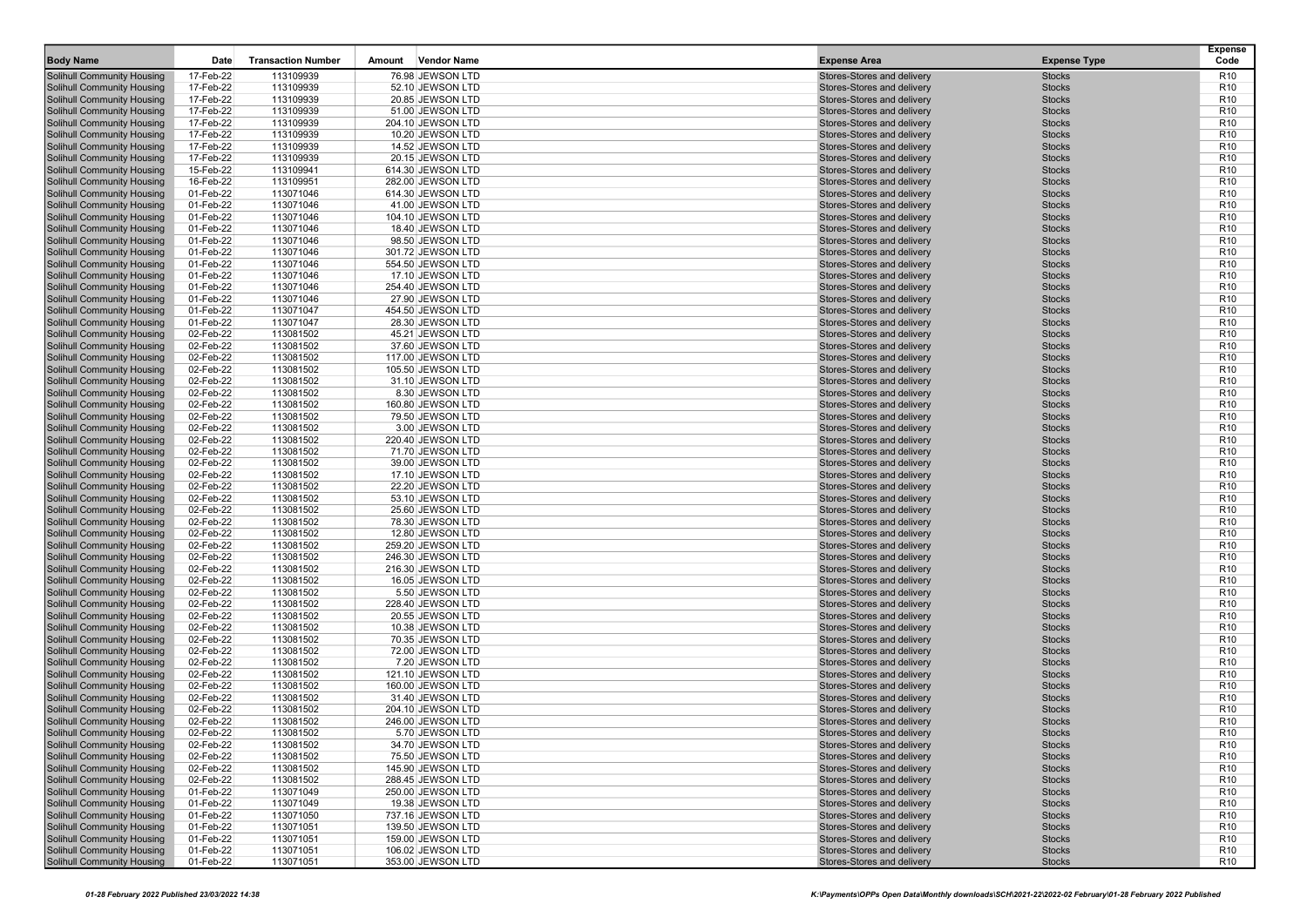| <b>Body Name</b>                                                       | Date                   | <b>Transaction Number</b> | <b>Vendor Name</b><br>Amount           | <b>Expense Area</b>                                      | <b>Expense Type</b>            | <b>Expense</b><br>Code             |
|------------------------------------------------------------------------|------------------------|---------------------------|----------------------------------------|----------------------------------------------------------|--------------------------------|------------------------------------|
| <b>Solihull Community Housing</b>                                      | 01-Feb-22              | 113071051                 | 130.26 JEWSON LTD                      | Stores-Stores and delivery                               | <b>Stocks</b>                  | R <sub>10</sub>                    |
| Solihull Community Housing                                             | 03-Feb-22              | 113081512                 | 437.00 JEWSON LTD                      | Stores-Stores and delivery                               | <b>Stocks</b>                  | R <sub>10</sub>                    |
| <b>Solihull Community Housing</b>                                      | 03-Feb-22              | 113081512                 | 252.04 JEWSON LTD                      | Stores-Stores and delivery                               | <b>Stocks</b>                  | R <sub>10</sub>                    |
| <b>Solihull Community Housing</b>                                      | 03-Feb-22              | 113081512                 | 137.72 JEWSON LTD                      | Stores-Stores and delivery                               | <b>Stocks</b>                  | R <sub>10</sub>                    |
| <b>Solihull Community Housing</b>                                      | 03-Feb-22              | 113081503                 | 8.60 JEWSON LTD                        | Stores-Stores and delivery                               | <b>Stocks</b>                  | R <sub>10</sub>                    |
| Solihull Community Housing                                             | 03-Feb-22              | 113081503                 | 14.90 JEWSON LTD                       | Stores-Stores and delivery                               | <b>Stocks</b>                  | R <sub>10</sub>                    |
| <b>Solihull Community Housing</b>                                      | 03-Feb-22              | 113081503                 | 31.80 JEWSON LTD                       | Stores-Stores and delivery                               | <b>Stocks</b>                  | R <sub>10</sub>                    |
| Solihull Community Housing                                             | 03-Feb-22              | 113081503                 | 115.80 JEWSON LTD                      | Stores-Stores and delivery                               | <b>Stocks</b>                  | R <sub>10</sub>                    |
| <b>Solihull Community Housing</b>                                      | 03-Feb-22              | 113081503                 | 423.60 JEWSON LTD                      | Stores-Stores and delivery                               | <b>Stocks</b>                  | R <sub>10</sub>                    |
| <b>Solihull Community Housing</b>                                      | 03-Feb-22              | 113081503                 | 101.60 JEWSON LTD                      | Stores-Stores and delivery                               | <b>Stocks</b>                  | R <sub>10</sub>                    |
| <b>Solihull Community Housing</b>                                      | 03-Feb-22              | 113081503                 | 28.86 JEWSON LTD                       | Stores-Stores and delivery                               | <b>Stocks</b>                  | R <sub>10</sub>                    |
| Solihull Community Housing                                             | 03-Feb-22              | 113081503                 | 287.60 JEWSON LTD                      | Stores-Stores and delivery                               | <b>Stocks</b>                  | R <sub>10</sub>                    |
| <b>Solihull Community Housing</b>                                      | 03-Feb-22              | 113081503                 | 103.20 JEWSON LTD                      | Stores-Stores and delivery                               | <b>Stocks</b>                  | R <sub>10</sub>                    |
| Solihull Community Housing                                             | 03-Feb-22              | 113081503                 | 69.69 JEWSON LTD                       | Stores-Stores and delivery                               | <b>Stocks</b>                  | R <sub>10</sub>                    |
| Solihull Community Housing                                             | 03-Feb-22              | 113081503                 | 29.00 JEWSON LTD                       | Stores-Stores and delivery                               | <b>Stocks</b>                  | R <sub>10</sub>                    |
| Solihull Community Housing                                             | 03-Feb-22              | 113081503                 | 57.00 JEWSON LTD                       | Stores-Stores and delivery                               | <b>Stocks</b>                  | R <sub>10</sub>                    |
| <b>Solihull Community Housing</b><br><b>Solihull Community Housing</b> | 03-Feb-22              | 113081503<br>113081503    | 60.00 JEWSON LTD                       | Stores-Stores and delivery<br>Stores-Stores and delivery | <b>Stocks</b><br><b>Stocks</b> | R <sub>10</sub><br>R <sub>10</sub> |
| Solihull Community Housing                                             | 03-Feb-22<br>03-Feb-22 | 113081503                 | 128.00 JEWSON LTD<br>63.00 JEWSON LTD  | Stores-Stores and delivery                               | <b>Stocks</b>                  | R <sub>10</sub>                    |
| Solihull Community Housing                                             | 03-Feb-22              | 113081503                 | 8.65 JEWSON LTD                        | Stores-Stores and delivery                               | <b>Stocks</b>                  | R <sub>10</sub>                    |
| Solihull Community Housing                                             | 03-Feb-22              | 113081503                 | 22.80 JEWSON LTD                       | Stores-Stores and delivery                               | <b>Stocks</b>                  | R <sub>10</sub>                    |
| <b>Solihull Community Housing</b>                                      | 03-Feb-22              | 113081503                 | 57.87 JEWSON LTD                       | Stores-Stores and delivery                               | <b>Stocks</b>                  | R <sub>10</sub>                    |
| Solihull Community Housing                                             | 03-Feb-22              | 113081503                 | 116.40 JEWSON LTD                      | Stores-Stores and delivery                               | <b>Stocks</b>                  | R <sub>10</sub>                    |
| <b>Solihull Community Housing</b>                                      | 03-Feb-22              | 113081503                 | 12.40 JEWSON LTD                       | Stores-Stores and delivery                               | <b>Stocks</b>                  | R <sub>10</sub>                    |
| Solihull Community Housing                                             | 03-Feb-22              | 113081503                 | 43.50 JEWSON LTD                       | Stores-Stores and delivery                               | <b>Stocks</b>                  | R <sub>10</sub>                    |
| Solihull Community Housing                                             | 03-Feb-22              | 113081503                 | 27.00 JEWSON LTD                       | Stores-Stores and delivery                               | <b>Stocks</b>                  | R <sub>10</sub>                    |
| Solihull Community Housing                                             | 03-Feb-22              | 113081503                 | 201.60 JEWSON LTD                      | Stores-Stores and delivery                               | <b>Stocks</b>                  | R <sub>10</sub>                    |
| <b>Solihull Community Housing</b>                                      | 03-Feb-22              | 113081503                 | 3.00 JEWSON LTD                        | Stores-Stores and delivery                               | <b>Stocks</b>                  | R <sub>10</sub>                    |
| Solihull Community Housing                                             | 03-Feb-22              | 113081503                 | 38.25 JEWSON LTD                       | Stores-Stores and delivery                               | <b>Stocks</b>                  | R <sub>10</sub>                    |
| Solihull Community Housing                                             | 07-Feb-22              | 113081504                 | 101.70 JEWSON LTD                      | Stores-Stores and delivery                               | <b>Stocks</b>                  | R <sub>10</sub>                    |
| Solihull Community Housing                                             | 07-Feb-22              | 113081504                 | 685.92 JEWSON LTD                      | Stores-Stores and delivery                               | <b>Stocks</b>                  | R <sub>10</sub>                    |
| <b>Solihull Community Housing</b>                                      | 07-Feb-22              | 113081504                 | 224.10 JEWSON LTD                      | Stores-Stores and delivery                               | <b>Stocks</b>                  | R <sub>10</sub>                    |
| <b>Solihull Community Housing</b>                                      | 07-Feb-22              | 113081504                 | 162.06 JEWSON LTD                      | Stores-Stores and delivery                               | <b>Stocks</b>                  | R <sub>10</sub>                    |
| <b>Solihull Community Housing</b>                                      | 07-Feb-22              | 113081504                 | 140.01 JEWSON LTD                      | Stores-Stores and delivery                               | <b>Stocks</b>                  | R <sub>10</sub>                    |
| Solihull Community Housing                                             | 07-Feb-22              | 113081504                 | 167.40 JEWSON LTD                      | Stores-Stores and delivery                               | <b>Stocks</b>                  | R <sub>10</sub>                    |
| Solihull Community Housing                                             | 07-Feb-22              | 113081504                 | 199.20 JEWSON LTD                      | Stores-Stores and delivery                               | <b>Stocks</b>                  | R <sub>10</sub>                    |
| <b>Solihull Community Housing</b>                                      | 07-Feb-22<br>07-Feb-22 | 113081504                 | 274.86 JEWSON LTD                      | Stores-Stores and delivery                               | <b>Stocks</b>                  | R <sub>10</sub><br>R <sub>10</sub> |
| <b>Solihull Community Housing</b>                                      | 07-Feb-22              | 113081504<br>113081504    | 327.99 JEWSON LTD<br>720.72 JEWSON LTD | Stores-Stores and delivery<br>Stores-Stores and delivery | <b>Stocks</b><br><b>Stocks</b> | R <sub>10</sub>                    |
| Solihull Community Housing<br><b>Solihull Community Housing</b>        | 07-Feb-22              | 113081504                 | 56.64 JEWSON LTD                       | Stores-Stores and delivery                               | <b>Stocks</b>                  | R <sub>10</sub>                    |
| Solihull Community Housing                                             | 07-Feb-22              | 113081504                 | 105.96 JEWSON LTD                      | Stores-Stores and delivery                               | <b>Stocks</b>                  | R <sub>10</sub>                    |
| Solihull Community Housing                                             | 08-Feb-22              | 113096277                 | 192.36 JEWSON LTD                      | Stores-Stores and delivery                               | <b>Stocks</b>                  | R <sub>10</sub>                    |
| Solihull Community Housing                                             | 08-Feb-22              | 113096277                 | 148.90 JEWSON LTD                      | Stores-Stores and delivery                               | <b>Stocks</b>                  | R <sub>10</sub>                    |
| Solihull Community Housing                                             | 08-Feb-22              | 113096277                 | 87.90 JEWSON LTD                       | Stores-Stores and delivery                               | <b>Stocks</b>                  | R <sub>10</sub>                    |
| <b>Solihull Community Housing</b>                                      | 08-Feb-22              | 113096277                 | 19.60 JEWSON LTD                       | Stores-Stores and delivery                               | <b>Stocks</b>                  | R <sub>10</sub>                    |
| Solihull Community Housing                                             | 08-Feb-22              | 113096277                 | 28.69 JEWSON LTD                       | Stores-Stores and delivery                               | <b>Stocks</b>                  | R <sub>10</sub>                    |
| <b>Solihull Community Housing</b>                                      | 08-Feb-22              | 113096277                 | 52.10 JEWSON LTD                       | Stores-Stores and delivery                               | <b>Stocks</b>                  | R <sub>10</sub>                    |
| Solihull Community Housing                                             | 08-Feb-22              | 113096277                 | 13.83 JEWSON LTD                       | Stores-Stores and delivery                               | <b>Stocks</b>                  | R <sub>10</sub>                    |
| Solihull Community Housing                                             | 08-Feb-22              | 113096277                 | 26.50 JEWSON LTD                       | Stores-Stores and delivery                               | <b>Stocks</b>                  | R <sub>10</sub>                    |
| Solihull Community Housing                                             | 08-Feb-22              | 113096277                 | 55.40 JEWSON LTD                       | Stores-Stores and delivery                               | <b>Stocks</b>                  | R <sub>10</sub>                    |
| <b>Solihull Community Housing</b>                                      | 08-Feb-22              | 113096277                 | 20.55 JEWSON LTD                       | Stores-Stores and delivery                               | <b>Stocks</b>                  | R <sub>10</sub>                    |
| Solihull Community Housing                                             | 08-Feb-22              | 113096277                 | 142.95 JEWSON LTD                      | Stores-Stores and delivery                               | <b>Stocks</b>                  | R <sub>10</sub>                    |
| Solihull Community Housing                                             | 08-Feb-22              | 113096277                 | 27.90 JEWSON LTD                       | Stores-Stores and delivery                               | <b>Stocks</b>                  | R <sub>10</sub>                    |
| Solihull Community Housing                                             | 08-Feb-22              | 113096277                 | 720.72 JEWSON LTD                      | Stores-Stores and delivery                               | <b>Stocks</b>                  | R <sub>10</sub>                    |
| Solihull Community Housing                                             | 08-Feb-22              | 113096277                 | 102.60 JEWSON LTD<br>57.50 JEWSON LTD  | Stores-Stores and delivery<br>Stores-Stores and delivery | <b>Stocks</b>                  | R <sub>10</sub>                    |
| Solihull Community Housing                                             | 08-Feb-22<br>08-Feb-22 | 113096277<br>113096277    | 282.00 JEWSON LTD                      | Stores-Stores and delivery                               | <b>Stocks</b><br><b>Stocks</b> | R <sub>10</sub><br>R <sub>10</sub> |
| Solihull Community Housing                                             | 08-Feb-22              | 113096277                 | 162.20 JEWSON LTD                      | Stores-Stores and delivery                               | <b>Stocks</b>                  | R <sub>10</sub>                    |
| Solihull Community Housing<br>Solihull Community Housing               | 08-Feb-22              | 113096277                 | 43.30 JEWSON LTD                       | Stores-Stores and delivery                               | <b>Stocks</b>                  | R <sub>10</sub>                    |
| Solihull Community Housing                                             | 08-Feb-22              | 113096277                 | 140.60 JEWSON LTD                      | Stores-Stores and delivery                               | <b>Stocks</b>                  | R <sub>10</sub>                    |
| Solihull Community Housing                                             | 08-Feb-22              | 113096277                 | 69.60 JEWSON LTD                       | Stores-Stores and delivery                               | <b>Stocks</b>                  | R <sub>10</sub>                    |
| Solihull Community Housing                                             | 08-Feb-22              | 113096277                 | 45.50 JEWSON LTD                       | Stores-Stores and delivery                               | <b>Stocks</b>                  | R <sub>10</sub>                    |
| <b>Solihull Community Housing</b>                                      | 08-Feb-22              | 113096277                 | 110.00 JEWSON LTD                      | Stores-Stores and delivery                               | <b>Stocks</b>                  | R <sub>10</sub>                    |
| Solihull Community Housing                                             | 08-Feb-22              | 113096277                 | 70.50 JEWSON LTD                       | Stores-Stores and delivery                               | <b>Stocks</b>                  | R <sub>10</sub>                    |
| <b>Solihull Community Housing</b>                                      | 08-Feb-22              | 113096277                 | 56.70 JEWSON LTD                       | Stores-Stores and delivery                               | <b>Stocks</b>                  | R <sub>10</sub>                    |
| <b>Solihull Community Housing</b>                                      | 08-Feb-22              | 113096277                 | 166.50 JEWSON LTD                      | Stores-Stores and delivery                               | <b>Stocks</b>                  | R <sub>10</sub>                    |
| Solihull Community Housing                                             | 08-Feb-22              | 113096277                 | 20.15 JEWSON LTD                       | Stores-Stores and delivery                               | <b>Stocks</b>                  | R <sub>10</sub>                    |
| <b>Solihull Community Housing</b>                                      | 08-Feb-22              | 113096277                 | 17.40 JEWSON LTD                       | Stores-Stores and delivery                               | <b>Stocks</b>                  | <b>R10</b>                         |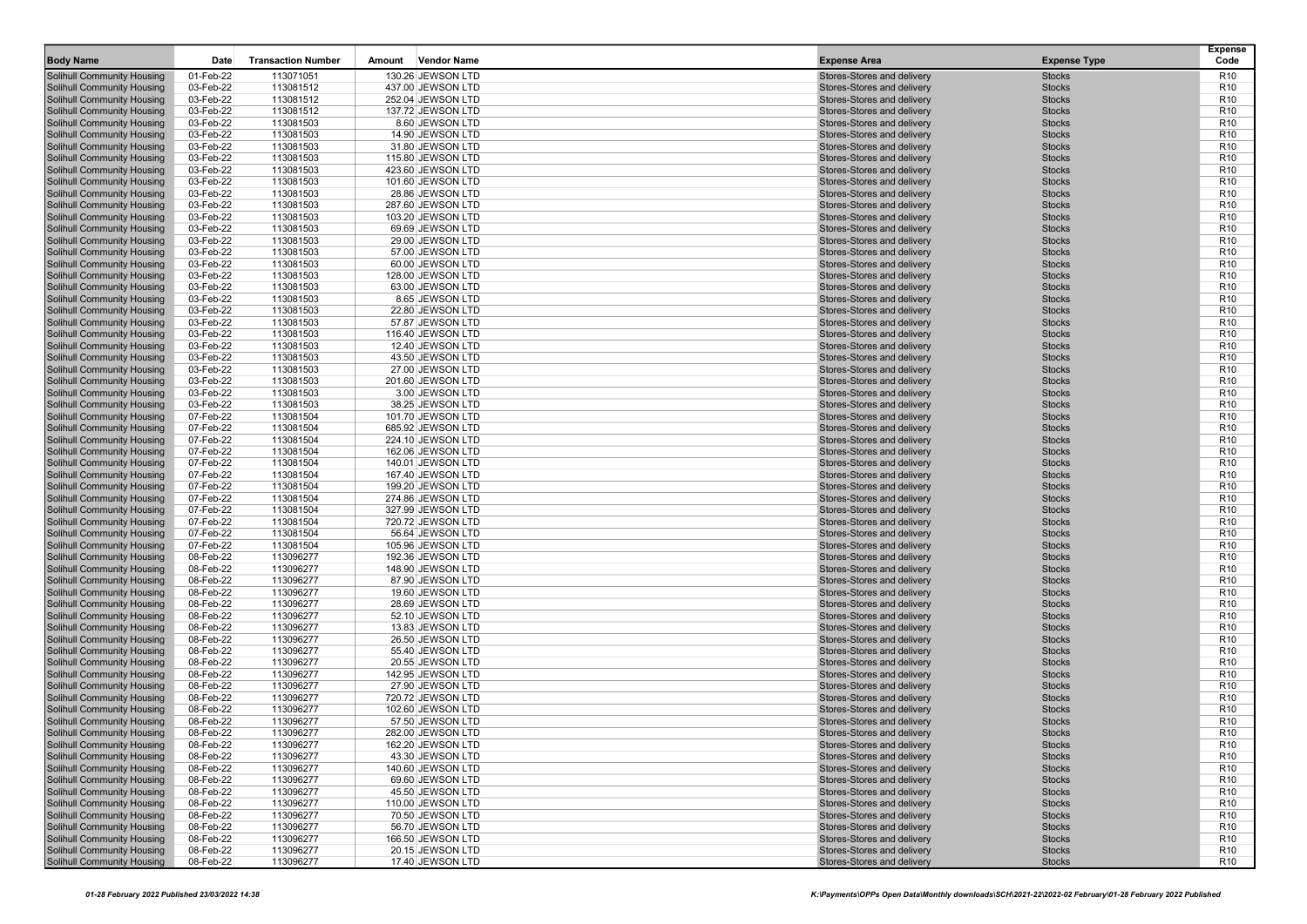| <b>Body Name</b>                                                       | Date                   | <b>Transaction Number</b> | <b>Vendor Name</b><br>Amount                                             | <b>Expense Area</b>                                                 | <b>Expense Type</b>                                              | <b>Expense</b><br>Code        |
|------------------------------------------------------------------------|------------------------|---------------------------|--------------------------------------------------------------------------|---------------------------------------------------------------------|------------------------------------------------------------------|-------------------------------|
|                                                                        | 08-Feb-22              | 113096277                 | 29.20 JEWSON LTD                                                         |                                                                     |                                                                  | R <sub>10</sub>               |
| <b>Solihull Community Housing</b><br><b>Solihull Community Housing</b> |                        |                           |                                                                          | Stores-Stores and delivery                                          | <b>Stocks</b>                                                    | R <sub>10</sub>               |
|                                                                        | 04-Feb-22<br>04-Feb-22 | 113081507<br>113081507    | 404.56 JEWSON LTD                                                        | Stores-Stores and delivery                                          | <b>Stocks</b><br><b>Stocks</b>                                   | R <sub>10</sub>               |
| <b>Solihull Community Housing</b><br><b>Solihull Community Housing</b> | 08-Feb-22              | 113096278                 | 68.40 JEWSON LTD<br>62.60 JEWSON LTD                                     | Stores-Stores and delivery<br>Stores-Stores and delivery            | <b>Stocks</b>                                                    | R <sub>10</sub>               |
| <b>Solihull Community Housing</b>                                      | 08-Feb-22              | 113096278                 | 85.50 JEWSON LTD                                                         | Stores-Stores and delivery                                          | <b>Stocks</b>                                                    | R <sub>10</sub>               |
| <b>Solihull Community Housing</b>                                      | 08-Feb-22              | 113096278                 | 397.80 JEWSON LTD                                                        | Stores-Stores and delivery                                          | <b>Stocks</b>                                                    | R <sub>10</sub>               |
| <b>Solihull Community Housing</b>                                      | 08-Feb-22              | 113096278                 | 183.60 JEWSON LTD                                                        | Stores-Stores and delivery                                          | <b>Stocks</b>                                                    | R <sub>10</sub>               |
| <b>Solihull Community Housing</b>                                      | 08-Feb-22              | 113096278                 | 65.50 JEWSON LTD                                                         | Stores-Stores and delivery                                          | <b>Stocks</b>                                                    | R <sub>10</sub>               |
| <b>Solihull Community Housing</b>                                      | 08-Feb-22              | 113096278                 | 787.68 JEWSON LTD                                                        | Stores-Stores and delivery                                          | <b>Stocks</b>                                                    | R <sub>10</sub>               |
| <b>Solihull Community Housing</b>                                      | 08-Feb-22              | 113096278                 | 995.80 JEWSON LTD                                                        | Stores-Stores and delivery                                          | <b>Stocks</b>                                                    | R <sub>10</sub>               |
| <b>Solihull Community Housing</b>                                      | 07-Feb-22              | 113081508                 | 24.24 JEWSON LTD                                                         | Stores-Stores and delivery                                          | <b>Stocks</b>                                                    | R <sub>10</sub>               |
| <b>Solihull Community Housing</b>                                      | 07-Feb-22              | 113081508                 | 1530.64 JEWSON LTD                                                       | Stores-Stores and delivery                                          | <b>Stocks</b>                                                    | R <sub>10</sub>               |
| <b>Solihull Community Housing</b>                                      | 11-Feb-22              | 113109957                 | 383.68 JEWSON LTD                                                        | Stores-Stores and delivery                                          | <b>Stocks</b>                                                    | R <sub>10</sub>               |
| <b>Solihull Community Housing</b>                                      | 11-Feb-22              | 113109957                 | 80.64 JEWSON LTD                                                         | Stores-Stores and delivery                                          | <b>Stocks</b>                                                    | R <sub>10</sub>               |
| <b>Solihull Community Housing</b>                                      | 11-Feb-22              | 113109957                 | 74.40 JEWSON LTD                                                         | Stores-Stores and delivery                                          | <b>Stocks</b>                                                    | R <sub>10</sub>               |
| <b>Solihull Community Housing</b>                                      | 11-Feb-22              | 113109957                 | 18.00 JEWSON LTD                                                         | Stores-Stores and delivery                                          | <b>Stocks</b>                                                    | R <sub>10</sub>               |
| <b>Solihull Community Housing</b>                                      | 11-Feb-22              | 113109957                 | 206.50 JEWSON LTD                                                        | Stores-Stores and delivery                                          | <b>Stocks</b>                                                    | R <sub>10</sub>               |
| <b>Solihull Community Housing</b>                                      | 11-Feb-22              | 113109957                 | 9.65 JEWSON LTD                                                          | Stores-Stores and delivery                                          | <b>Stocks</b>                                                    | R <sub>10</sub>               |
| <b>Solihull Community Housing</b>                                      | 11-Feb-22              | 113109957                 | 265.58 JEWSON LTD                                                        | Stores-Stores and delivery                                          | <b>Stocks</b>                                                    | R <sub>10</sub>               |
| <b>Solihull Community Housing</b>                                      | 11-Feb-22              | 113109957                 | 91.20 JEWSON LTD                                                         | Stores-Stores and delivery                                          | <b>Stocks</b>                                                    | R <sub>10</sub>               |
| <b>Solihull Community Housing</b>                                      | 11-Feb-22              | 113109957                 | 71.20 JEWSON LTD                                                         | Stores-Stores and delivery                                          | <b>Stocks</b>                                                    | R <sub>10</sub>               |
| <b>Solihull Community Housing</b>                                      | 11-Feb-22              | 113109957                 | 19.83 JEWSON LTD                                                         | Stores-Stores and delivery                                          | <b>Stocks</b>                                                    | R <sub>10</sub>               |
| <b>Solihull Community Housing</b>                                      | 11-Feb-22              | 113109957                 | 393.37 JEWSON LTD                                                        | Stores-Stores and delivery                                          | <b>Stocks</b>                                                    | R <sub>10</sub>               |
| <b>Solihull Community Housing</b>                                      | 11-Feb-22              | 113109957                 | 806.00 JEWSON LTD                                                        | Stores-Stores and delivery                                          | <b>Stocks</b>                                                    | R <sub>10</sub>               |
| <b>Solihull Community Housing</b>                                      | 11-Feb-22              | 113109957                 | 93.60 JEWSON LTD                                                         | Stores-Stores and delivery                                          | <b>Stocks</b>                                                    | R <sub>10</sub>               |
| <b>Solihull Community Housing</b>                                      | 11-Feb-22              | 113109957                 | 53.90 JEWSON LTD                                                         | Stores-Stores and delivery                                          | <b>Stocks</b>                                                    | R <sub>10</sub>               |
| <b>Solihull Community Housing</b>                                      | 11-Feb-22              | 113109957                 | 4.20 JEWSON LTD                                                          | Stores-Stores and delivery                                          | <b>Stocks</b>                                                    | R <sub>10</sub>               |
| <b>Solihull Community Housing</b>                                      | 14-Feb-22              | 113109958                 | 262.30 JEWSON LTD                                                        | Stores-Stores and delivery                                          | <b>Stocks</b>                                                    | R <sub>10</sub>               |
| <b>Solihull Community Housing</b>                                      | 14-Feb-22              | 113109958                 | 160.80 JEWSON LTD                                                        | Stores-Stores and delivery                                          | <b>Stocks</b>                                                    | R <sub>10</sub>               |
| <b>Solihull Community Housing</b>                                      | 14-Feb-22              | 113109958                 | 33.80 JEWSON LTD                                                         | Stores-Stores and delivery                                          | <b>Stocks</b>                                                    | R <sub>10</sub>               |
| <b>Solihull Community Housing</b>                                      | 14-Feb-22              | 113109958                 | 69.12 JEWSON LTD                                                         | Stores-Stores and delivery                                          | <b>Stocks</b>                                                    | R <sub>10</sub>               |
| <b>Solihull Community Housing</b>                                      | 14-Feb-22              | 113109958                 | 9.80 JEWSON LTD                                                          | Stores-Stores and delivery                                          | <b>Stocks</b>                                                    | R <sub>10</sub>               |
| <b>Solihull Community Housing</b>                                      | 14-Feb-22              | 113109958                 | 88.60 JEWSON LTD                                                         | Stores-Stores and delivery                                          | <b>Stocks</b>                                                    | R <sub>10</sub>               |
| <b>Solihull Community Housing</b>                                      | 14-Feb-22              | 113109958                 | 7.53 JEWSON LTD                                                          | Stores-Stores and delivery                                          | <b>Stocks</b>                                                    | R <sub>10</sub>               |
| <b>Solihull Community Housing</b>                                      | 14-Feb-22              | 113109958                 | 119.00 JEWSON LTD                                                        | Stores-Stores and delivery                                          | <b>Stocks</b>                                                    | R <sub>10</sub>               |
| <b>Solihull Community Housing</b>                                      | 14-Feb-22              | 113109958                 | 246.00 JEWSON LTD                                                        | Stores-Stores and delivery                                          | <b>Stocks</b>                                                    | R <sub>10</sub>               |
| <b>Solihull Community Housing</b>                                      | 14-Feb-22              | 113109958                 | 246.60 JEWSON LTD                                                        | Stores-Stores and delivery                                          | <b>Stocks</b>                                                    | R <sub>10</sub>               |
| <b>Solihull Community Housing</b>                                      | 14-Feb-22              | 113109958                 | 7.20 JEWSON LTD                                                          | Stores-Stores and delivery                                          | <b>Stocks</b>                                                    | R <sub>10</sub>               |
| <b>Solihull Community Housing</b>                                      | 14-Feb-22              | 113109958                 | 221.40 JEWSON LTD                                                        | Stores-Stores and delivery                                          | <b>Stocks</b>                                                    | R <sub>10</sub>               |
| <b>Solihull Community Housing</b>                                      | 14-Feb-22              | 113109958                 | 8.45 JEWSON LTD                                                          | Stores-Stores and delivery                                          | <b>Stocks</b>                                                    | R <sub>10</sub>               |
| <b>Solihull Community Housing</b>                                      | 14-Feb-22              | 113109958                 | 27.35 JEWSON LTD                                                         | Stores-Stores and delivery                                          | <b>Stocks</b>                                                    | R <sub>10</sub>               |
| <b>Solihull Community Housing</b>                                      | 11-Feb-22              | 113109959                 | 225.00 JEWSON LTD                                                        | Stores-Stores and delivery                                          | <b>Stocks</b>                                                    | R <sub>10</sub>               |
| <b>Solihull Community Housing</b>                                      | 03-Feb-22              | 113067409                 | 225.00 JLA TOTAL CARE LTD                                                | <b>Saxon Court</b>                                                  | <b>Other Premises Costs</b>                                      | <b>B90</b>                    |
| <b>Solihull Community Housing</b>                                      | 02-Feb-22              | 113064518                 | 3138.03 JLA TOTAL CARE LTD                                               | <b>Saxon Court</b>                                                  | <b>Other Premises Costs</b>                                      | <b>B90</b>                    |
| <b>Solihull Community Housing</b>                                      | 07-Feb-22              | 113071657                 | 4000.00 LEGRAND                                                          | Safe and Sound Operational                                          | <b>Equipment Rental/Lease</b>                                    | D <sub>18</sub>               |
| <b>Solihull Community Housing</b>                                      | 07-Feb-22              | 113071657                 | -2756.06 LEGRAND                                                         | Safe and Sound Operational                                          | <b>Equipment Rental/Lease</b>                                    | D <sub>18</sub>               |
| <b>Solihull Community Housing</b>                                      | 17-Feb-22              | 113095152                 | 27982.56 LEX AUTOLEASE LTD                                               | Client - Fleet Management                                           | <b>Vehicle Hire</b>                                              | C30                           |
| <b>Solihull Community Housing</b>                                      | 15-Feb-22              | 113091318                 | 277.47 LEX AUTOLEASE LTD                                                 | <b>Client - Fleet Management</b>                                    | Vehicle service and repairs                                      | C60                           |
| <b>Solihull Community Housing</b>                                      | 15-Feb-22              | 113091321                 | 278.65 LEX AUTOLEASE LTD                                                 | Client - Fleet Management                                           | Vehicle service and repairs                                      | C60                           |
| <b>Solihull Community Housing</b>                                      | 11-Feb-22              | 113083466                 | 710.00 LIBERATA UK LIMITED                                               | <b>Income Collection Team</b><br><b>Mechanical &amp; Electrical</b> | <b>Court Fees</b>                                                | D <sub>54</sub><br><b>B71</b> |
| <b>Solihull Community Housing</b>                                      | 21-Feb-22              | 113112889<br>113112890    | 428.24 LIFT & ENGINEERING SERVICES<br>428.24 LIFT & ENGINEERING SERVICES | <b>Mechanical &amp; Electrical</b>                                  | <b>Rev Contractor Payments</b>                                   | <b>B71</b>                    |
| <b>Solihull Community Housing</b><br><b>Solihull Community Housing</b> | 21-Feb-22<br>21-Feb-22 | 113112931                 | 268.66 LIFT & ENGINEERING SERVICES                                       | <b>Mechanical &amp; Electrical</b>                                  | <b>Rev Contractor Payments</b><br><b>Rev Contractor Payments</b> | <b>B71</b>                    |
| <b>Solihull Community Housing</b>                                      | 21-Feb-22              | 113112984                 | 223.21 LIFT & ENGINEERING SERVICES                                       | <b>Mechanical &amp; Electrical</b>                                  | <b>Rev Contractor Payments</b>                                   | <b>B71</b>                    |
| <b>Solihull Community Housing</b>                                      | 01-Feb-22              | 113079665                 | 232.61 LIFT & ENGINEERING SERVICES                                       | Direct-Standby                                                      | <b>Other Building Costs</b>                                      | <b>B39</b>                    |
| <b>Solihull Community Housing</b>                                      | 01-Feb-22              | 113079676                 | 303.00 LIFT & ENGINEERING SERVICES                                       | <b>Mechanical &amp; Electrical</b>                                  | <b>Rev Contractor Payments</b>                                   | <b>B71</b>                    |
| <b>Solihull Community Housing</b>                                      | 01-Feb-22              | 113079684                 | 453.49 LIFT & ENGINEERING SERVICES                                       | <b>Mechanical &amp; Electrical</b>                                  | <b>Rev Contractor Payments</b>                                   | <b>B71</b>                    |
| <b>Solihull Community Housing</b>                                      | 01-Feb-22              | 113062611                 | 792.34 LYRECO UK LTD                                                     | <b>Endeavour House</b>                                              | Stationery                                                       | D <sub>25</sub>               |
| <b>Solihull Community Housing</b>                                      | 01-Feb-22              | 113062611                 | -396.17 LYRECO UK LTD                                                    | <b>Endeavour House</b>                                              | Stationery                                                       | D <sub>25</sub>               |
| <b>Solihull Community Housing</b>                                      | 01-Feb-22              | 113062612                 | 264.40 LYRECO UK LTD                                                     | <b>Endeavour House</b>                                              | Stationery                                                       | D <sub>25</sub>               |
| <b>Solihull Community Housing</b>                                      | 01-Feb-22              | 113063643                 | 22790.90 MAN COMMERCIAL PROTECTION LTD                                   | <b>CCTV</b>                                                         | Security                                                         | <b>B43</b>                    |
| <b>Solihull Community Housing</b>                                      | 04-Feb-22              | 113068469                 | 1583.33 MAXKING LTD                                                      | <b>Biomass System</b>                                               | Biomass Plant Room Management Sy                                 | <b>B46</b>                    |
| Solihull Community Housing                                             | 01-Feb-22              | 113050464                 | 1204.66 MEC CONSULTING DEVELOPMENT ENGINEERS                             | <b>Feasibility Works</b>                                            | <b>Contractor Payments</b>                                       | <b>B70</b>                    |
| <b>Solihull Community Housing</b>                                      | 01-Feb-22              | 113049464                 | 445.34 MEC CONSULTING DEVELOPMENT ENGINEERS                              | <b>Feasibility Works</b>                                            | <b>Contractor Payments</b>                                       | <b>B70</b>                    |
| <b>Solihull Community Housing</b>                                      | 01-Feb-22              | 113063606                 | 1046.65 MITIE PROPERTY SERVICES (UK) LTD                                 | <b>Planned Maintenance</b>                                          | <b>Planned Works</b>                                             | <b>B36</b>                    |
| <b>Solihull Community Housing</b>                                      | 01-Feb-22              | 113063607                 | 1046.65 MITIE PROPERTY SERVICES (UK) LTD                                 | <b>Planned Maintenance</b>                                          | <b>Planned Works</b>                                             | <b>B36</b>                    |
| <b>Solihull Community Housing</b>                                      | 01-Feb-22              | 113071017                 | 20.00 MOBILITY WORLD LTD                                                 | Stores-Stores and delivery                                          | <b>Stocks</b>                                                    | R <sub>10</sub>               |
| Solihull Community Housing                                             | 01-Feb-22              | 113071017                 | 79.95 MOBILITY WORLD LTD                                                 | Stores-Stores and delivery                                          | <b>Stocks</b>                                                    | R <sub>10</sub>               |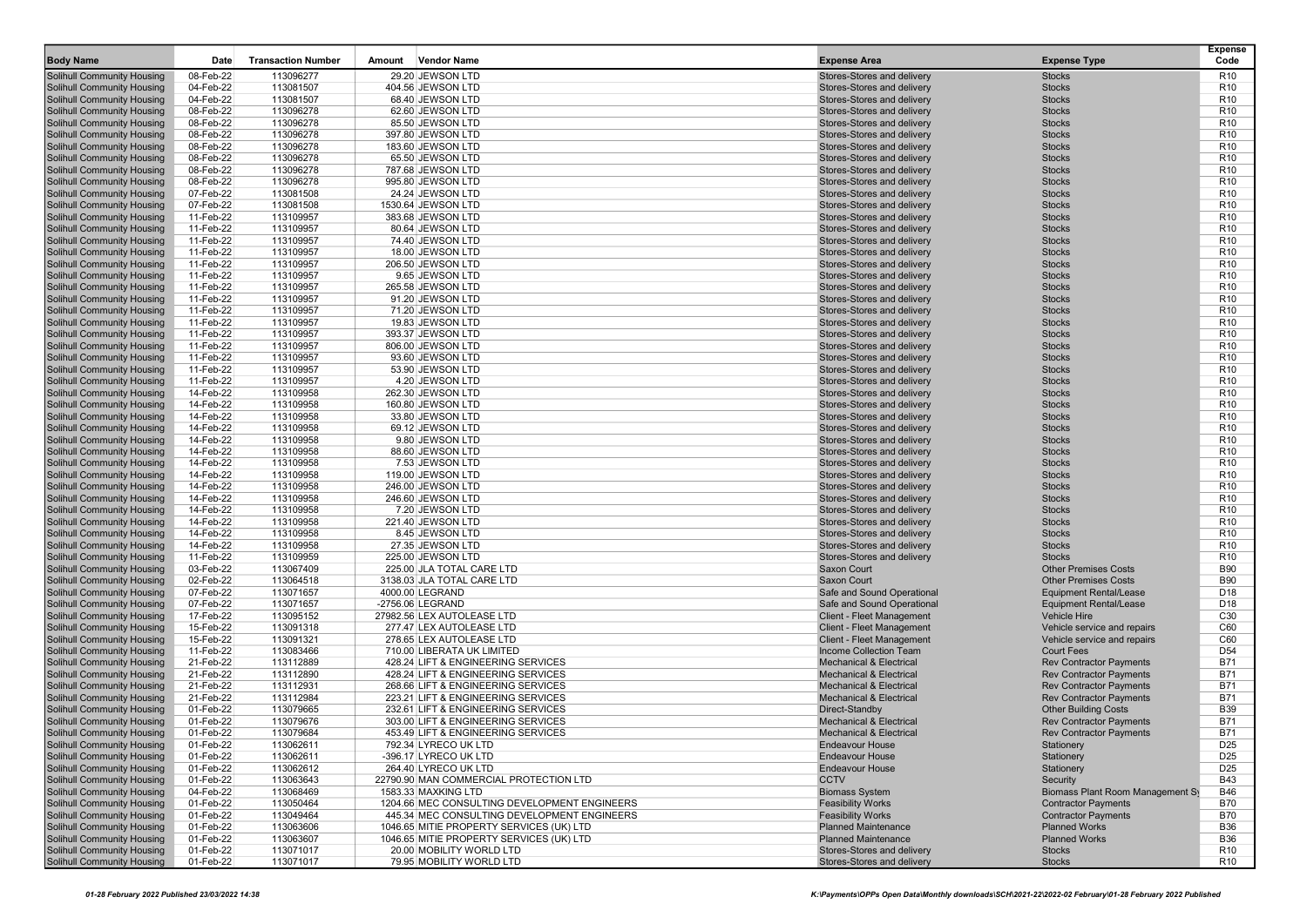| <b>Body Name</b>                                                       | Date                   | <b>Transaction Number</b> | Amount<br><b>Vendor Name</b>                           | <b>Expense Area</b>                                                             | <b>Expense Type</b>                              | <b>Expense</b><br>Code   |
|------------------------------------------------------------------------|------------------------|---------------------------|--------------------------------------------------------|---------------------------------------------------------------------------------|--------------------------------------------------|--------------------------|
| <b>Solihull Community Housing</b>                                      | 01-Feb-22              | 113071017                 | 178.95 MOBILITY WORLD LTD                              | Stores-Stores and delivery                                                      | <b>Stocks</b>                                    | R <sub>10</sub>          |
| <b>Solihull Community Housing</b>                                      | 22-Feb-22              | 113103462                 | 460.00 MORGAN LAMBERT LTD                              | <b>Mechanical &amp; Electrical</b>                                              | <b>Utility Related Works</b>                     | <b>B34</b>               |
| Solihull Community Housing                                             | 22-Feb-22              | 113103462                 | 2435.00 MORGAN LAMBERT LTD                             | <b>Mechanical &amp; Electrical</b>                                              | <b>Utility Related Works</b>                     | <b>B34</b>               |
| Solihull Community Housing                                             | 22-Feb-22              | 113103460                 | 2394.00 MORGAN LAMBERT LTD                             | <b>Mechanical &amp; Electrical</b>                                              | <b>Utility Related Works</b>                     | <b>B34</b>               |
| <b>Solihull Community Housing</b>                                      | 01-Feb-22              | 113073499                 | 824.40 N-CAP FLOORING LTD                              | North Property Repairs-Voids                                                    | Voids                                            | <b>B38</b>               |
| <b>Solihull Community Housing</b>                                      | 01-Feb-22              | 113065520                 | 222.45 N-CAP FLOORING LTD                              | North Property Repairs-Day to day                                               | <b>Internal Works</b>                            | <b>B31</b>               |
| <b>Solihull Community Housing</b>                                      | 01-Feb-22              | 113073501                 | 504.23 N-CAP FLOORING LTD                              | North Property Repairs-Day to day                                               | <b>Internal Works</b>                            | <b>B31</b>               |
| <b>Solihull Community Housing</b>                                      | 01-Feb-22              | 113063598                 | 326.34 N-CAP FLOORING LTD                              | North Property Repairs-Day to day                                               | <b>Internal Works</b>                            | <b>B31</b>               |
| Solihull Community Housing                                             | 01-Feb-22              | 113063599                 | 288.48 N-CAP FLOORING LTD                              | North Property Repairs-Voids                                                    | Voids                                            | <b>B38</b>               |
| <b>Solihull Community Housing</b>                                      | 01-Feb-22              | 113063600                 | 288.48 N-CAP FLOORING LTD                              | North Property Repairs-Day to day                                               | <b>Internal Works</b>                            | <b>B31</b>               |
| <b>Solihull Community Housing</b>                                      | 01-Feb-22              | 113063601                 | 324.54 N-CAP FLOORING LTD                              | North Property Repairs-Day to day                                               | <b>Internal Works</b>                            | <b>B31</b>               |
| <b>Solihull Community Housing</b>                                      | 01-Feb-22              | 113063603                 | 1154.16 N-CAP FLOORING LTD                             | North Property Repairs-Voids                                                    | Voids                                            | <b>B38</b>               |
| <b>Solihull Community Housing</b>                                      | 01-Feb-22              | 113063604                 | 1236.60 N-CAP FLOORING LTD                             | North Property Repairs-Voids                                                    | Voids                                            | <b>B38</b>               |
| <b>Solihull Community Housing</b>                                      | 01-Feb-22              | 113063605                 | 288.48 N-CAP FLOORING LTD                              | North Property Repairs-Voids                                                    | Voids                                            | <b>B38</b>               |
| <b>Solihull Community Housing</b>                                      | 03-Feb-22              | 113103118                 | 252.42 N-CAP FLOORING LTD                              | North Property Repairs-Day to day                                               | <b>Internal Works</b>                            | <b>B31</b>               |
| <b>Solihull Community Housing</b>                                      | 03-Feb-22              | 113103120                 | 262.80 N-CAP FLOORING LTD                              | North Property Repairs-Day to day                                               | <b>Internal Works</b>                            | <b>B31</b>               |
| <b>Solihull Community Housing</b>                                      | 03-Feb-22              | 113103122                 | 288.48 N-CAP FLOORING LTD                              | North Property Repairs-Day to day                                               | <b>Internal Works</b>                            | <b>B31</b>               |
| <b>Solihull Community Housing</b>                                      | 08-Feb-22<br>08-Feb-22 | 113103124<br>113103125    | 225.45 N-CAP FLOORING LTD                              | North Property Repairs-Day to day                                               | <b>Internal Works</b><br><b>Internal Works</b>   | <b>B31</b><br><b>B31</b> |
| Solihull Community Housing<br><b>Solihull Community Housing</b>        | 08-Feb-22              | 113103126                 | 363.13 N-CAP FLOORING LTD<br>270.45 N-CAP FLOORING LTD | North Property Repairs-Day to day<br>North Property Repairs-Day to day          | <b>Internal Works</b>                            | <b>B31</b>               |
| <b>Solihull Community Housing</b>                                      | 09-Feb-22              | 113103127                 | 210.42 N-CAP FLOORING LTD                              | North Property Repairs-Day to day                                               | <b>Internal Works</b>                            | <b>B31</b>               |
| <b>Solihull Community Housing</b>                                      | 11-Feb-22              | 113103128                 | 360.60 N-CAP FLOORING LTD                              | North Property Repairs-Day to day                                               | <b>Internal Works</b>                            | <b>B31</b>               |
| Solihull Community Housing                                             | 15-Feb-22              | 113094698                 | 302.31 N-CAP FLOORING LTD                              | North Property Repairs-Day to day                                               | <b>Internal Works</b>                            | <b>B31</b>               |
| <b>Solihull Community Housing</b>                                      | 16-Feb-22              | 113103129                 | 1604.76 N-CAP FLOORING LTD                             | North Property Repairs-Voids                                                    | Voids                                            | <b>B38</b>               |
| <b>Solihull Community Housing</b>                                      | 16-Feb-22              | 113103130                 | 1236.60 N-CAP FLOORING LTD                             | North Property Repairs-Voids                                                    | Voids                                            | <b>B38</b>               |
| <b>Solihull Community Housing</b>                                      | 01-Feb-22              | 113079846                 | 2049.60 NERG LTD                                       | <b>Biomass System</b>                                                           | <b>Biomass Boilers</b>                           | <b>B45</b>               |
| Solihull Community Housing                                             | 01-Feb-22              | 113079847                 | 1263.92 NERG LTD                                       | <b>Biomass System</b>                                                           | <b>Biomass Boilers</b>                           | <b>B45</b>               |
| <b>Solihull Community Housing</b>                                      | 01-Feb-22              | 113079848                 | 1073.60 NERG LTD                                       | <b>Biomass System</b>                                                           | <b>Biomass Boilers</b>                           | <b>B45</b>               |
| <b>Solihull Community Housing</b>                                      | 01-Feb-22              | 113079849                 | 2128.52 NERG LTD                                       | <b>Biomass System</b>                                                           | <b>Biomass Boilers</b>                           | <b>B45</b>               |
| <b>Solihull Community Housing</b>                                      | 01-Feb-22              | 113079850                 | 980.44 NERG LTD                                        | <b>Biomass System</b>                                                           | <b>Biomass Boilers</b>                           | <b>B45</b>               |
| <b>Solihull Community Housing</b>                                      | 01-Feb-22              | 113079851                 | 431.80 NERG LTD                                        | <b>Biomass System</b>                                                           | <b>Biomass Boilers</b>                           | <b>B45</b>               |
| Solihull Community Housing                                             | 01-Feb-22              | 113079852                 | 2286.00 NERG LTD                                       | <b>Biomass System</b>                                                           | <b>Biomass Boilers</b>                           | <b>B45</b>               |
| <b>Solihull Community Housing</b>                                      | 01-Feb-22              | 113079853                 | 2286.00 NERG LTD                                       | <b>Biomass System</b>                                                           | <b>Biomass Boilers</b>                           | <b>B45</b>               |
| Solihull Community Housing                                             | 01-Feb-22              | 113079854                 | 3263.90 NERG LTD                                       | <b>Biomass System</b>                                                           | <b>Biomass Boilers</b>                           | <b>B45</b>               |
| <b>Solihull Community Housing</b>                                      | 01-Feb-22              | 113079855                 | 675.64 NERG LTD                                        | <b>Biomass System</b>                                                           | <b>Biomass Boilers</b>                           | <b>B45</b>               |
| <b>Solihull Community Housing</b>                                      | 01-Feb-22              | 113079856                 | 1092.20 NERG LTD                                       | <b>Biomass System</b>                                                           | <b>Biomass Boilers</b>                           | <b>B45</b>               |
| <b>Solihull Community Housing</b>                                      | 01-Feb-22              | 113079857                 | 1529.08 NERG LTD                                       | <b>Biomass System</b>                                                           | <b>Biomass Boilers</b>                           | <b>B45</b><br><b>B45</b> |
| <b>Solihull Community Housing</b>                                      | 01-Feb-22<br>01-Feb-22 | 113079858<br>113079859    | 1955.80 NERG LTD                                       | <b>Biomass System</b><br><b>Biomass System</b>                                  | <b>Biomass Boilers</b><br><b>Biomass Boilers</b> | <b>B45</b>               |
| <b>Solihull Community Housing</b><br><b>Solihull Community Housing</b> | 01-Feb-22              | 113079860                 | 1043.94 NERG LTD<br>2870.20 NERG LTD                   | <b>Biomass System</b>                                                           | <b>Biomass Boilers</b>                           | <b>B45</b>               |
| <b>Solihull Community Housing</b>                                      | 01-Feb-22              | 113079861                 | 4485.64 NERG LTD                                       | <b>Biomass System</b>                                                           | <b>Biomass Boilers</b>                           | <b>B45</b>               |
| Solihull Community Housing                                             | 01-Feb-22              | 113079862                 | 1651.00 NERG LTD                                       | <b>Biomass System</b>                                                           | <b>Biomass Boilers</b>                           | <b>B45</b>               |
| <b>Solihull Community Housing</b>                                      | 01-Feb-22              | 113079863                 | 1945.64 NERG LTD                                       | <b>Biomass System</b>                                                           | <b>Biomass Boilers</b>                           | <b>B45</b>               |
| <b>Solihull Community Housing</b>                                      | 22-Feb-22              | 113103173                 | 1148.35 NIYAA PEOPLE                                   | North Property Repairs-Day to day                                               | Pay: APT & C                                     | A10                      |
| <b>Solihull Community Housing</b>                                      | 22-Feb-22              | 113103446                 | 485.28 NIYAA PEOPLE                                    | Anti Graffiti Team                                                              | <b>Agency Staff</b>                              | A60                      |
| <b>Solihull Community Housing</b>                                      | 22-Feb-22              | 113103455                 | 643.06 NIYAA PEOPLE                                    | Business Support - MST Back Office Support                                      | <b>Agency Staff</b>                              | A60                      |
| Solihull Community Housing                                             | 22-Feb-22              | 113103444                 | 608.65 NIYAA PEOPLE                                    | Anti Graffiti Team                                                              | <b>Agency Staff</b>                              | A60                      |
| <b>Solihull Community Housing</b>                                      | 22-Feb-22              | 113103443                 | 608.65 NIYAA PEOPLE                                    | Anti Graffiti Team                                                              | <b>Agency Staff</b>                              | A60                      |
| Solihull Community Housing                                             | 22-Feb-22              | 113103454                 | 643.06 NIYAA PEOPLE                                    | Business Support - MST Back Office Support                                      | <b>Agency Staff</b>                              | A60                      |
| Solihull Community Housing                                             | 01-Feb-22              | 113063639                 | 334.63 NIYAA PEOPLE                                    | North Property Repairs-Day to day                                               | <b>Agency Staff</b>                              | A60                      |
| <b>Solihull Community Housing</b>                                      | 02-Feb-22              | 113064480                 | 1428.00 NIYAA PEOPLE                                   | <b>MST Management</b>                                                           | <b>Agency Staff</b>                              | A60                      |
| <b>Solihull Community Housing</b>                                      | 01-Feb-22              | 113001464                 | 936.10 NIYAA PEOPLE                                    | <b>Capital Programmes</b>                                                       | <b>Agency Staff</b>                              | A60                      |
| Solihull Community Housing                                             | 01-Feb-22              | 113030464                 | 892.50 NIYAA PEOPLE                                    | North Property Repairs-Day to day                                               | Pay: APT & C                                     | A10                      |
| <b>Solihull Community Housing</b>                                      | 01-Feb-22              | 113063634                 | 825.84 NIYAA PEOPLE                                    | North Property Repairs-Day to day                                               | <b>Agency Staff</b>                              | A60                      |
| Solihull Community Housing                                             | 01-Feb-22<br>01-Feb-22 | 113063641<br>113063635    | 608.65 NIYAA PEOPLE<br>660.67 NIYAA PEOPLE             | North Property Repairs-Day to day<br>North Property Repairs-Day to day          | <b>Agency Staff</b>                              | A60<br>A60               |
| Solihull Community Housing                                             |                        |                           | 553.17 NIYAA PEOPLE                                    |                                                                                 | <b>Agency Staff</b>                              | A60                      |
| Solihull Community Housing                                             | 01-Feb-22<br>22-Feb-22 | 113063636<br>113103452    | 643.06 NIYAA PEOPLE                                    | North Property Repairs-Day to day<br>Business Support - MST Back Office Support | <b>Agency Staff</b><br><b>Agency Staff</b>       | A60                      |
| Solihull Community Housing<br>Solihull Community Housing               | 01-Feb-22              | 113063666                 | 938.25 NIYAA PEOPLE                                    | <b>Housing Aid &amp; Homelessness</b>                                           | <b>Agency Staff</b>                              | A60                      |
| Solihull Community Housing                                             | 02-Feb-22              | 113064482                 | 1867.32 NIYAA PEOPLE                                   | <b>Retro fitting Sprinklers</b>                                                 | <b>Agency Staff</b>                              | A60                      |
| Solihull Community Housing                                             | 01-Feb-22              | 113063637                 | 770.04 NIYAA PEOPLE                                    | North Property Repairs-Day to day                                               | <b>Agency Staff</b>                              | A60                      |
|                                                                        | 02-Feb-22              | 113065143                 | 1068.32 NIYAA PEOPLE                                   | Development Team / M & E                                                        | <b>Agency Staff</b>                              | A60                      |
| Solihull Community Housing<br>Solihull Community Housing               | 01-Feb-22              | 113063642                 | 558.00 NIYAA PEOPLE                                    | North Property Repairs-Day to day                                               | <b>Agency Staff</b>                              | A60                      |
| <b>Solihull Community Housing</b>                                      | 01-Feb-22              | 113063633                 | 738.89 NIYAA PEOPLE                                    | North Property Repairs-Day to day                                               | <b>Agency Staff</b>                              | A60                      |
| <b>Solihull Community Housing</b>                                      | 02-Feb-22              | 113064479                 | 1410.15 NIYAA PEOPLE                                   | North Property Repairs-Day to day                                               | Pay: APT & C                                     | A10                      |
| <b>Solihull Community Housing</b>                                      | 02-Feb-22              | 113065148                 | 837.00 NIYAA PEOPLE                                    | North Property Repairs-Day to day                                               | <b>Agency Staff</b>                              | A60                      |
| Solihull Community Housing                                             | 08-Feb-22              | 113075135                 | 1428.00 NIYAA PEOPLE                                   | <b>MST Management</b>                                                           | <b>Agency Staff</b>                              | A60                      |
| <b>Solihull Community Housing</b>                                      | 10-Feb-22              | 113080928                 | 738.89 NIYAA PEOPLE                                    | North Property Repairs-Day to day                                               | <b>Agency Staff</b>                              | A60                      |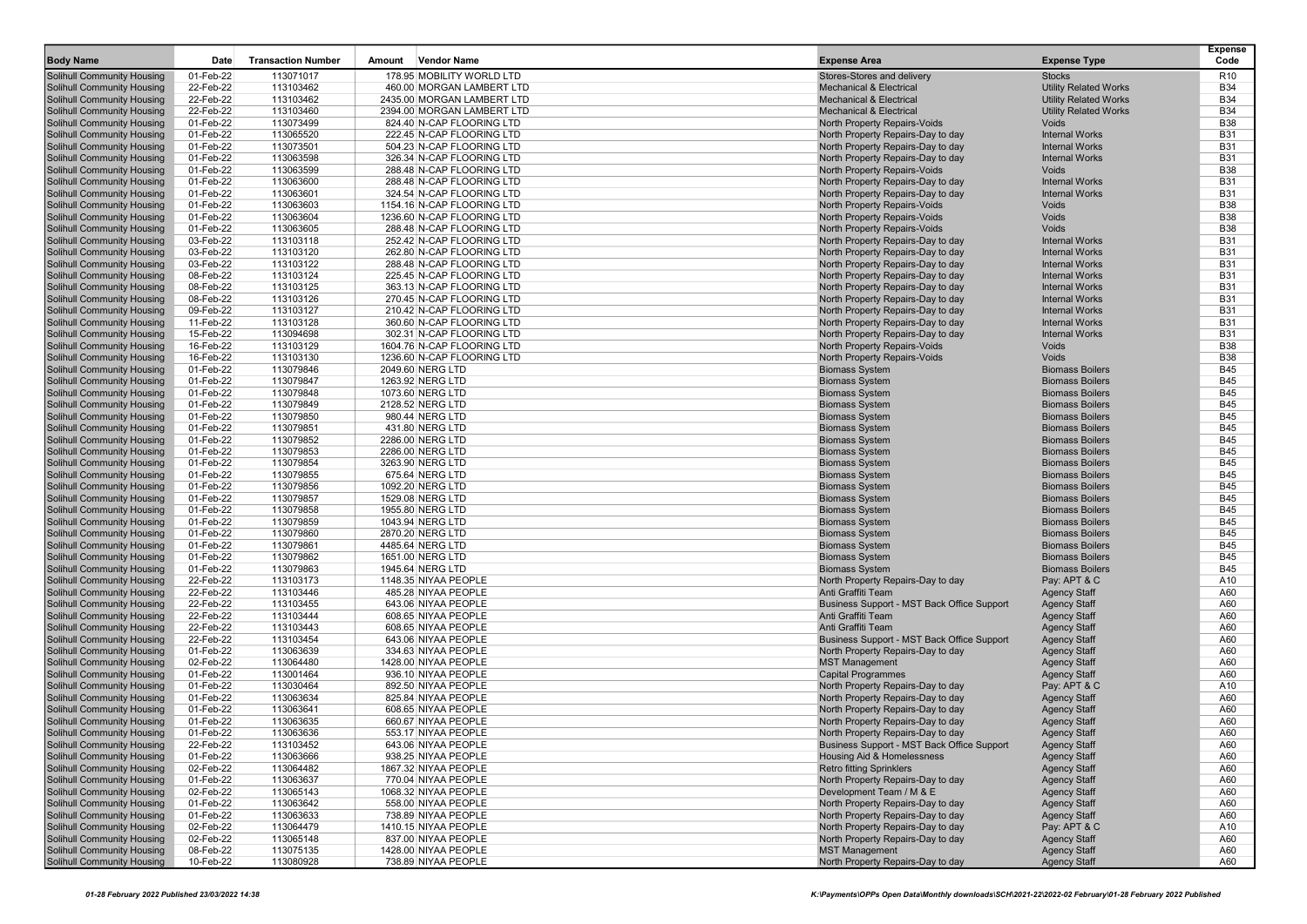| <b>Body Name</b>                                                       | Date                   | <b>Transaction Number</b> | <b>Vendor Name</b><br>Amount                                                      | <b>Expense Area</b>                                                             | <b>Expense Type</b>                                              | <b>Expense</b><br>Code   |
|------------------------------------------------------------------------|------------------------|---------------------------|-----------------------------------------------------------------------------------|---------------------------------------------------------------------------------|------------------------------------------------------------------|--------------------------|
| <b>Solihull Community Housing</b>                                      | 09-Feb-22              | 113077848                 | 936.10 NIYAA PEOPLE                                                               | <b>Capital Programmes</b>                                                       | <b>Agency Staff</b>                                              | A60                      |
| <b>Solihull Community Housing</b>                                      | 08-Feb-22              | 113075132                 | 1867.32 NIYAA PEOPLE                                                              | <b>Retro fitting Sprinklers</b>                                                 | <b>Agency Staff</b>                                              | A60                      |
| <b>Solihull Community Housing</b>                                      | 09-Feb-22              | 113077891                 | 579.60 NIYAA PEOPLE                                                               | Stores-Stores and delivery                                                      | <b>Agency Staff</b>                                              | A60                      |
| <b>Solihull Community Housing</b>                                      | 10-Feb-22              | 113080937                 | 892.50 NIYAA PEOPLE                                                               | North Property Repairs-Day to day                                               | Pay: APT & C                                                     | A10                      |
| <b>Solihull Community Housing</b>                                      | 22-Feb-22              | 113103450                 | 643.06 NIYAA PEOPLE                                                               | Business Support - MST Back Office Support                                      | <b>Agency Staff</b>                                              | A60                      |
| <b>Solihull Community Housing</b>                                      | 09-Feb-22              | 113077888                 | 825.84 NIYAA PEOPLE                                                               | North Property Repairs-Day to day                                               | <b>Agency Staff</b>                                              | A60                      |
| <b>Solihull Community Housing</b>                                      | 10-Feb-22              | 113080927                 | 825.84 NIYAA PEOPLE                                                               | North Property Repairs-Day to day                                               | <b>Agency Staff</b>                                              | A60                      |
| <b>Solihull Community Housing</b>                                      | 09-Feb-22              | 113077889                 | 738.89 NIYAA PEOPLE                                                               | North Property Repairs-Day to day                                               | <b>Agency Staff</b>                                              | A60                      |
| <b>Solihull Community Housing</b>                                      | 08-Feb-22              | 113075153                 | 889.51 NIYAA PEOPLE                                                               | <b>Housing Aid &amp; Homelessness</b>                                           | <b>Agency Staff</b>                                              | A60                      |
| <b>Solihull Community Housing</b>                                      | 09-Feb-22              | 113077870                 | 836.57 NIYAA PEOPLE                                                               | North Property Repairs-Day to day                                               | <b>Agency Staff</b>                                              | A60                      |
| <b>Solihull Community Housing</b>                                      | 08-Feb-22              | 113075129                 | 1395.28 NIYAA PEOPLE                                                              | North Property Repairs-Day to day                                               | Pay: APT & C                                                     | A10                      |
| Solihull Community Housing                                             | 09-Feb-22              | 113077847                 | 1156.68 NIYAA PEOPLE                                                              | Development Team / M & E                                                        | <b>Agency Staff</b>                                              | A60                      |
| <b>Solihull Community Housing</b>                                      | 22-Feb-22              | 113103338                 | 608.65 NIYAA PEOPLE                                                               | Anti Graffiti Team                                                              | <b>Agency Staff</b>                                              | A60                      |
| <b>Solihull Community Housing</b>                                      | 10-Feb-22<br>10-Feb-22 | 113080922<br>113080109    | 825.84 NIYAA PEOPLE<br>825.84 NIYAA PEOPLE                                        | North Property Repairs-Day to day                                               | <b>Agency Staff</b><br><b>Agency Staff</b>                       | A60<br>A60               |
| <b>Solihull Community Housing</b><br><b>Solihull Community Housing</b> | 22-Feb-22              | 113103449                 | 643.06 NIYAA PEOPLE                                                               | North Property Repairs-Day to day<br>Business Support - MST Back Office Support | <b>Agency Staff</b>                                              | A60                      |
| <b>Solihull Community Housing</b>                                      | 18-Feb-22              | 113098726                 | 669.26 NIYAA PEOPLE                                                               | North Property Repairs-Day to day                                               | <b>Agency Staff</b>                                              | A60                      |
| <b>Solihull Community Housing</b>                                      | 18-Feb-22              | 113098725                 | 660.67 NIYAA PEOPLE                                                               | North Property Repairs-Day to day                                               | <b>Agency Staff</b>                                              | A60                      |
| <b>Solihull Community Housing</b>                                      | 18-Feb-22              | 113098816                 | 660.67 NIYAA PEOPLE                                                               | North Property Repairs-Day to day                                               | <b>Agency Staff</b>                                              | A60                      |
| <b>Solihull Community Housing</b>                                      | 16-Feb-22              | 113091471                 | 890.72 NIYAA PEOPLE                                                               | <b>Housing Aid &amp; Homelessness</b>                                           | <b>Agency Staff (Funded Posts)</b>                               | A61                      |
| <b>Solihull Community Housing</b>                                      | 15-Feb-22              | 113091269                 | 936.10 NIYAA PEOPLE                                                               | <b>Capital Programmes</b>                                                       | <b>Agency Staff</b>                                              | A60                      |
| <b>Solihull Community Housing</b>                                      | 18-Feb-22              | 113098815                 | 825.84 NIYAA PEOPLE                                                               | North Property Repairs-Day to day                                               | <b>Agency Staff</b>                                              | A60                      |
| <b>Solihull Community Housing</b>                                      | 18-Feb-22              | 113098724                 | 858.40 NIYAA PEOPLE                                                               | North Property Repairs-Day to day                                               | <b>Agency Staff</b>                                              | A60                      |
| <b>Solihull Community Housing</b>                                      | 16-Feb-22              | 113092318                 | 1108.49 NIYAA PEOPLE                                                              | Development Team / M & E                                                        | <b>Agency Staff</b>                                              | A60                      |
| <b>Solihull Community Housing</b>                                      | 18-Feb-22              | 113098549                 | 568.80 NIYAA PEOPLE                                                               | Stores-Stores and delivery                                                      | <b>Agency Staff</b>                                              | A60                      |
| <b>Solihull Community Housing</b>                                      | 18-Feb-22              | 113098560                 | 660.67 NIYAA PEOPLE                                                               | North Property Repairs-Day to day                                               | <b>Agency Staff</b>                                              | A60                      |
| <b>Solihull Community Housing</b>                                      | 18-Feb-22              | 113098559                 | 738.89 NIYAA PEOPLE                                                               | North Property Repairs-Day to day                                               | <b>Agency Staff</b>                                              | A60                      |
| <b>Solihull Community Housing</b>                                      | 23-Feb-22              | 113108930                 | 1172.75 NIYAA PEOPLE                                                              | Development Team / M & E                                                        | <b>Agency Staff</b>                                              | A60                      |
| <b>Solihull Community Housing</b>                                      | 24-Feb-22              | 113113339                 | 892.50 NIYAA PEOPLE                                                               | North Property Repairs-Day to day                                               | Pay: APT & C                                                     | A10                      |
| <b>Solihull Community Housing</b><br><b>Solihull Community Housing</b> | 22-Feb-22<br>23-Feb-22 | 113103463<br>113108609    | 562.95 NIYAA PEOPLE<br>936.10 NIYAA PEOPLE                                        | Housing Aid & Homelessness<br><b>Capital Programmes</b>                         | <b>Agency Staff (Funded Posts)</b><br><b>Agency Staff</b>        | A61<br>A60               |
| <b>Solihull Community Housing</b>                                      | 01-Feb-22              | 113063181                 | 4913.59 OAKLEAF COMMERCIAL SERVICES LTD                                           | Low Rise window Replacement                                                     | <b>Contractor Payments</b>                                       | <b>B70</b>               |
| <b>Solihull Community Housing</b>                                      | 19-Feb-22              | 113113055                 | 5394.47 OAKLEAF COMMERCIAL SERVICES LTD                                           | Low Rise window Replacement                                                     | <b>Contractor Payments</b>                                       | <b>B70</b>               |
| <b>Solihull Community Housing</b>                                      | 19-Feb-22              | 113113055                 | 4711.76 OAKLEAF COMMERCIAL SERVICES LTD                                           | Low Rise window Replacement                                                     | <b>Contractor Payments</b>                                       | <b>B70</b>               |
| Solihull Community Housing                                             | 19-Feb-22              | 113113055                 | 5707.00 OAKLEAF COMMERCIAL SERVICES LTD                                           | Low Rise window Replacement                                                     | <b>Contractor Payments</b>                                       | <b>B70</b>               |
| Solihull Community Housing                                             | 19-Feb-22              | 113113055                 | 6567.79 OAKLEAF COMMERCIAL SERVICES LTD                                           | Low Rise window Replacement                                                     | <b>Contractor Payments</b>                                       | <b>B70</b>               |
| <b>Solihull Community Housing</b>                                      | 19-Feb-22              | 113113055                 | 1057.89 OAKLEAF COMMERCIAL SERVICES LTD                                           | Low Rise window Replacement                                                     | <b>Contractor Payments</b>                                       | <b>B70</b>               |
| <b>Solihull Community Housing</b>                                      | 04-Feb-22              | 113071165                 | 213.91 OASIS UK LTD                                                               | <b>Endeavour House</b>                                                          | <b>File Storage</b>                                              | D <sub>26</sub>          |
| <b>Solihull Community Housing</b>                                      | 01-Feb-22              | 113079685                 | 644.04 OPENVIEW SECURITY SOLUTIONS LTD                                            | <b>Mechanical &amp; Electrical</b>                                              | <b>Rev Contractor Payments</b>                                   | <b>B71</b>               |
| <b>Solihull Community Housing</b>                                      | 01-Feb-22              | 113079686                 | 1623.25 OPENVIEW SECURITY SOLUTIONS LTD                                           | <b>Mechanical &amp; Electrical</b>                                              | <b>Rev Contractor Payments</b>                                   | <b>B71</b>               |
| <b>Solihull Community Housing</b>                                      | 01-Feb-22              | 113079687                 | 285.34 OPENVIEW SECURITY SOLUTIONS LTD                                            | <b>Mechanical &amp; Electrical</b>                                              | <b>Rev Contractor Payments</b>                                   | <b>B71</b>               |
| <b>Solihull Community Housing</b>                                      | 01-Feb-22              | 113079688                 | 1340.80 OPENVIEW SECURITY SOLUTIONS LTD                                           | <b>Mechanical &amp; Electrical</b>                                              | <b>Rev Contractor Payments</b>                                   | <b>B71</b>               |
| <b>Solihull Community Housing</b>                                      | 01-Feb-22<br>01-Feb-22 | 113079689<br>113079691    | 588.74 OPENVIEW SECURITY SOLUTIONS LTD                                            | <b>Mechanical &amp; Electrical</b><br><b>Mechanical &amp; Electrical</b>        | <b>Rev Contractor Payments</b>                                   | <b>B71</b><br><b>B71</b> |
| <b>Solihull Community Housing</b><br><b>Solihull Community Housing</b> | 01-Feb-22              | 113079694                 | 1538.59 OPENVIEW SECURITY SOLUTIONS LTD<br>247.56 OPENVIEW SECURITY SOLUTIONS LTD | Mechanical & Electrical                                                         | <b>Rev Contractor Payments</b><br><b>Rev Contractor Payments</b> | <b>B71</b>               |
| <b>Solihull Community Housing</b>                                      | 01-Feb-22              | 113079695                 | 247.56 OPENVIEW SECURITY SOLUTIONS LTD                                            | <b>Mechanical &amp; Electrical</b>                                              | <b>Rev Contractor Payments</b>                                   | <b>B71</b>               |
| <b>Solihull Community Housing</b>                                      | 01-Feb-22              | 113079712                 | 247.56 OPENVIEW SECURITY SOLUTIONS LTD                                            | <b>Mechanical &amp; Electrical</b>                                              | <b>Rev Contractor Payments</b>                                   | <b>B71</b>               |
| <b>Solihull Community Housing</b>                                      | 01-Feb-22              | 113079716                 | 247.56 OPENVIEW SECURITY SOLUTIONS LTD                                            | <b>Mechanical &amp; Electrical</b>                                              | <b>Rev Contractor Payments</b>                                   | B71                      |
| <b>Solihull Community Housing</b>                                      | 01-Feb-22              | 113079733                 | 247.56 OPENVIEW SECURITY SOLUTIONS LTD                                            | Mechanical & Electrical                                                         | <b>Rev Contractor Payments</b>                                   | <b>B71</b>               |
| <b>Solihull Community Housing</b>                                      | 01-Feb-22              | 113079736                 | 247.56 OPENVIEW SECURITY SOLUTIONS LTD                                            | <b>Mechanical &amp; Electrical</b>                                              | <b>Rev Contractor Payments</b>                                   | <b>B71</b>               |
| <b>Solihull Community Housing</b>                                      | 01-Feb-22              | 113079740                 | 247.56 OPENVIEW SECURITY SOLUTIONS LTD                                            | <b>Mechanical &amp; Electrical</b>                                              | <b>Rev Contractor Payments</b>                                   | <b>B71</b>               |
| <b>Solihull Community Housing</b>                                      | 01-Feb-22              | 113079829                 | 247.56 OPENVIEW SECURITY SOLUTIONS LTD                                            | <b>Mechanical &amp; Electrical</b>                                              | <b>Rev Contractor Payments</b>                                   | <b>B71</b>               |
| <b>Solihull Community Housing</b>                                      | 01-Feb-22              | 113089234                 | 247.56 OPENVIEW SECURITY SOLUTIONS LTD                                            | <b>Mechanical &amp; Electrical</b>                                              | <b>Rev Contractor Payments</b>                                   | <b>B71</b>               |
| <b>Solihull Community Housing</b>                                      | 01-Feb-22              | 113089251                 | 247.56 OPENVIEW SECURITY SOLUTIONS LTD                                            | <b>Mechanical &amp; Electrical</b>                                              | <b>Rev Contractor Payments</b>                                   | <b>B71</b>               |
| <b>Solihull Community Housing</b>                                      | 01-Feb-22              | 113089269                 | 1901.80 OPENVIEW SECURITY SOLUTIONS LTD                                           | <b>Mechanical &amp; Electrical</b>                                              | <b>Rev Contractor Payments</b>                                   | <b>B71</b>               |
| <b>Solihull Community Housing</b>                                      | 01-Feb-22              | 113089270                 | 1188.62 OPENVIEW SECURITY SOLUTIONS LTD                                           | <b>Mechanical &amp; Electrical</b>                                              | <b>Rev Contractor Payments</b>                                   | <b>B71</b>               |
| <b>Solihull Community Housing</b><br><b>Solihull Community Housing</b> | 01-Feb-22<br>01-Feb-22 | 113089271<br>113089272    | 1901.80 OPENVIEW SECURITY SOLUTIONS LTD<br>475.45 OPENVIEW SECURITY SOLUTIONS LTD | <b>Mechanical &amp; Electrical</b><br><b>Mechanical &amp; Electrical</b>        | <b>Rev Contractor Payments</b><br><b>Rev Contractor Payments</b> | <b>B71</b><br><b>B71</b> |
| <b>Solihull Community Housing</b>                                      | 01-Feb-22              | 113089280                 | 247.56 OPENVIEW SECURITY SOLUTIONS LTD                                            | <b>Mechanical &amp; Electrical</b>                                              | <b>Rev Contractor Payments</b>                                   | <b>B71</b>               |
| Solihull Community Housing                                             | 01-Feb-22              | 113089281                 | 247.56 OPENVIEW SECURITY SOLUTIONS LTD                                            | <b>Mechanical &amp; Electrical</b>                                              | <b>Rev Contractor Payments</b>                                   | <b>B71</b>               |
| Solihull Community Housing                                             | 01-Feb-22              | 113065485                 | 371.88 ORBIS PROTECT LIMITED                                                      | North Property Repairs-Day to day                                               | <b>Internal Works</b>                                            | <b>B31</b>               |
| <b>Solihull Community Housing</b>                                      | 01-Feb-22              | 113065486                 | 276.20 ORBIS PROTECT LIMITED                                                      | North Property Repairs-Voids                                                    | Voids                                                            | <b>B38</b>               |
| <b>Solihull Community Housing</b>                                      | 01-Feb-22              | 113065487                 | 263.81 ORBIS PROTECT LIMITED                                                      | North Property Repairs-Voids                                                    | Voids                                                            | <b>B38</b>               |
| <b>Solihull Community Housing</b>                                      | 01-Feb-22              | 113065488                 | 236.78 ORBIS PROTECT LIMITED                                                      | North Property Repairs-Voids                                                    | Voids                                                            | <b>B38</b>               |
| Solihull Community Housing                                             | 14-Feb-22              | 113094541                 | 226.53 ORBIS PROTECT LIMITED                                                      | North Property Repairs-Voids                                                    | Voids                                                            | <b>B38</b>               |
| <b>Solihull Community Housing</b>                                      | 14-Feb-22              | 113094542                 | 435.01 ORBIS PROTECT LIMITED                                                      | North Property Repairs-Voids                                                    | Voids                                                            | <b>B38</b>               |
| <b>Solihull Community Housing</b>                                      | 14-Feb-22              | 113094544                 | 208.83 ORBIS PROTECT LIMITED                                                      | North Property Repairs-Voids                                                    | Voids                                                            | <b>B38</b>               |
| <b>Solihull Community Housing</b>                                      | 14-Feb-22              | 113094545                 | 237.34 ORBIS PROTECT LIMITED                                                      | North Property Repairs-Voids                                                    | Voids                                                            | <b>B38</b>               |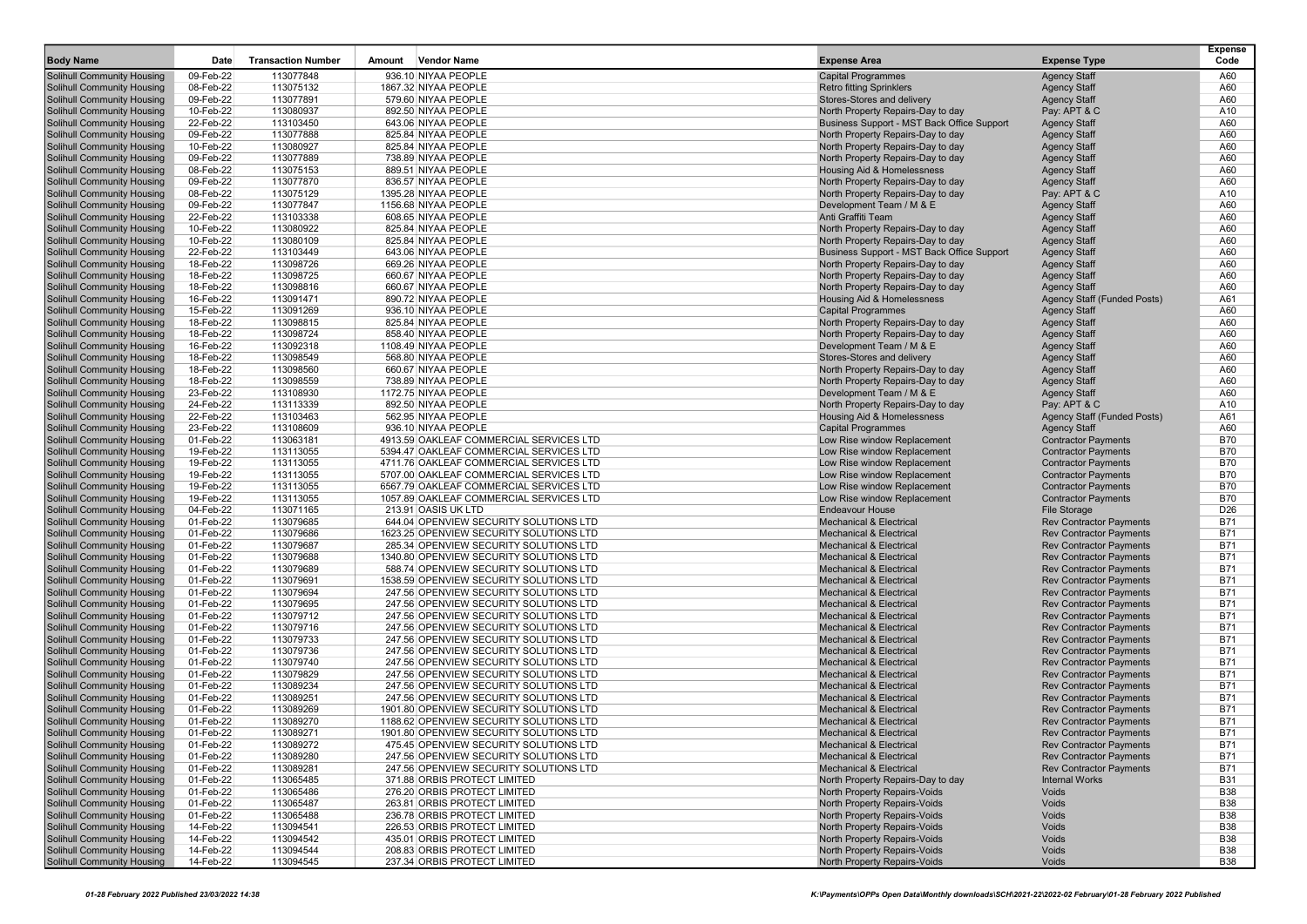| <b>Body Name</b>                                                       | Date                   | <b>Transaction Number</b> | <b>Vendor Name</b><br>Amount                                                                   | <b>Expense Area</b>                                                            | <b>Expense Type</b>                        | <b>Expense</b><br>Code   |
|------------------------------------------------------------------------|------------------------|---------------------------|------------------------------------------------------------------------------------------------|--------------------------------------------------------------------------------|--------------------------------------------|--------------------------|
| <b>Solihull Community Housing</b>                                      | 14-Feb-22              | 113094546                 | 242.51 ORBIS PROTECT LIMITED                                                                   | North Property Repairs-Voids                                                   | Voids                                      | <b>B38</b>               |
| <b>Solihull Community Housing</b>                                      | 14-Feb-22              | 113094547                 | 243.70 ORBIS PROTECT LIMITED                                                                   | North Property Repairs-Voids                                                   | Voids                                      | <b>B38</b>               |
| <b>Solihull Community Housing</b>                                      | 14-Feb-22              | 113094548                 | 325.97 ORBIS PROTECT LIMITED                                                                   | North Property Repairs-Voids                                                   | Voids                                      | <b>B38</b>               |
| <b>Solihull Community Housing</b>                                      | 14-Feb-22              | 113094550                 | 309.22 ORBIS PROTECT LIMITED                                                                   | North Property Repairs-Voids                                                   | Voids                                      | <b>B38</b>               |
| <b>Solihull Community Housing</b>                                      | 14-Feb-22              | 113094551                 | 360.83 ORBIS PROTECT LIMITED                                                                   | North Property Repairs-Voids                                                   | Voids                                      | <b>B38</b>               |
| <b>Solihull Community Housing</b>                                      | 14-Feb-22              | 113094553                 | 273.28 ORBIS PROTECT LIMITED                                                                   | North Property Repairs-Voids                                                   | Voids                                      | <b>B38</b>               |
| <b>Solihull Community Housing</b>                                      | 23-Feb-22              | 113113061                 | 361.45 ORBIS PROTECT LIMITED                                                                   | North Property Repairs-Voids                                                   | Voids                                      | <b>B38</b>               |
| <b>Solihull Community Housing</b>                                      | 23-Feb-22              | 113113067                 | 488.92 ORBIS PROTECT LIMITED                                                                   | <b>North Property Repairs-Voids</b>                                            | Voids                                      | <b>B38</b>               |
| <b>Solihull Community Housing</b>                                      | 23-Feb-22              | 113113084                 | 255.31 ORBIS PROTECT LIMITED                                                                   | North Property Repairs-Voids                                                   | Voids                                      | <b>B38</b>               |
| <b>Solihull Community Housing</b>                                      | 23-Feb-22              | 113113085                 | 920.20 ORBIS PROTECT LIMITED                                                                   | North Property Repairs-Voids                                                   | Voids                                      | <b>B38</b>               |
| <b>Solihull Community Housing</b>                                      | 24-Feb-22              | 113113185                 | 856.15 ORBIS PROTECT LIMITED                                                                   | Ipswich House                                                                  | Cleaning                                   | <b>B50</b>               |
| <b>Solihull Community Housing</b>                                      | 01-Feb-22              | 113063264                 | 435.01 ORBIS PROTECT LIMITED                                                                   | North Property Repairs-Voids                                                   | Voids                                      | <b>B38</b>               |
| Solihull Community Housing                                             | 15-Feb-22              | 113089477                 | 3600.00 ORBIS PROTECT LIMITED                                                                  | <b>Call Centre</b>                                                             | Other Fees & Charges                       | D <sub>59</sub>          |
| <b>Solihull Community Housing</b>                                      | 01-Feb-22              | 113071057                 | 8083.34 PACE PETROLEUM LTD                                                                     | Stores-Stores and delivery                                                     | <b>Stocks</b>                              | R <sub>10</sub>          |
| <b>Solihull Community Housing</b>                                      | 07-Feb-22              | 113071510                 | 895.00 PARTRIDGE HOMES                                                                         | <b>Private Sector Leasing</b>                                                  | Rents                                      | <b>B22</b>               |
| <b>Solihull Community Housing</b>                                      | 16-Feb-22              | 113091482                 | 300.00 PICTURE TEAM                                                                            | Customer, Communication & Information Team                                     | <b>Other Communication Costs</b>           | D49                      |
| Solihull Community Housing                                             | 11-Feb-22              | 113083477                 | 1238.93 QUADIENT                                                                               | <b>Endeavour House</b>                                                         | Postages                                   | D <sub>21</sub>          |
| <b>Solihull Community Housing</b>                                      | 01-Feb-22              | 113028465                 | 2160.00 QUANTA TRAINING LTD                                                                    | Training                                                                       | Training                                   | A80<br><b>B70</b>        |
| <b>Solihull Community Housing</b>                                      | 01-Feb-22<br>14-Feb-22 | 113063595<br>113103117    | 8756.35 R J HARTWELL LTD<br>2845.73 R J HARTWELL LTD                                           | <b>Tarmac &amp; Resurfacing Works</b><br><b>Tarmac &amp; Resurfacing Works</b> | <b>Contractor Payments</b>                 | <b>B70</b>               |
| <b>Solihull Community Housing</b>                                      | 01-Feb-22              | 113075162                 | 4851.33 R S MILLER ROOFING(WOLVERHAMPTON) LTD                                                  |                                                                                | <b>Contractor Payments</b>                 | <b>B70</b>               |
| <b>Solihull Community Housing</b>                                      | 01-Feb-22              | 113075162                 |                                                                                                | <b>Pitched Re-roofing</b>                                                      | <b>Contractor Payments</b>                 | <b>B70</b>               |
| <b>Solihull Community Housing</b>                                      |                        |                           | 4851.33 R S MILLER ROOFING(WOLVERHAMPTON) LTD                                                  | <b>Pitched Re-roofing</b>                                                      | <b>Contractor Payments</b>                 | <b>B70</b>               |
| <b>Solihull Community Housing</b><br><b>Solihull Community Housing</b> | 01-Feb-22              | 113075162                 | 5298.54 R S MILLER ROOFING(WOLVERHAMPTON) LTD<br>4696.05 R S MILLER ROOFING(WOLVERHAMPTON) LTD | Pitched Re-roofing<br><b>Pitched Re-roofing</b>                                | <b>Contractor Payments</b>                 | <b>B70</b>               |
|                                                                        | 01-Feb-22              | 113075162                 |                                                                                                |                                                                                | <b>Contractor Payments</b>                 | D <sub>13</sub>          |
| <b>Solihull Community Housing</b>                                      | 01-Feb-22              | 113047464                 | 250.00 RAPIDE COMMUNICATION LIMITED                                                            | North Property Repairs-Day to day                                              | <b>Materials</b>                           |                          |
| <b>Solihull Community Housing</b>                                      | 07-Feb-22              | 113071509                 | 5235.62 REDACTED PERSONAL INFORMATION                                                          | <b>Private Sector Leasing</b>                                                  | Rents                                      | <b>B22</b>               |
| <b>Solihull Community Housing</b>                                      | 07-Feb-22              | 113071515<br>113033464    | 4038.84 REDACTED PERSONAL INFORMATION<br>2437.16 REDACTED PERSONAL INFORMATION                 | <b>Private Sector Leasing</b>                                                  | Rents<br><b>Tenant Medicals</b>            | <b>B22</b><br>D63        |
| <b>Solihull Community Housing</b>                                      | 01-Feb-22              |                           |                                                                                                | <b>Housing Aid &amp; Homelessness</b>                                          |                                            |                          |
| <b>Solihull Community Housing</b>                                      | 07-Feb-22              | 113071513                 | 5235.62 REDACTED PERSONAL INFORMATION                                                          | <b>Private Sector Leasing</b>                                                  | Rents                                      | <b>B22</b><br><b>B22</b> |
| <b>Solihull Community Housing</b>                                      | 14-Feb-22              | 113088073                 | 4338.10 REDACTED PERSONAL INFORMATION                                                          | <b>Private Sector Leasing</b>                                                  | Rents                                      | D97                      |
| <b>Solihull Community Housing</b>                                      | 11-Feb-22              | 113083469<br>113108610    | 750.00 REDACTED PERSONAL INFORMATION                                                           | North Property Repairs-Day to day                                              | <b>Complaints Compensation</b><br>Rents    | <b>B22</b>               |
| <b>Solihull Community Housing</b><br><b>Solihull Community Housing</b> | 23-Feb-22<br>03-Feb-22 | 113066802                 | 3750.00 REDACTED PERSONAL INFORMATION<br>7000.00 REDACTED PERSONAL INFORMATION                 | <b>Syrian Family Properties</b><br>Private Sector - Disabled Facilities Grants | <b>Contractor Payments</b>                 | <b>B70</b>               |
| <b>Solihull Community Housing</b>                                      | 22-Feb-22              | 113105717                 | 6500.00 REDACTED PERSONAL INFORMATION                                                          | <b>Kingshurst Project</b>                                                      | <b>Relocation Costs</b>                    | <b>B82</b>               |
|                                                                        | 08-Feb-22              | 113074319                 | 607.13 REED                                                                                    | <b>Call Centre</b>                                                             |                                            | A60                      |
| <b>Solihull Community Housing</b><br><b>Solihull Community Housing</b> | 08-Feb-22              | 113074320                 | 364.28 REED                                                                                    | <b>Call Centre</b>                                                             | <b>Agency Staff</b><br><b>Agency Staff</b> | A60                      |
| <b>Solihull Community Housing</b>                                      | 07-Feb-22              | 113071464                 | 1219.00 RESOURCE PRINT SOLUTIONS                                                               | <b>Central Administration</b>                                                  | <b>Professional Fees</b>                   | D <sub>50</sub>          |
| <b>Solihull Community Housing</b>                                      | 10-Feb-22              | 113079958                 | 740.00 RESOURCE PRINT SOLUTIONS                                                                | Customer, Communication & Information Team                                     | Printing                                   | D80                      |
| <b>Solihull Community Housing</b>                                      | 02-Feb-22              | 113065031                 | 4071.59 RG+P                                                                                   | <b>Feasibility Works</b>                                                       | <b>Contractor Payments</b>                 | <b>B70</b>               |
| <b>Solihull Community Housing</b>                                      | 08-Feb-22              | 113075098                 | 8375.00 ROBERT BINGHAM LTD T/A VANQUISH LAW                                                    | North Property Repairs-Day to day                                              | <b>Complaints Compensation</b>             | D97                      |
| <b>Solihull Community Housing</b>                                      | 23-Feb-22              | 113108612                 | 1552.94 ROYAL MAIL                                                                             | <b>Endeavour House</b>                                                         | Postages                                   | D <sub>21</sub>          |
| <b>Solihull Community Housing</b>                                      | 11-Feb-22              | 113085507                 | 5850.00 SATCHELL MORAN                                                                         | North Property Repairs-Day to day                                              | <b>Complaints Compensation</b>             | D97                      |
| <b>Solihull Community Housing</b>                                      | 15-Feb-22              | 113109962                 | 458.33 SCREWFIX DIRECT                                                                         | Stores-Stores and delivery                                                     | <b>Stocks</b>                              | R <sub>10</sub>          |
| <b>Solihull Community Housing</b>                                      | 02-Feb-22              | 113065154                 | 897.99 SERVICE CARE SOLUTIONS                                                                  | Housing Aid & Homelessness                                                     | <b>Agency Staff (Funded Posts)</b>         | A61                      |
| <b>Solihull Community Housing</b>                                      | 02-Feb-22              | 113065156                 | 728.10 SERVICE CARE SOLUTIONS                                                                  | Housing Aid & Homelessness                                                     | <b>Agency Staff (Funded Posts)</b>         | A61                      |
| <b>Solihull Community Housing</b>                                      | 02-Feb-22              | 113065159                 | 897.99 SERVICE CARE SOLUTIONS                                                                  | Housing Aid & Homelessness                                                     | <b>Agency Staff (Funded Posts)</b>         | A61                      |
| <b>Solihull Community Housing</b>                                      | 02-Feb-22              | 113065184                 | 897.99 SERVICE CARE SOLUTIONS                                                                  | <b>Housing Aid &amp; Homelessness</b>                                          | Agency Staff (Funded Posts)                | A61                      |
| <b>Solihull Community Housing</b>                                      | 02-Feb-22              | 113065187                 | 897.99 SERVICE CARE SOLUTIONS                                                                  | <b>Housing Aid &amp; Homelessness</b>                                          | Agency Staff (Funded Posts)                | A61                      |
| <b>Solihull Community Housing</b>                                      | 08-Feb-22              | 113075142                 | 897.99 SERVICE CARE SOLUTIONS                                                                  | <b>Housing Aid &amp; Homelessness</b>                                          | <b>Agency Staff (Funded Posts)</b>         | A61                      |
| <b>Solihull Community Housing</b>                                      | 14-Feb-22              | 113087747                 | 321.44 SEVERN TRENT WATER LTD                                                                  | <b>Private Sector Leasing</b>                                                  | Water                                      | <b>B12</b>               |
| <b>Solihull Community Housing</b>                                      | 01-Feb-22              | 113063267                 | 223.20 SGS UNITED KINGDOM LTD                                                                  | North Property Repairs-Day to day                                              | <b>Internal Works</b>                      | <b>B31</b>               |
| <b>Solihull Community Housing</b>                                      | 01-Feb-22              | 113063268                 | 279.80 SGS UNITED KINGDOM LTD                                                                  | North Property Repairs-Day to day                                              | <b>Internal Works</b>                      | <b>B31</b>               |
| <b>Solihull Community Housing</b>                                      | 23-Feb-22              | 113109907                 | 15000.00 SOLIHULL MBC                                                                          | <b>Property Acquisitions</b>                                                   | <b>Contractor Payments</b>                 | <b>B70</b>               |
| <b>Solihull Community Housing</b>                                      | 16-Feb-22              | 113092280                 | 608.88 SOLIHULL MBC (COUNCIL TAX)                                                              | North Property Repairs-Voids                                                   | <b>Council Tax</b>                         | <b>B21</b>               |
| <b>Solihull Community Housing</b>                                      | 16-Feb-22              | 113092199                 | 369.68 SOLIHULL MBC (COUNCIL TAX)                                                              | <b>North Property Repairs-Voids</b>                                            | <b>Council Tax</b>                         | <b>B21</b>               |
| <b>Solihull Community Housing</b>                                      | 16-Feb-22              | 113092238                 | 811.84 SOLIHULL MBC (COUNCIL TAX)                                                              | North Property Repairs-Voids                                                   | <b>Council Tax</b>                         | <b>B21</b>               |
| <b>Solihull Community Housing</b>                                      | 16-Feb-22              | 113092270                 | 663.39 SOLIHULL MBC (COUNCIL TAX)                                                              | North Property Repairs-Voids                                                   | <b>Council Tax</b>                         | <b>B21</b>               |
| <b>Solihull Community Housing</b>                                      | 16-Feb-22              | 113092184                 | 549.01 SOLIHULL MBC (COUNCIL TAX)                                                              | North Property Repairs-Voids                                                   | <b>Council Tax</b>                         | <b>B21</b>               |
| Solihull Community Housing                                             | 16-Feb-22              | 113092158                 | 258.50 SOLIHULL MBC (COUNCIL TAX)                                                              | <b>North Property Repairs-Voids</b>                                            | <b>Council Tax</b>                         | <b>B21</b>               |
| Solihull Community Housing                                             | 16-Feb-22              | 113092168                 | 521.90 SOLIHULL MBC (COUNCIL TAX)                                                              | North Property Repairs-Voids                                                   | <b>Council Tax</b>                         | <b>B21</b>               |
| Solihull Community Housing                                             | 16-Feb-22              | 113092164                 | 398.69 SOLIHULL MBC (COUNCIL TAX)                                                              | North Property Repairs-Voids                                                   | <b>Council Tax</b>                         | <b>B21</b>               |
| Solihull Community Housing                                             | 16-Feb-22              | 113092236                 | 434.64 SOLIHULL MBC (COUNCIL TAX)                                                              | North Property Repairs-Voids                                                   | <b>Council Tax</b>                         | <b>B21</b>               |
| Solihull Community Housing                                             | 16-Feb-22              | 113092177                 | 405.92 SOLIHULL MBC (COUNCIL TAX)                                                              | North Property Repairs-Voids                                                   | <b>Council Tax</b>                         | <b>B21</b>               |
| <b>Solihull Community Housing</b>                                      | 16-Feb-22              | 113092176                 | 304.44 SOLIHULL MBC (COUNCIL TAX)                                                              | North Property Repairs-Voids                                                   | <b>Council Tax</b>                         | <b>B21</b>               |
| <b>Solihull Community Housing</b>                                      | 16-Feb-22              | 113092197                 | 320.26 SOLIHULL MBC (COUNCIL TAX)                                                              | North Property Repairs-Voids                                                   | <b>Council Tax</b>                         | <b>B21</b>               |
| Solihull Community Housing                                             | 16-Feb-22              | 113092261                 | 491.19 SOLIHULL MBC (COUNCIL TAX)                                                              | North Property Repairs-Voids                                                   | <b>Council Tax</b>                         | <b>B21</b>               |
| Solihull Community Housing                                             | 16-Feb-22              | 113092245                 | 457.51 SOLIHULL MBC (COUNCIL TAX)                                                              | North Property Repairs-Voids                                                   | <b>Council Tax</b>                         | <b>B21</b>               |
| <b>Solihull Community Housing</b>                                      | 16-Feb-22              | 113092183                 | 334.90 SOLIHULL MBC (COUNCIL TAX)                                                              | North Property Repairs-Voids                                                   | Council Tax                                | <b>B21</b>               |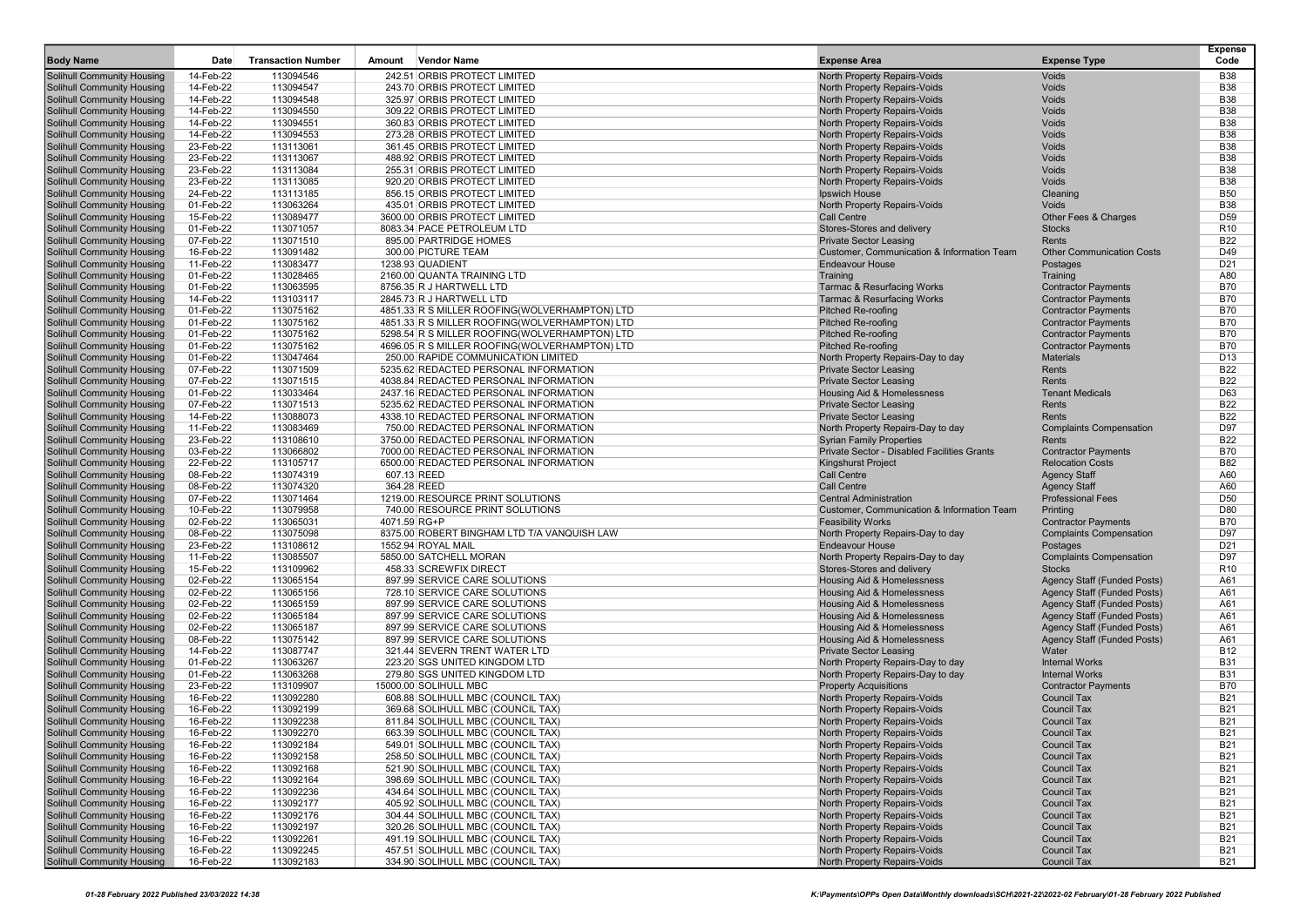| <b>Body Name</b>                                                       | Date                   | <b>Transaction Number</b> | <b>Vendor Name</b><br>Amount                                           | <b>Expense Area</b>                                                      | <b>Expense Type</b>                                      | <b>Expense</b><br>Code   |
|------------------------------------------------------------------------|------------------------|---------------------------|------------------------------------------------------------------------|--------------------------------------------------------------------------|----------------------------------------------------------|--------------------------|
| <b>Solihull Community Housing</b>                                      | 16-Feb-22              | 113092259                 | 347.93 SOLIHULL MBC (COUNCIL TAX)                                      | North Property Repairs-Voids                                             | <b>Council Tax</b>                                       | <b>B21</b>               |
| <b>Solihull Community Housing</b>                                      | 16-Feb-22              | 113092198                 | 347.22 SOLIHULL MBC (COUNCIL TAX)                                      | North Property Repairs-Voids                                             | <b>Council Tax</b>                                       | <b>B21</b>               |
| <b>Solihull Community Housing</b>                                      | 16-Feb-22              | 113092235                 | 416.87 SOLIHULL MBC (COUNCIL TAX)                                      | North Property Repairs-Voids                                             | <b>Council Tax</b>                                       | <b>B21</b>               |
| <b>Solihull Community Housing</b>                                      | 16-Feb-22              | 113092200                 | 380.55 SOLIHULL MBC (COUNCIL TAX)                                      | North Property Repairs-Voids                                             | <b>Council Tax</b>                                       | <b>B21</b>               |
| <b>Solihull Community Housing</b>                                      | 16-Feb-22              | 113092214                 | 297.38 SOLIHULL MBC (COUNCIL TAX)                                      | North Property Repairs-Voids                                             | <b>Council Tax</b>                                       | <b>B21</b>               |
| Solihull Community Housing                                             | 16-Feb-22              | 113092237                 | 463.91 SOLIHULL MBC (COUNCIL TAX)                                      | North Property Repairs-Voids                                             | <b>Council Tax</b>                                       | <b>B21</b>               |
| Solihull Community Housing                                             | 16-Feb-22              | 113092244                 | 366.01 SOLIHULL MBC (COUNCIL TAX)                                      | North Property Repairs-Voids                                             | <b>Council Tax</b>                                       | <b>B21</b>               |
| <b>Solihull Community Housing</b>                                      | 16-Feb-22              | 113092260                 | 456.66 SOLIHULL MBC (COUNCIL TAX)                                      | North Property Repairs-Voids                                             | <b>Council Tax</b>                                       | <b>B21</b>               |
| <b>Solihull Community Housing</b>                                      | 16-Feb-22              | 113092243                 | 337.14 SOLIHULL MBC (COUNCIL TAX)                                      | North Property Repairs-Voids                                             | <b>Council Tax</b>                                       | <b>B21</b>               |
| <b>Solihull Community Housing</b>                                      | 16-Feb-22              | 113092274                 | 364.76 SOLIHULL MBC (COUNCIL TAX)                                      | North Property Repairs-Voids                                             | <b>Council Tax</b>                                       | <b>B21</b>               |
| Solihull Community Housing                                             | 16-Feb-22              | 113092242                 | 297.38 SOLIHULL MBC (COUNCIL TAX)                                      | North Property Repairs-Voids                                             | <b>Council Tax</b>                                       | <b>B21</b>               |
| <b>Solihull Community Housing</b>                                      | 16-Feb-22              | 113092234                 | 267.92 SOLIHULL MBC (COUNCIL TAX)                                      | North Property Repairs-Voids                                             | <b>Council Tax</b>                                       | <b>B21</b>               |
| <b>Solihull Community Housing</b>                                      | 16-Feb-22              | 113092233                 | 257.45 SOLIHULL MBC (COUNCIL TAX)                                      | North Property Repairs-Voids                                             | <b>Council Tax</b>                                       | <b>B21</b>               |
| <b>Solihull Community Housing</b><br><b>Solihull Community Housing</b> | 16-Feb-22<br>16-Feb-22 | 113092273<br>113092262    | 333.33 SOLIHULL MBC (COUNCIL TAX)<br>811.84 SOLIHULL MBC (COUNCIL TAX) | North Property Repairs-Voids<br>North Property Repairs-Voids             | <b>Council Tax</b><br><b>Council Tax</b>                 | <b>B21</b><br><b>B21</b> |
| <b>Solihull Community Housing</b>                                      | 21-Feb-22              | 113100820                 | 256.52 SOLIHULL MBC (COUNCIL TAX)                                      | <b>Payroll Deductions</b>                                                | <b>General Creditors</b>                                 | S01                      |
| <b>Solihull Community Housing</b>                                      | 17-Feb-22              | 113095373                 | 440.36 SOLIHULL METROPOLITAN BOROUGH COUNCIL                           | Area Office                                                              | <b>General Building Costs</b>                            | <b>B30</b>               |
| <b>Solihull Community Housing</b>                                      | 17-Feb-22              | 113094719                 | 479.17 SOLIHULL METROPOLITAN BOROUGH COUNCIL                           | <b>Sheltered Schemes</b>                                                 | <b>Contractor Payments</b>                               | <b>B70</b>               |
| <b>Solihull Community Housing</b>                                      | 17-Feb-22              | 113094714                 | 1467.81 SPARK ENERGY SUPPLY LTD                                        | <b>Homelessness</b>                                                      | Gas                                                      | <b>B10</b>               |
| Solihull Community Housing                                             | 17-Feb-22              | 113094714                 | 1025.13 SPARK ENERGY SUPPLY LTD                                        | Homelessness                                                             | Electricity                                              | <b>B11</b>               |
| <b>Solihull Community Housing</b>                                      | 17-Feb-22              | 113094714                 | -978.54 SPARK ENERGY SUPPLY LTD                                        | Homelessness                                                             | Gas                                                      | <b>B10</b>               |
| Solihull Community Housing                                             | 17-Feb-22              | 113094714                 | -683.42 SPARK ENERGY SUPPLY LTD                                        | Homelessness                                                             | Electricity                                              | <b>B11</b>               |
| <b>Solihull Community Housing</b>                                      | 04-Feb-22              | 113068470                 | 250.00 TERRY GROUP LTD                                                 | Home Improvement Agency                                                  | Adaptations                                              | <b>B83</b>               |
| <b>Solihull Community Housing</b>                                      | 02-Feb-22              | 113064492                 | 14222.00 THE HOUSING NETWORK                                           | Housing Aid & Homelessness                                               | <b>B&amp;B Accommodation</b>                             | <b>B23</b>               |
| <b>Solihull Community Housing</b>                                      | 09-Feb-22              | 113077895                 | 4075.06 TOTAL GAS & POWER LTD                                          | <b>Biomass System</b>                                                    | Electricity                                              | <b>B11</b>               |
| <b>Solihull Community Housing</b>                                      | 22-Feb-22              | 113103499                 | 5572.81 TOTAL GAS & POWER LTD                                          | <b>Biomass System</b>                                                    | Gas                                                      | <b>B10</b>               |
| <b>Solihull Community Housing</b>                                      | 02-Feb-22              | 113064478                 | 4570.58 TOTAL GAS & POWER LTD                                          | Low Rise (inc. Safe & Sound)                                             | Gas                                                      | <b>B10</b>               |
| <b>Solihull Community Housing</b>                                      | 10-Feb-22              | 113079980                 | 10904.72 TOTAL GAS & POWER LTD                                         | Low Rise (inc. Safe & Sound)                                             | Gas                                                      | <b>B10</b>               |
| <b>Solihull Community Housing</b>                                      | 10-Feb-22              | 113079980                 | -5452.36 TOTAL GAS & POWER LTD                                         | Low Rise (inc. Safe & Sound)                                             | Gas                                                      | <b>B10</b>               |
| Solihull Community Housing<br><b>Solihull Community Housing</b>        | 14-Feb-22              | 113088072                 | 825.00 TOUCHWOOD LETTINGS<br>19432.74 TRAVELODGE                       | <b>Syrian Family Properties</b>                                          | Rents<br><b>B&amp;B Accommodation</b>                    | <b>B22</b><br><b>B23</b> |
| <b>Solihull Community Housing</b>                                      | 24-Feb-22<br>01-Feb-22 | 113113112<br>113062610    | 314.73 TSG UK SOLUTIONS LTD                                            | Housing Aid & Homelessness<br>Business Support - MST Back Office Support | Tools                                                    | D <sub>16</sub>          |
| Solihull Community Housing                                             | 01-Feb-22              | 113063650                 | 281.86 UTILITA ENERGY LTD                                              | <b>Homelessness</b>                                                      | Electricity                                              | <b>B11</b>               |
| Solihull Community Housing                                             | 01-Feb-22              | 113063651                 | -2407.90 UTILITA ENERGY LTD                                            | Homelessness                                                             | Electricity                                              | <b>B11</b>               |
| <b>Solihull Community Housing</b>                                      | 01-Feb-22              | 113063651                 | 1203.95 UTILITA ENERGY LTD                                             | Homelessness                                                             | Electricity                                              | <b>B11</b>               |
| <b>Solihull Community Housing</b>                                      | 16-Feb-22              | 113093467                 | 510.50 UTILITA ENERGY LTD                                              | Homelessness                                                             | Electricity                                              | <b>B11</b>               |
| Solihull Community Housing                                             | 22-Feb-22              | 113103337                 | 431.68 UTILITA ENERGY LTD                                              | <b>Private Sector Leasing</b>                                            | Gas                                                      | <b>B10</b>               |
| <b>Solihull Community Housing</b>                                      | 22-Feb-22              | 113103337                 | 66.24 UTILITA ENERGY LTD                                               | <b>Private Sector Leasing</b>                                            | Electricity                                              | <b>B11</b>               |
| <b>Solihull Community Housing</b>                                      | 22-Feb-22              | 113103334                 | 430.09 UTILITA ENERGY LTD                                              | <b>Private Sector Leasing</b>                                            | Gas                                                      | <b>B10</b>               |
| <b>Solihull Community Housing</b>                                      | 02-Feb-22              | 113064973                 | 742.66 UTILITA ENERGY LTD                                              | Homelessness                                                             | Electricity                                              | <b>B11</b>               |
| <b>Solihull Community Housing</b>                                      | 15-Feb-22              | 113090887                 | 389.24 UTILITA ENERGY LTD                                              | <b>Private Sector Leasing</b>                                            | Gas                                                      | <b>B10</b>               |
| <b>Solihull Community Housing</b>                                      | 07-Feb-22              | 113071687                 | 864.14 UTILITA ENERGY LTD                                              | <b>Private Sector Leasing</b>                                            | Gas                                                      | <b>B10</b>               |
| Solihull Community Housing                                             | 07-Feb-22              | 113071687                 | -432.07 UTILITA ENERGY LTD                                             | <b>Private Sector Leasing</b>                                            | Gas                                                      | <b>B10</b>               |
| <b>Solihull Community Housing</b>                                      | 22-Feb-22              | 113103494                 | 324.22 UTILITA ENERGY LTD                                              | <b>Private Sector Leasing</b>                                            | Gas                                                      | <b>B10</b>               |
| Solihull Community Housing                                             | 22-Feb-22              | 113103494                 | 21.89 UTILITA ENERGY LTD                                               | <b>Private Sector Leasing</b>                                            | Electricity                                              | <b>B11</b><br><b>B10</b> |
| Solihull Community Housing<br><b>Solihull Community Housing</b>        | 22-Feb-22<br>28-Feb-22 | 113103492<br>113123578    | 334.83 UTILITA ENERGY LTD<br>-51773.10 WATES CONSTRUCTION LTD          | <b>Private Sector Leasing</b><br>Low Rise Overcladding                   | Gas<br><b>Contractor Payments</b>                        | <b>B70</b>               |
| <b>Solihull Community Housing</b>                                      | 28-Feb-22              | 113123575                 | -25000.00 WATES CONSTRUCTION LTD                                       | Low Rise Overcladding                                                    | <b>Contractor Payments</b>                               | <b>B70</b>               |
| <b>Solihull Community Housing</b>                                      | 01-Feb-22              | 113089226                 | 4876.74 WATES CONSTRUCTION LTD                                         | <b>Cyclical Maintenance</b>                                              | <b>Contractor Payments</b>                               | <b>B70</b>               |
| <b>Solihull Community Housing</b>                                      | 01-Feb-22              | 113094529                 | 5507.49 WATES CONSTRUCTION LTD                                         | <b>Cyclical Maintenance</b>                                              | <b>Contractor Payments</b>                               | <b>B70</b>               |
| <b>Solihull Community Housing</b>                                      | 01-Feb-22              | 113094530                 | 1414.81 WATES CONSTRUCTION LTD                                         | <b>Cyclical Maintenance</b>                                              | <b>Contractor Payments</b>                               | <b>B70</b>               |
| <b>Solihull Community Housing</b>                                      | 01-Feb-22              | 113094531                 | 1414.82 WATES CONSTRUCTION LTD                                         | <b>Cyclical Maintenance</b>                                              | <b>Contractor Payments</b>                               | <b>B70</b>               |
| Solihull Community Housing                                             | 07-Feb-22              | 113089228                 | 1691.53 WATES CONSTRUCTION LTD                                         | <b>Cyclical Maintenance</b>                                              | <b>Contractor Payments</b>                               | <b>B70</b>               |
| <b>Solihull Community Housing</b>                                      | 07-Feb-22              | 113094532                 | 1427.28 WATES CONSTRUCTION LTD                                         | <b>Cyclical Maintenance</b>                                              | <b>Contractor Payments</b>                               | <b>B70</b>               |
| <b>Solihull Community Housing</b>                                      | 07-Feb-22              | 113089230                 | 417.29 WATES CONSTRUCTION LTD                                          | <b>Cyclical Maintenance</b>                                              | <b>Contractor Payments</b>                               | <b>B70</b>               |
| <b>Solihull Community Housing</b>                                      | 07-Feb-22              | 113089231                 | 2204.94 WATES CONSTRUCTION LTD                                         | <b>Cyclical Maintenance</b>                                              | <b>Contractor Payments</b>                               | <b>B70</b>               |
| <b>Solihull Community Housing</b>                                      | 14-Feb-22              | 113094534                 | 2676.77 WATES CONSTRUCTION LTD                                         | <b>Cyclical Maintenance</b>                                              | <b>Contractor Payments</b>                               | <b>B70</b>               |
| Solihull Community Housing                                             | 14-Feb-22              | 113102616                 | 3603.15 WATES CONSTRUCTION LTD                                         | <b>Electrical Improvement Works</b>                                      | <b>Contractor Payments</b>                               | <b>B70</b>               |
| <b>Solihull Community Housing</b>                                      | 14-Feb-22              | 113094535                 | 2357.59 WATES CONSTRUCTION LTD                                         | <b>Cyclical Maintenance</b>                                              | <b>Contractor Payments</b>                               | <b>B70</b>               |
| <b>Solihull Community Housing</b><br><b>Solihull Community Housing</b> | 14-Feb-22<br>14-Feb-22 | 113094536<br>113094537    | 3553.68 WATES CONSTRUCTION LTD                                         | <b>Cyclical Maintenance</b><br><b>Cyclical Maintenance</b>               | <b>Contractor Payments</b><br><b>Contractor Payments</b> | <b>B70</b>               |
| Solihull Community Housing                                             | 14-Feb-22              | 113094538                 | 788.51 WATES CONSTRUCTION LTD<br>2332.43 WATES CONSTRUCTION LTD        | <b>Cyclical Maintenance</b>                                              | <b>Contractor Payments</b>                               | <b>B70</b><br><b>B70</b> |
| <b>Solihull Community Housing</b>                                      | 14-Feb-22              | 113094539                 | 5453.68 WATES CONSTRUCTION LTD                                         | <b>Cyclical Maintenance</b>                                              | <b>Contractor Payments</b>                               | <b>B70</b>               |
| <b>Solihull Community Housing</b>                                      | 14-Feb-22              | 113094540                 | 1395.30 WATES CONSTRUCTION LTD                                         | <b>Cyclical Maintenance</b>                                              | <b>Contractor Payments</b>                               | <b>B70</b>               |
| <b>Solihull Community Housing</b>                                      | 01-Feb-22              | 113063127                 | 17820.05 WATES CONSTRUCTION LTD                                        | Low Rise - Envelope Programme                                            | <b>Contractor Payments</b>                               | <b>B70</b>               |
| Solihull Community Housing                                             | 01-Feb-22              | 113063128                 | 17820.05 WATES CONSTRUCTION LTD                                        | Low Rise - Envelope Programme                                            | <b>Contractor Payments</b>                               | <b>B70</b>               |
| <b>Solihull Community Housing</b>                                      | 01-Feb-22              | 113063129                 | 17820.05 WATES CONSTRUCTION LTD                                        | Low Rise - Envelope Programme                                            | <b>Contractor Payments</b>                               | <b>B70</b>               |
| <b>Solihull Community Housing</b>                                      | 01-Feb-22              | 113063130                 | 17820.05 WATES CONSTRUCTION LTD                                        | Low Rise - Envelope Programme                                            | <b>Contractor Payments</b>                               | <b>B70</b>               |